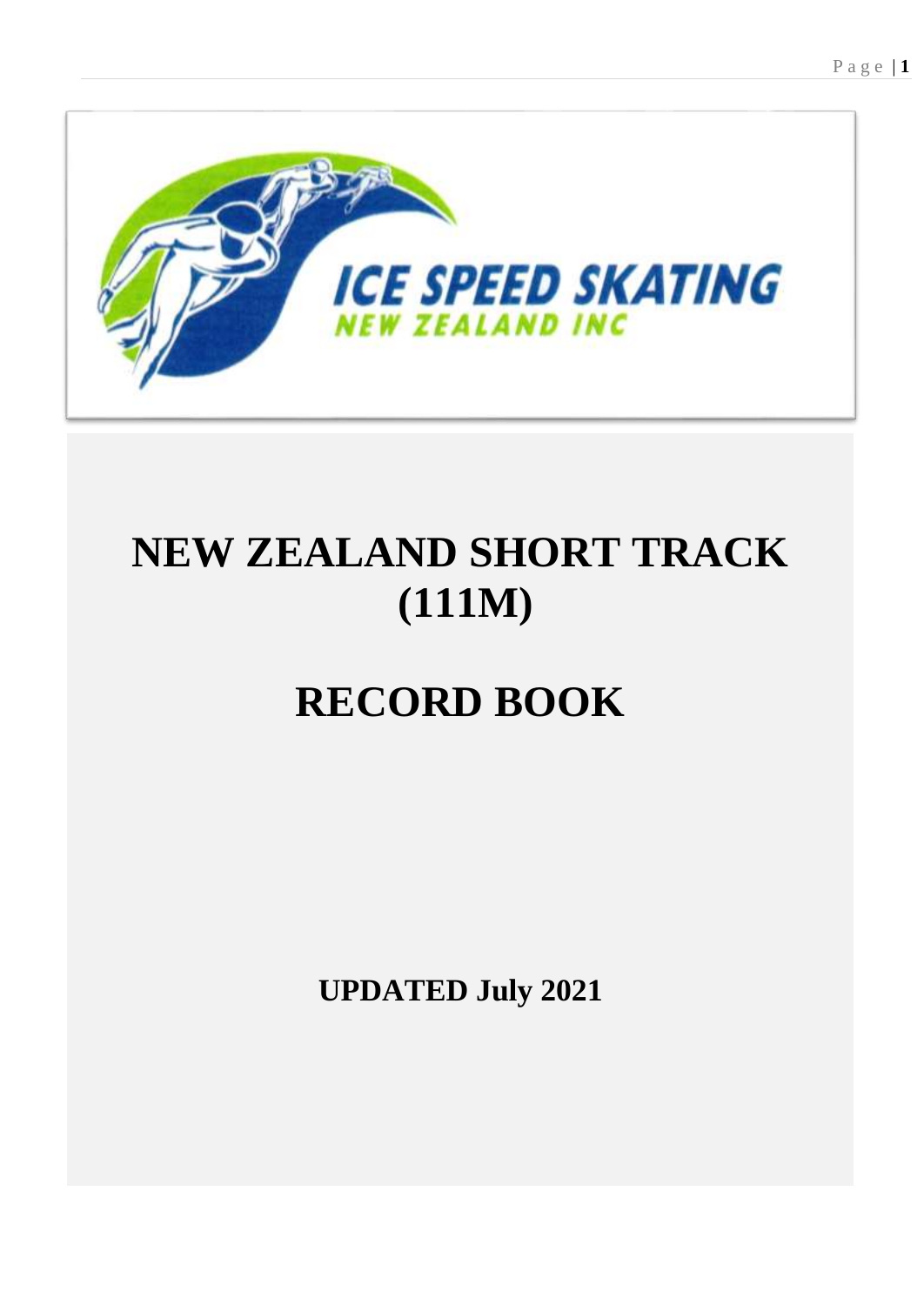$\mathbf{r}$ 

#### **CONTENTS**

| rage |
|------|
|      |
|      |
|      |
|      |
|      |
|      |
|      |
|      |
|      |
|      |
|      |
|      |
|      |
|      |
|      |
|      |
|      |
|      |
|      |
|      |
|      |
|      |
|      |
|      |
|      |
|      |
|      |

\* Times to be bettered for the new 2012 age groups e.g. new Junior (15-16-17-18) to better old Intermediate (16-17-18) age group, New Sub Junior under 15 to better Old Junior Under 16 age group etc.

#### \*\*\* New Distance records 2019

2019 new criteria - New record/s set for grades with new distance/s added.

Note: \*\* Grades and/or Distances discontinued and no longer held.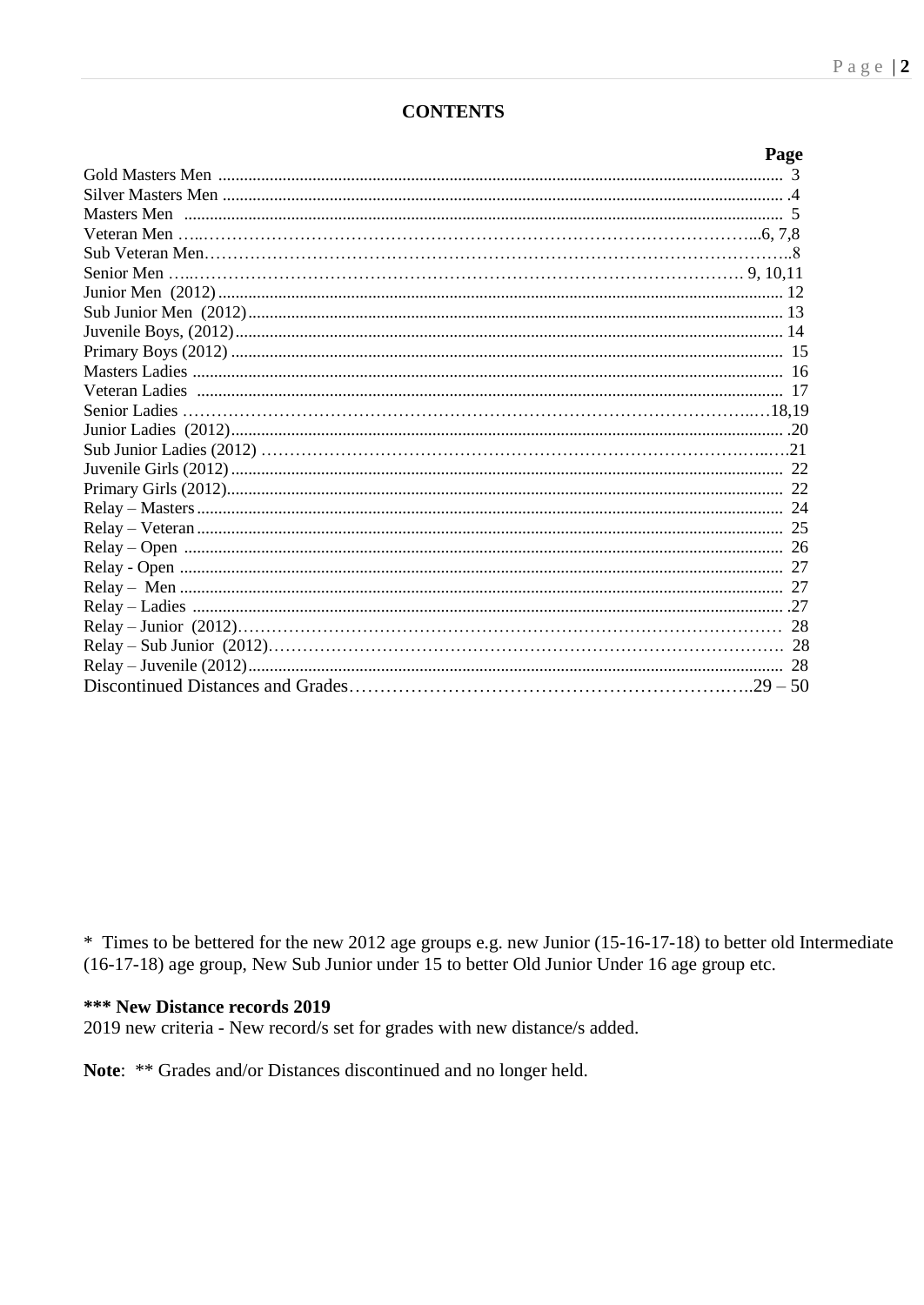# **NEW ZEALAND SHORT TRACK RECORDS (111m)**

### **GOLD MASTERS MEN: (65 )**

| 500 Metres   | <b>Name</b>  | <b>Event</b> | <b>Venue</b>        | Date        | <b>Record</b> |
|--------------|--------------|--------------|---------------------|-------------|---------------|
| 1.16.80      | J. Havenaar  | <b>IRFNZ</b> | Christchurch        | 20-21.10.95 | O/NZR         |
| 1.03.49      | G. Kim       | South Island | Christchurch        | 29-30.09.01 | O/NZR         |
| 1.03.270     | <b>G</b> Kim | <b>ISSNZ</b> | <b>Christchurch</b> | 04-05.10.03 | <b>O/NZR</b>  |
|              |              |              |                     |             |               |
|              |              |              |                     |             |               |
|              |              |              |                     |             |               |
| 1,000 Metres | <b>Name</b>  | <b>Event</b> | <b>Venue</b>        | <b>Date</b> | <b>Record</b> |
| 2.38.80      | J. Havenaar  | <b>IRFNZ</b> | Christchurch        | 20-21.10.95 | O/NZR         |
| 2.38.40      | J. Havenaar  | <b>IRFNZ</b> | Christchurch        | 29-31.08.96 | O/NZR         |
| 2.16.49      | G. Kim       | South Island | Christchurch        | 29-30.09.01 | O/NZR         |
| 2.14.96      | G. Kim       | Canterbury   | Christchurch        | 03.06.02    | O/NZR         |
| 2.11.64      | G Kim        | Canterbury   | Christchurch        | 02.06.03    | O/NZR         |
| 2.10.36      | G Kim        | South Island | Christchurch        | 30-31.08.03 | O/NZR         |
| 2.09.130     | <b>G</b> Kim | <b>ISSNZ</b> | <b>Christchurch</b> | 04-05.10.03 | <b>O/NZR</b>  |
|              |              |              |                     |             |               |
|              |              |              |                     |             |               |
| 1,500 Metres | <b>Name</b>  | <b>Event</b> | <b>Venue</b>        | <b>Date</b> | <b>Record</b> |
| 4.03.53      | J. Havenaar  | <b>IRFNZ</b> | Christchurch        | 20-21.10.95 | O/NZR         |
| 3.22.98      | G Kim        | Canterbury   | Christchurch        | 02.06.03    | O/NZR         |
| 3.22.85      | G Kim        | South Island | Christchurch        | 30-31.08.03 | O/NZR         |
| 3.13.986     | <b>G</b> Kim | <b>ISSNZ</b> | <b>Christchurch</b> | 04-05.10.03 | <b>O/NZR</b>  |
|              |              |              |                     |             |               |
|              |              |              |                     |             |               |
| 3,000 Metres | <b>Name</b>  | <b>Event</b> | <b>Venue</b>        | <b>Date</b> | <b>Record</b> |
| 8.45.98      | J. Havenaar  | <b>IRFNZ</b> | <b>Christchurch</b> | 20-21.10.95 | <b>O/NZR</b>  |
|              |              |              |                     |             |               |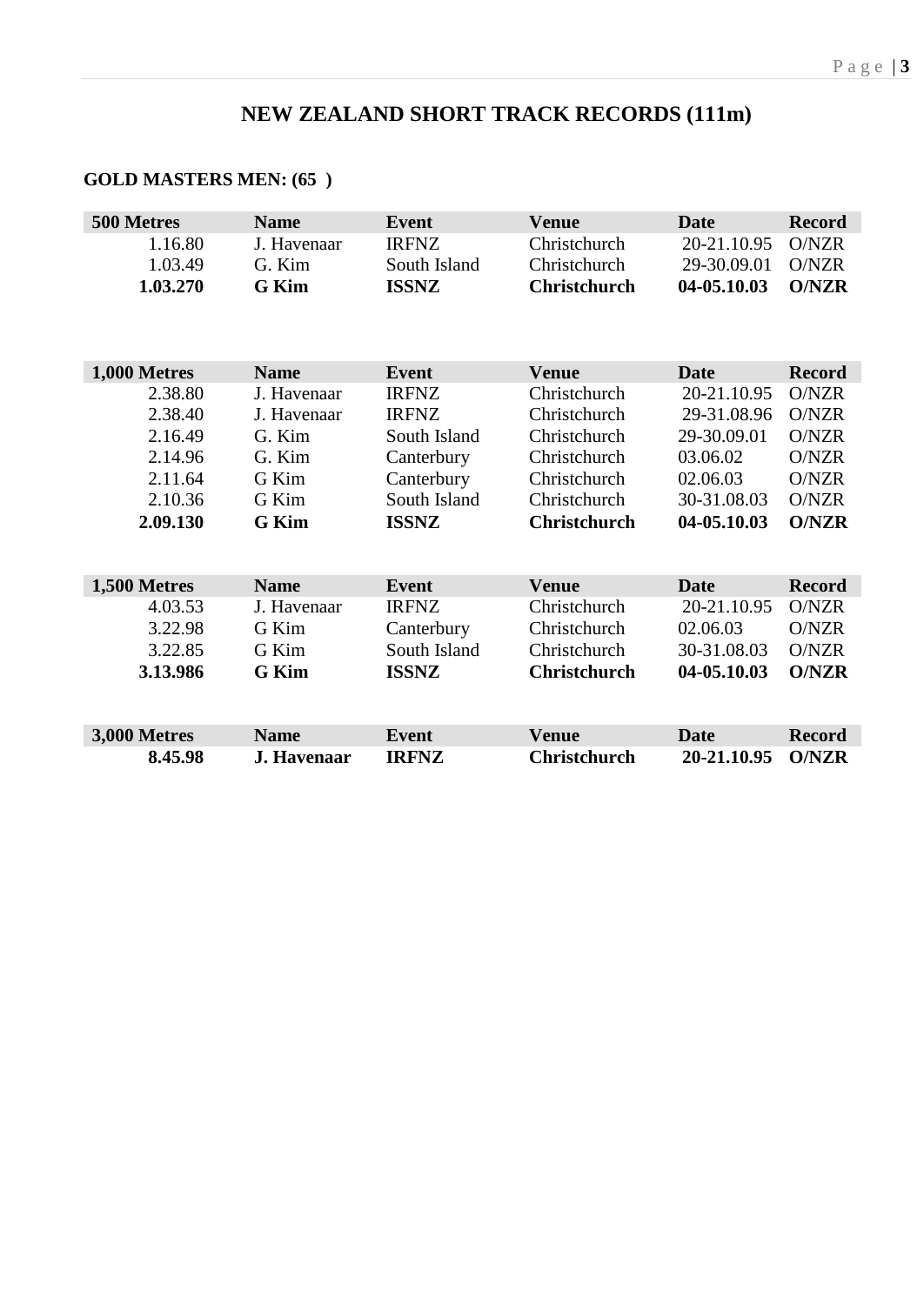### **SILVER MASTERS MEN: (55 )**

| 500 Metres          | <b>Name</b> | <b>Event</b>           | <b>Venue</b>        | <b>Date</b>    | <b>Record</b> |
|---------------------|-------------|------------------------|---------------------|----------------|---------------|
| 1.01.27             | T. Webster  | <b>IRFNZ</b>           | Christchurch        | 20-21.10.95    | <b>OR</b>     |
| 1.00.69             | T. Webster  | <b>IRFNZ</b>           | Christchurch        | 29-31.08.96    | <b>OR</b>     |
| 1.10.74             | A. Davies   | Mainland               | Christchurch        | 02.09.02       | <b>NZR</b>    |
| 1.10.03             | A. Davies   | South Island           | Christchurch        | 05-06.10.02    | <b>NZR</b>    |
| 1.08.056            | A. Davies   | <b>ISSNZ</b>           | Christchurch        | 12-13.10.02    | <b>NZR</b>    |
| 59.89               | M. Atkinson | Mainland               | Christchurch        | 01.08.11       | O/NZR         |
| 59.284              | K. Howie    | <b>ISSNZ</b>           | Auckland            | 14-15.09.12    | O/NZR         |
| 58.490              | K. Howie    | <b>ISSNZ</b>           | <b>Christchurch</b> | 21-22.09.13    | <b>O/NZR</b>  |
|                     |             |                        |                     |                |               |
| 777 Metres          | <b>Name</b> | <b>Event</b>           | <b>Venue</b>        | <b>Date</b>    | <b>Record</b> |
| 1:33.992            | K. Howie    | Canterbury             | Christchurch        | 26.05.13       | O/NZR         |
| 1:33.266            | K. Howie    | <b>ISSNZ</b>           | Christchurch        | 21-22.09.13    | O/NZR         |
| 1:31.811            | D. Trumm    | <b>Spring Festival</b> | <b>Christchurch</b> | 16.08.15       | <b>O/NZR</b>  |
|                     |             |                        |                     |                |               |
| 1,000 Metres        | <b>Name</b> | <b>Event</b>           | <b>Venue</b>        | <b>Date</b>    | <b>Record</b> |
| 2.07.81             | T. Webster  | <b>IRFNZ</b>           | Christchurch        | 20-21.10.95    | <b>OR</b>     |
| 2.05.69             | T. Webster  | <b>IRFNZ</b>           | Christchurch        | 29-31.08.96    | <b>OR</b>     |
| 2.29.42             | A. Davies   | South Island           | Christchurch        | 05-06.10.02    | <b>NZR</b>    |
| 2.19.36             | A. Davies   | <b>ISSNZ</b>           | Christchurch        | 12-13.10.02    | <b>NZR</b>    |
| 2.07.68             | M. Atkinson | Mainland               | Christchurch        | 01.08.11       | <b>NZR</b>    |
| 2:05.539            | K. Howie    | South Island           | Dunedin             | 14.07.12       | O/NZR         |
| 2:04.552            | K. Howie    | <b>ISSNZ</b>           | Auckland            | 14-15.09.12    | O/NZR         |
| 2:02.262            | K. Howie    | Canterbury             | Christchurch        | 26.05.13       | O/NZR         |
| 2:02.014            | K. Howie    | <b>Spring Festival</b> | Christchurch        | 29.09.14       | O/NZR         |
| 1:59.743            | K. Howie    | <b>ISSNZ</b>           | <b>Auckland</b>     | 9-10.09.16     | <b>O/NZR</b>  |
|                     |             |                        |                     |                |               |
| <b>1,500 Metres</b> | <b>Name</b> | <b>Event</b>           | <b>Venue</b>        | <b>Date</b>    | <b>Record</b> |
| 3.15.68             | T. Webster  | <b>IRFNZ</b>           | Christchurch        | 20-21.10.95    | <b>OR</b>     |
| 3.11.83             | T. Webster  | <b>IRFNZ</b>           | Christchurch        | 29-31.08.96    | <b>OR</b>     |
| 3.50.27             | A. Davies   | South Island           | Christchurch        | 05-06.10.02    | <b>NZR</b>    |
| 3.42.767            | A. Davies   | <b>ISSNZ</b>           | Christchurch        | 12-13.10.02    | <b>NZR</b>    |
| 3:10.933            | K. Howie    | South Island           | Dunedin             | 14.07.12       | O/NZR         |
| 3:08.452            | K. Howie    | Canterbury             | Christchurch        | 26.05.13       | O/NZR         |
| 3:07.047            | K. Howie    | <b>ISSNZ</b>           | Christchurch        | 21-22.09.13    | O/NZR         |
| 3:04.730            | D. Trumm    | <b>Spring Festival</b> | Christchurch        | 16.08.15       | O/NZR         |
| 3:03.477            | K. Howie    | <b>ISSNZ</b>           | <b>Auckland</b>     | 9-10.09.16     | <b>O/NZR</b>  |
|                     |             |                        |                     |                |               |
| 3,000 Metres        | <b>Name</b> | <b>Event</b>           | <b>Venue</b>        | <b>Date</b>    | <b>Record</b> |
| 6.39.80             | T. Webster  | <b>IRFNZ</b>           | Christchurch        | 20-21.10.95    | <b>OR</b>     |
| 6.18.62             | T. Webster  | <b>IRFNZ</b>           | <b>Christchurch</b> | 29-31.08.96    | <b>OR</b>     |
| 6:29.789            | K.Howie     | <b>ISSNZ</b>           | Auckland            | $12 - 13.9.14$ | <b>NZR</b>    |
| 6.28.217            | K.Howie     | <b>ISSNZ</b>           | Dunedin             | 04-05.9.15     | <b>NZR</b>    |
| 6:16.595            | K. Howie    | <b>ISSNZ</b>           | <b>Auckland</b>     | 9-10.09.16     | <b>O/NZR</b>  |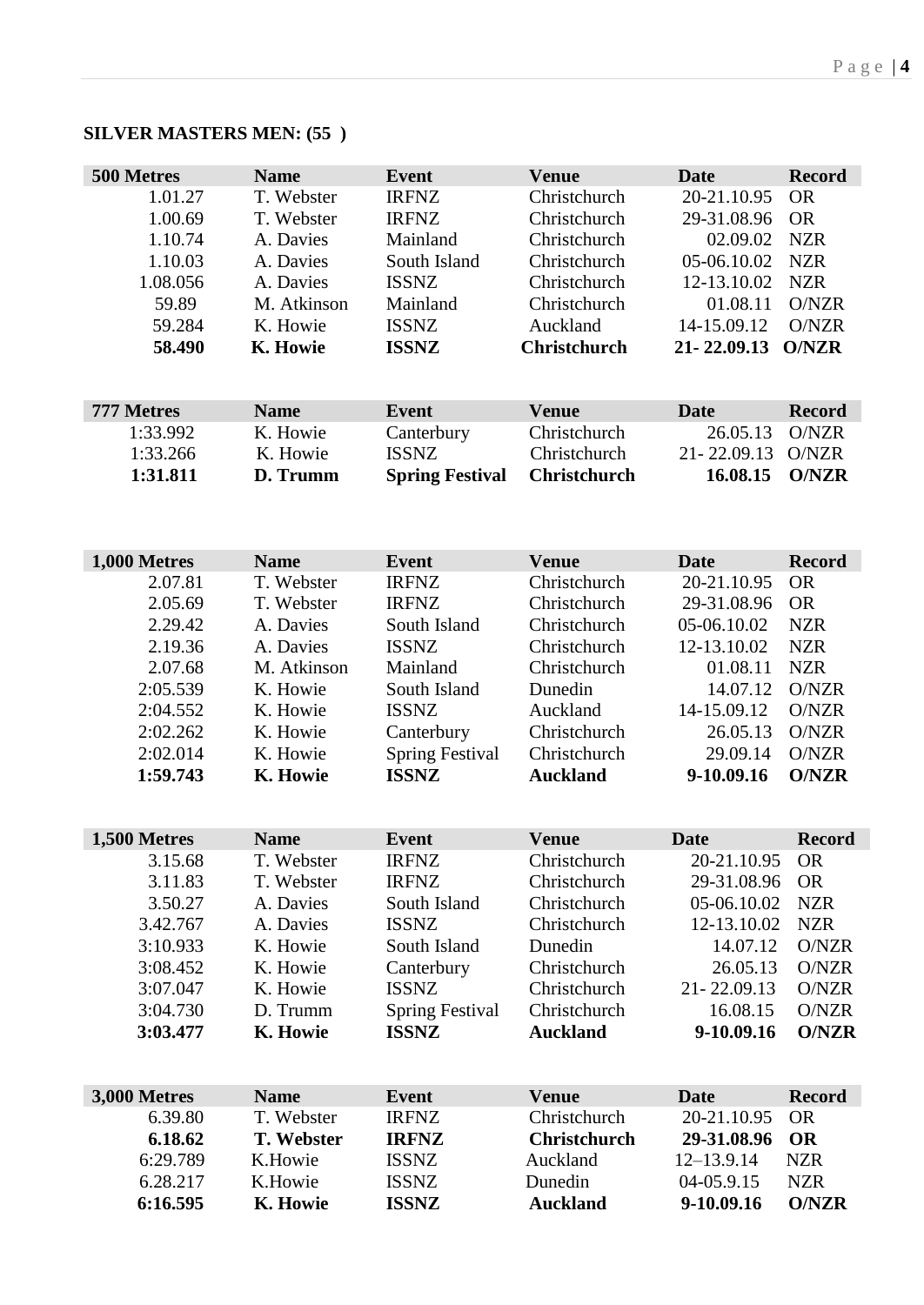| 500 Metres | <b>Name</b>         | Event                  | <b>Venue</b>        | Date        | <b>Record</b> |
|------------|---------------------|------------------------|---------------------|-------------|---------------|
| 1.26.39    | B. McCallum         | South Island           | Christchurch        | 29-30.7.95  | O/NZR         |
| 1.06.92    | A. Davies           | <b>IRFNZ</b>           | Christchurch        | 20-21.10.95 | O/NZR         |
| 59.03      | R. Grether          | <b>IRFNZ</b>           | Christchurch        | 29&31.8.96  | OR.           |
| 59.20      | M. Day              | <b>Spring Festival</b> | Christchurch        | 9-12.9.97   | NZR           |
| 58.40      | P. Barr             | Mainland               | Christchurch        | 3.6.98      | O/NZR         |
| 57.83      | P. Barr             | Mainland               | Christchurch        | 1.7.98      | O/NZR         |
| 56.83      | P. Barr             | Mainland               | Christchurch        | 5.8.98      | O/NZR         |
| 56.41      | P. Barr             | South Island           | Christchurch        | 23&25.8.98  | O/NZR         |
| 48.460     | <b>M. McMillen</b>  | Canterbury             | <b>Christchurch</b> | 01.06.09    | O/NZR         |
|            |                     |                        |                     |             |               |
| 777 Metres | <b>Name</b>         | Event                  | <b>Venue</b>        | Date        | <b>Record</b> |
| 1:35.384   | D. Trumm            | Canterbury             | Christchurch        | 26.5.13     | O/NZR         |
| 1:24.574   | <b>B. McCormack</b> | <b>South Island</b>    | <b>Christchurch</b> | 21&22,07.13 | <b>O/NZR</b>  |

# **MASTERS MEN: (45 )**

| 1,000 Metres | <b>Name</b>        | Event                  | <b>Venue</b>        | Date              | <b>Record</b> |
|--------------|--------------------|------------------------|---------------------|-------------------|---------------|
| 3.11.08      | <b>B.</b> McCallum | South Island           | Christchurch        | 29-30.7.95        | O/NZR         |
| 2.18.61      | A. Davies          | <b>IRFNZ</b>           | Christchurch        | 20-21.10.95 O/NZR |               |
| 2.01.16      | R. Grether         | <b>IRFNZ</b>           | Christchurch        | 29&31.8.96 OR     |               |
| 2.01.87      | M. Day             | <b>Spring Festival</b> | Christchurch        | 9-12.9.97         | <b>NZR</b>    |
| 1.59.14      | P. Barr            | South Island           | Christchurch        | 23&25.8.98        | O/NZR         |
| 1.58.36      | D. Trumm           | Mainland               | Christchurch        | 6.08.07           | O/NZR         |
| 1.57.601     | D. Trumm           | South Island           | Christchurch        | 22/23.09.07       | O/NZR         |
| 1.41.587     | M. McMillen        | Canterbury             | Christchurch        | 01.06.09          | O/NZR         |
| 1.41.203     | A. Nicholson       | <b>ISSNZ</b>           | <b>Christchurch</b> | 17-18.10.20       | O/NZR         |

| 1,500 Metres            | <b>Name</b>        | Event                  | <b>Venue</b>        | Date        | <b>Record</b> |
|-------------------------|--------------------|------------------------|---------------------|-------------|---------------|
| 3.33.74                 | A. Davies          | <b>IRFNZ</b>           | Christchurch        | 20-21.10.95 | O/NZR         |
| 3.04.37                 | R. Grether         | <b>IRFNZ</b>           | Christchurch        | 29&31.8.96  | <b>OR</b>     |
| 3.12.63                 | M. Day             | <b>Spring Festival</b> | Christchurch        | 9-12.9.97   | <b>NZR</b>    |
| 3.00.34                 | P. Barr            | South Island           | Christchurch        | 23&25.8.98  | O/NZR         |
| 2.40.259                | <b>M. McMillen</b> | Canterbury             | <b>Christchurch</b> | 01.06.09    | <b>O/NZR</b>  |
|                         |                    |                        |                     |             |               |
|                         | <b>Name</b>        | Event                  | <b>Venue</b>        | Date        | <b>Record</b> |
| 3,000 Metres<br>7.17.50 | A. Davies          | <b>IRFNZ</b>           | Christchurch        | 20-21.10.95 | O/NZR         |
| 6.18.06                 | R. Grether         | <b>IRFNZ</b>           | Christchurch        | 29&31.8.96  | OR.           |
| 6.20.55                 | M. Day             | <b>Spring Festival</b> | Christchurch        | 9-12.9.97   | <b>NZR</b>    |
| 5.32.111                | M. McMillen        | South Island           | Christchurch        | 19-20.09.09 | O/NZR         |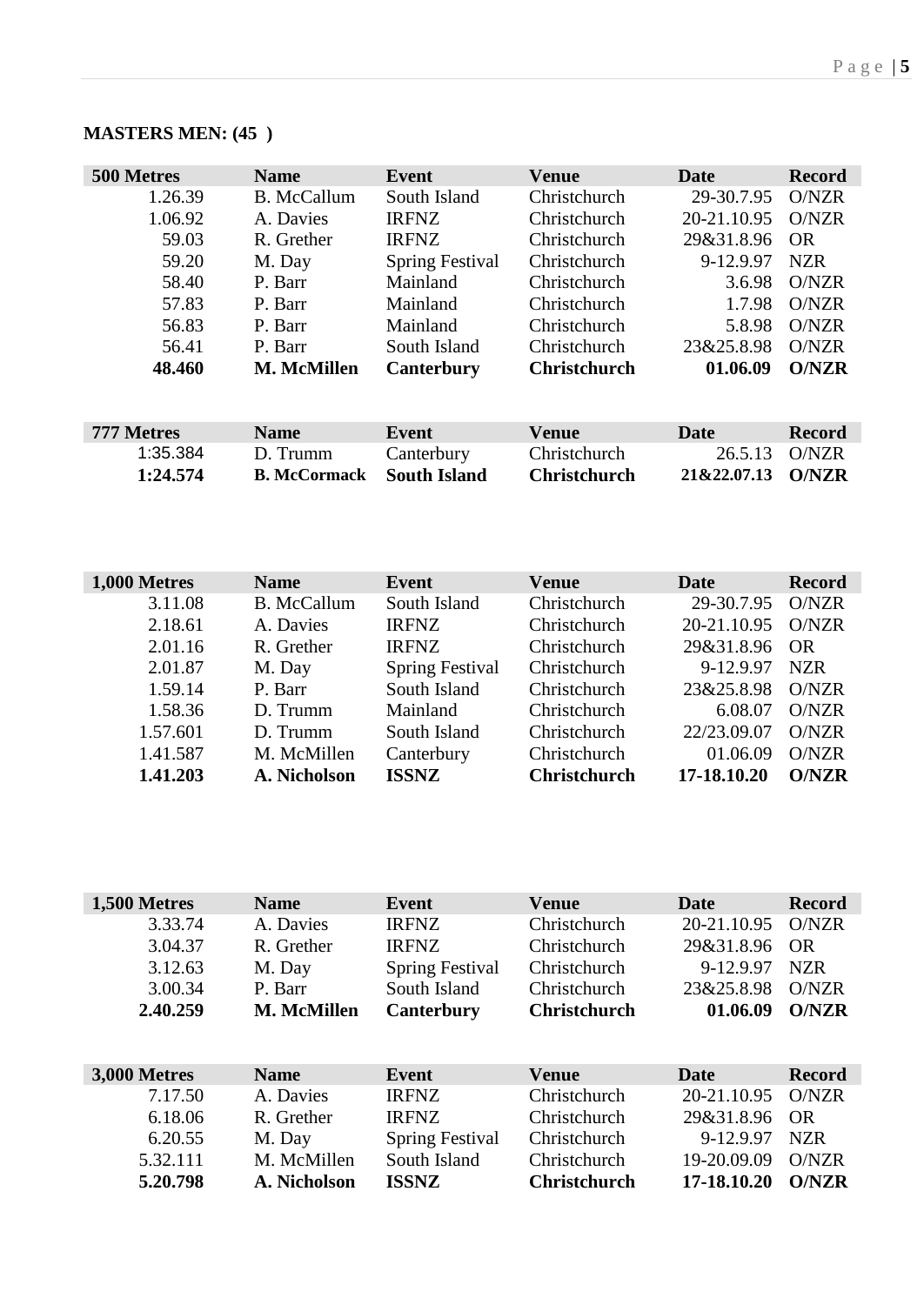| <b>VETERAN MEN: (35)</b> |  |  |
|--------------------------|--|--|
|--------------------------|--|--|

| 500 Metres | <b>Name</b>        | <b>Event</b>    | <b>Venue</b>        | <b>Date</b> | <b>Record</b> |
|------------|--------------------|-----------------|---------------------|-------------|---------------|
| 1.05.2     | <b>B.</b> McCallum | <b>IRFNZ</b>    | Auckland            | 5.6.83      | O/NZR         |
| 1.04.4     | <b>B.</b> McCallum | <b>IRFNZ</b>    | Auckland            | 25.8.84     | O/NZR         |
| 61.9       | P. Silcock         | <b>IRFNZ</b>    | Auckland            | 21.9.86     | O/NZR         |
| 61.3       | P. Silcock         | <b>IRFNZ</b>    | Auckland            | 21.9.86     | O/NZR         |
| 61.1       | P. Silcock         | Canterbury      | Christchurch        | 31.6.87     | O/NZR         |
| 57.0       | T. Webster         | <b>IRFNZ</b>    | Christchurch        | 24.9.87     | <b>OR</b>     |
| 60.5       | H. Wearing         | <b>IRFNZ</b>    | Christchurch        | 26.9.87     | <b>NZR</b>    |
| 59.63      | A. Davies          | Canterbury      | Christchurch        | 12.6.88     | <b>NZR</b>    |
| 57.5       | J. Bernhard        | <b>IRFNZ</b>    | Christchurch        | 26.8.88     | <b>NZR</b>    |
| 54.5       | T. Webster         | <b>IRFNZ</b>    | Christchurch        | 27.8.88     | <b>OR</b>     |
| 54.8       | J. Bernhard        | <b>IRFNZ</b>    | Christchurch        | 27.8.88     | <b>NZR</b>    |
| 52.81      | D. Pennington      | <b>IRFNZ</b>    | Christchurch        | 8.9.89      | <b>OR</b>     |
| 53.77      | M. Atkinson        | <b>IRFNZ</b>    | Auckland            | 16.9.90     | <b>NZR</b>    |
| 53.7       | M. Atkinson        | <b>IRFNZ</b>    | Christchurch        | 22.8.91     | <b>NZR</b>    |
| 52.6       | M. Atkinson        | <b>IRFNZ</b>    | Christchurch        | 23.8.91     | O/NZR         |
| 50.58      | T. McDonald        | Canterbury      | Christchurch        | 26-27.5.95  | O/NZR         |
| 49.32      | T. McDonald        | <b>IRFNZ</b>    | Christchurch        | 20-21.10.95 | O/NZR         |
| 49.20      | T. McDonald        | <b>IRFNZ</b>    | Christchurch        | 20-21.10.95 | O/NZR         |
| 48.52      | M. McMillen        | Mainland        | Christchurch        | 05.05.99    | O/NZR         |
| 48.46      | I. Ozerov          | Canterbury      | Christchurch        | 07.06.04    | <b>OR</b>     |
| 48.23      | I. Ozerov          | South Island    | Christchurch        | 11-12.09.04 | <b>OR</b>     |
| 47.986     | I. Ozerov          | <b>ISSNZ</b>    | <b>Christchurch</b> | 09-10.10.04 | <b>OR</b>     |
| 48.48      | M. McMillen        | <b>Mainland</b> | <b>Christchurch</b> | 04.08.08    | <b>NZR</b>    |

| 777 Metres | <b>Name</b> | Event             | Venue               | Date     | <b>Record</b> |
|------------|-------------|-------------------|---------------------|----------|---------------|
| 1:31.188   | C. Street   | Canterbury        | Christchurch        | 28.05.17 | O/NZR         |
| 1:28.466   | C. Street   | <b>Canterbury</b> | <b>Christchurch</b> | 26.05.19 | <b>O/NZR</b>  |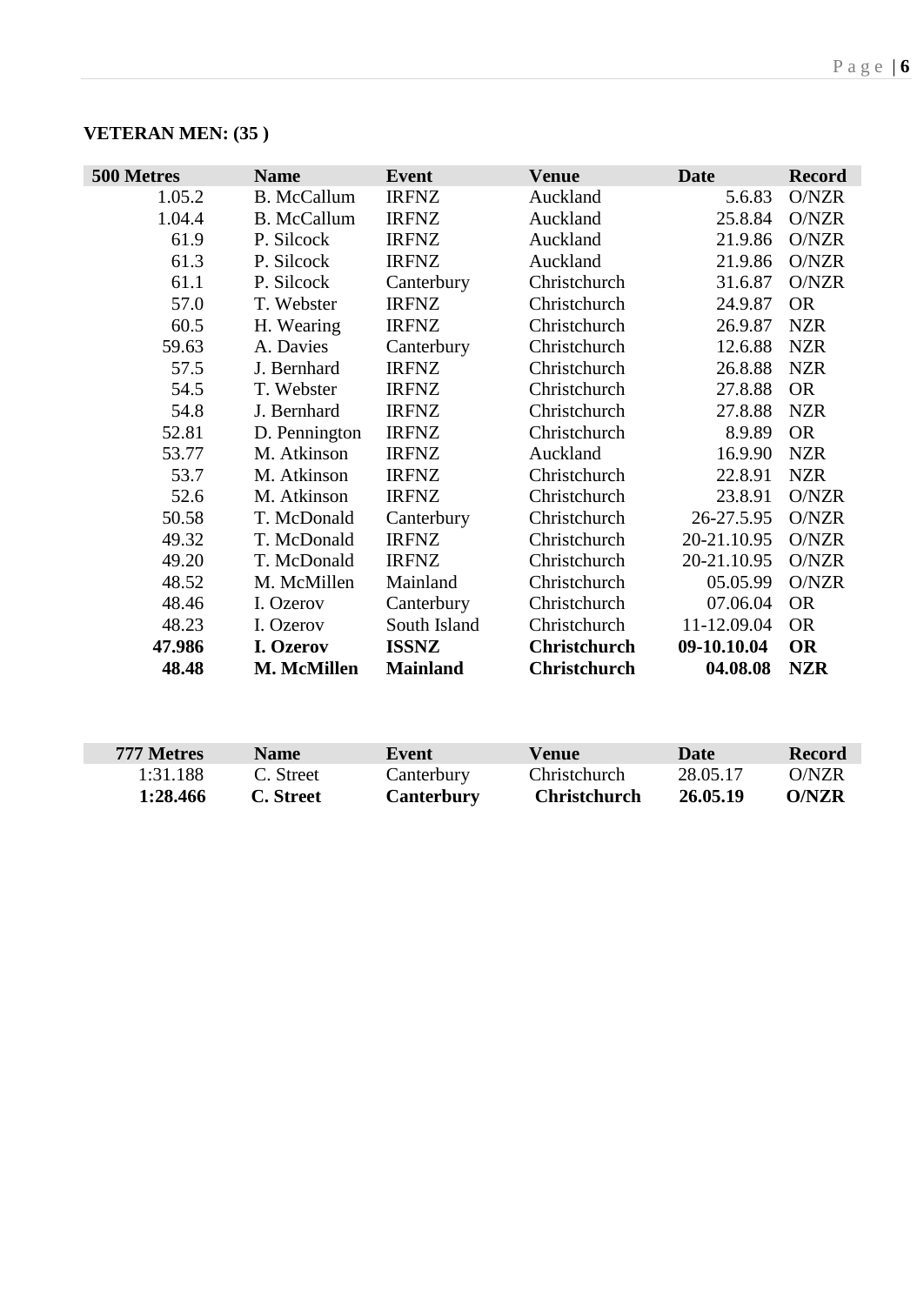| 1,000 Metres | <b>Name</b>        | <b>Event</b>         | <b>Venue</b>        | <b>Date</b> | <b>Record</b> |
|--------------|--------------------|----------------------|---------------------|-------------|---------------|
| 2.17.8       | <b>B.</b> McCallum | <b>IRFNZ</b>         | Auckland            | 5.6.83      | O/NZR         |
| 2.09.0       | K. Van Vianen      | <b>IRFNZ</b>         | Christchurch        | 27.11.85    | O/NZR         |
| 2.06.6       | P. Silcock         | <b>IRFNZ</b>         | Auckland            | 21.9.86     | O/NZR         |
| 2.06.1       | P. Silcock         | Canterbury           | Christchurch        | 31.6.87     | O/NZR         |
| 1.59.5       | T. Webster         | <b>IRFNZ</b>         | Christchurch        | 24.9.87     | <b>OR</b>     |
| 2.02.0       | H. Weikens         | <b>IRFNZ</b>         | Christchurch        | 24.9.87     | <b>NZR</b>    |
| 1.59.6       | J. Bernhard        | <b>IRFNZ</b>         | Christchurch        | 26.9.87     | <b>NZR</b>    |
| 1.57.3       | J. Bernhard        | <b>IRFNZ</b>         | Christchurch        | 27.8.88     | O/NZR         |
| 1.54.45      | M. Atkinson        | <b>IRFNZ</b>         | Auckland            | 17.9.90     | O/NZR         |
| 1.51.6       | D. Taylor          | <b>IRFNZ</b>         | Christchurch        | 23.8.91     | <b>OR</b>     |
| 1.53.7       | M. Atkinson        | <b>IRFNZ</b>         | Christchurch        | 23.8.91     | <b>NZR</b>    |
| 1.52.73      | K. Howie           | <b>IRFNZ</b>         | Christchurch        | 5-6.9.92    | <b>NZR</b>    |
| 1.52.12      | K. Howie           | <b>IRFNZ</b>         | Christchurch        | 6-9.10.93   | <b>NZR</b>    |
| 1.51.04      | K. Howie           | <b>IRFNZ</b>         | Christchurch        | 6-9.10.93   | <b>NZR</b>    |
| 1.50.96      | D. Taylor          | <b>IRFNZ</b>         | Christchurch        | 6-9.10.93   | <b>OR</b>     |
| 1.49.25      | M. Hearn           | <b>Tasman Trophy</b> | Christchurch        | 6-9.10.93   | <b>OR</b>     |
| 1.49.40      | K. Howie           | <b>Tasman Trophy</b> | Christchurch        | 6-9.10.93   | <b>NZR</b>    |
| 1.44.12      | T. McDonald        | Canterbury           | Christchurch        | 26-27.5.95  | O/NZR         |
| 1.42.84      | T. McDonald        | <b>IRFNZ</b>         | Christchurch        | 20-21.10.95 | O/NZR         |
| 1.42.60      | M. McMillen        | Mainland             | Christchurch        | 07.07.99    | O/NZR         |
| 1.40.64      | <b>M. McMillen</b> | <b>Mainland</b>      | <b>Christchurch</b> | 04.08.08    | <b>O/NZR</b>  |

# **VETERAN MEN: (35 )**

| 1,500 Metres | <b>Name</b>        | Event        | <b>Venue</b>        | <b>Date</b> | <b>Record</b> |
|--------------|--------------------|--------------|---------------------|-------------|---------------|
| 3.34.8       | <b>B.</b> McCallum | <b>IRFNZ</b> | Auckland            | 5.6.83      | O/NZR         |
| 3.28.7       | J. Havenaar        | <b>IRFNZ</b> | Auckland            | 25.8.84     | O/NZR         |
| 3.15.2       | K. Van Vianen      | <b>IRFNZ</b> | Christchurch        | 28.11.85    | O/NZR         |
| 3.14.0       | P. Silcock         | Canterbury   | Christchurch        | 31.6.87     | O/NZR         |
| 3.07.0       | J. Bernhard        | <b>IRFNZ</b> | Christchurch        | 24.9.87     | O/NZR         |
| 3.03.7       | H. Weikens         | <b>IRFNZ</b> | Christchurch        | 25.9.87     | <b>NZR</b>    |
| 2.59.0       | T. Webster         | <b>IRFNZ</b> | Christchurch        | 25.9.87     | <b>OR</b>     |
| 3.00.2       | A. Davies          | <b>IRFNZ</b> | Christchurch        | 27.8.88     | <b>NZR</b>    |
| 2.55.7       | T. Webster         | <b>IRFNZ</b> | Christchurch        | 27.8.88     | <b>OR</b>     |
| 2.58.53      | M. Atkinson        | <b>IRFNZ</b> | Auckland            | 16.9.90     | <b>NZR</b>    |
| 2.50.4       | M. Atkinson        | <b>IRFNZ</b> | Christchurch        | 22.8.91     | O/NZR         |
| 2.48.67      | D. Taylor          | <b>IRFNZ</b> | Auckland            | 5-6.9.92    | <b>OR</b>     |
| 2.49.28      | K. Howie           | <b>IRFNZ</b> | Auckland            | 5-6.9.92    | <b>NZR</b>    |
| 2.48.08      | T. McDonald        | Canterbury   | Christchurch        | 26-27.5.95  | O/NZR         |
| 2.37.91      | T. McDonald        | <b>IRFNZ</b> | Christchurch        | 20-21.10.95 | O/NZR         |
| 2.36.939     | M. McMillen        | <b>ISSNZ</b> | <b>Christchurch</b> | 9&10.10.99  | <b>O/NZR</b>  |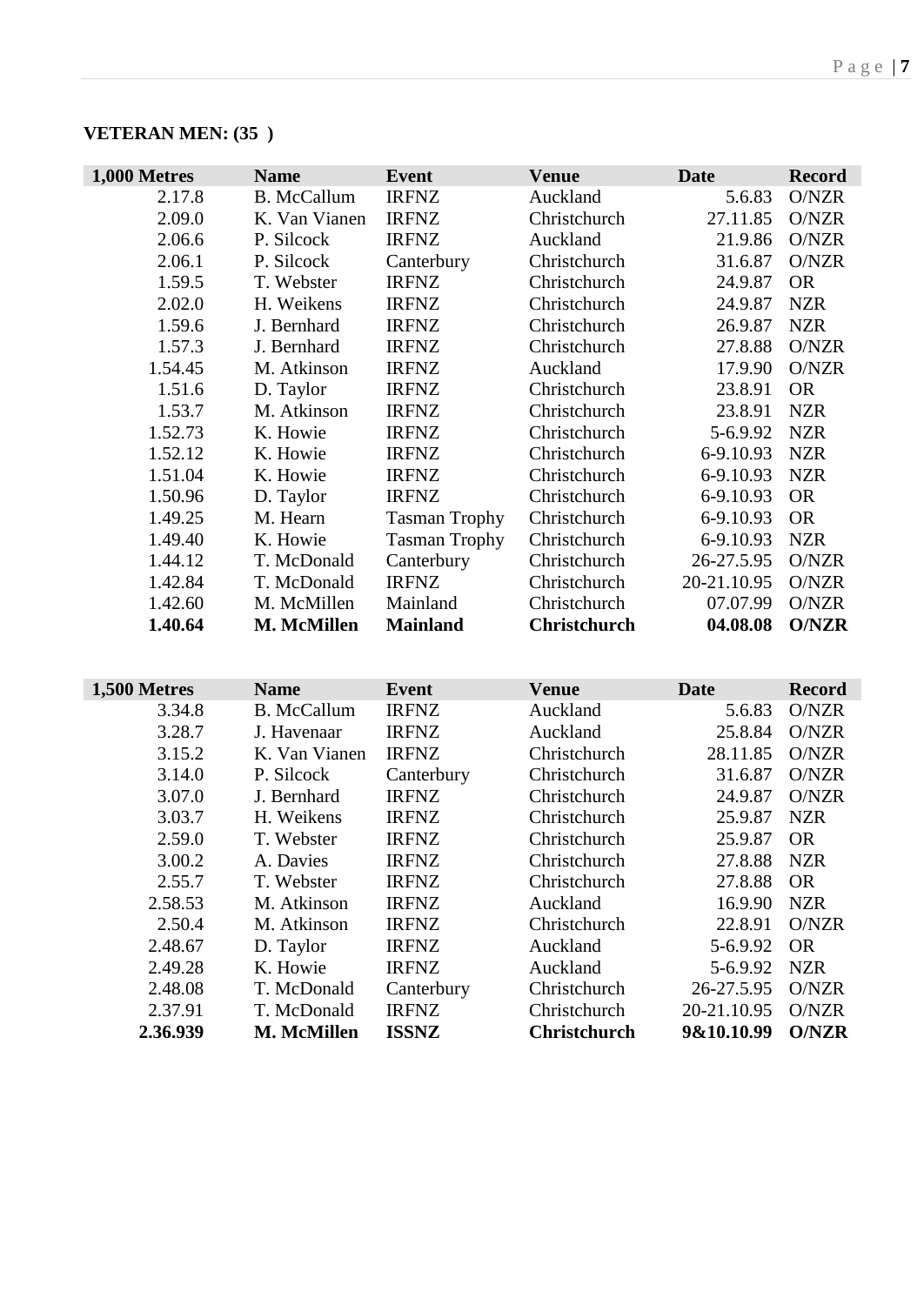### **VETERAN MEN: (35)**

| 3,000 Metres | <b>Name</b>        | Event           | Venue               | Date        | <b>Record</b> |
|--------------|--------------------|-----------------|---------------------|-------------|---------------|
| 7.54.7       | <b>B.</b> McCallum | <b>IRFNZ</b>    | Auckland            | 5.6.83      | O/NZR         |
| 7.17.3       | J. Havenaar        | <b>IRFNZ</b>    | Auckland            | 25.8.84     | O/NZR         |
| 6.34.0       | J. Havenaar        | <b>IRFNZ</b>    | Christchurch        | 28.11.85    | O/NZR         |
| 6.23.1       | T. Webster         | <b>IRFNZ</b>    | Christchurch        | 26.9.87     | <b>OR</b>     |
| 6.31.0       | H. Weikens         | <b>IRFNZ</b>    | Christchurch        | 26.9.87     | <b>NZR</b>    |
| 6.14.34      | M. Atkinson        | <b>IRFNZ</b>    | Auckland            | 17.9.90     | O/NZR         |
| 6.04.7       | D. Taylor          | <b>IRFNZ</b>    | Christchurch        | 23.8.91     | <b>OR</b>     |
| 5.53.43      | K. Howie           | <b>IRFNZ</b>    | Auckland            | 5-6.9.92    | O/NZR         |
| 5.29.40      | T. McDonald        | <b>IRFNZ</b>    | Christchurch        | 20-21.10.95 | O/NZR         |
| 5.22.66      | <b>M.McMillen</b>  | <b>Mainland</b> | <b>Christchurch</b> | 06.07.09    | <b>O/NZR</b>  |

### **SUB VETERAN MEN: (30- )**

| 500 Metres   | <b>Name</b>      | <b>Event</b> | <b>Venue</b>        | <b>Date</b> | <b>Record</b> |
|--------------|------------------|--------------|---------------------|-------------|---------------|
| 51.323       | T. Pearce        | South Island | Christchurch        | 12.07.20    | O/NZR         |
| 48.579       | <b>T. Pearce</b> | <b>ISSNZ</b> | <b>Christchurch</b> | 17-18.10.20 | <b>O/NZR</b>  |
| 777 Metres   | <b>Name</b>      | <b>Event</b> | <b>Venue</b>        | <b>Date</b> | <b>Record</b> |
|              |                  |              |                     |             |               |
| 1,000 Metres | <b>Name</b>      | <b>Event</b> | <b>Venue</b>        | Date        | <b>Record</b> |
| 1:46.550     | T. Pearce        | South Island | Christchurch        | 12.07.20    | O/NZR         |
| 1.38.531     | T. Pearce        | <b>ISSNZ</b> | <b>Christchurch</b> | 17-18.10.20 | <b>O/NZR</b>  |
| 1,500 Metres | <b>Name</b>      | Event        | <b>Venue</b>        | <b>Date</b> | <b>Record</b> |
| 2:46.292     | T. Pearce        | South Island | Christchurch        | 12.07.20    | O/NZR         |
| 2.37.597     | <b>T. Pearce</b> | <b>ISSNZ</b> | <b>Christchurch</b> | 17-18.10.20 | <b>O/NZR</b>  |
| 3,000 Metres | <b>Name</b>      | <b>Event</b> | <b>Venue</b>        | <b>Date</b> | <b>Record</b> |
| 5:56.621     | T. Pearce        | South Island | Christchurch        | 12.07.20    | O/NZR         |
| 5.17.797     | <b>T. Pearce</b> | <b>ISSNZ</b> | <b>Christchurch</b> | 17-18.10.20 | <b>O/NZR</b>  |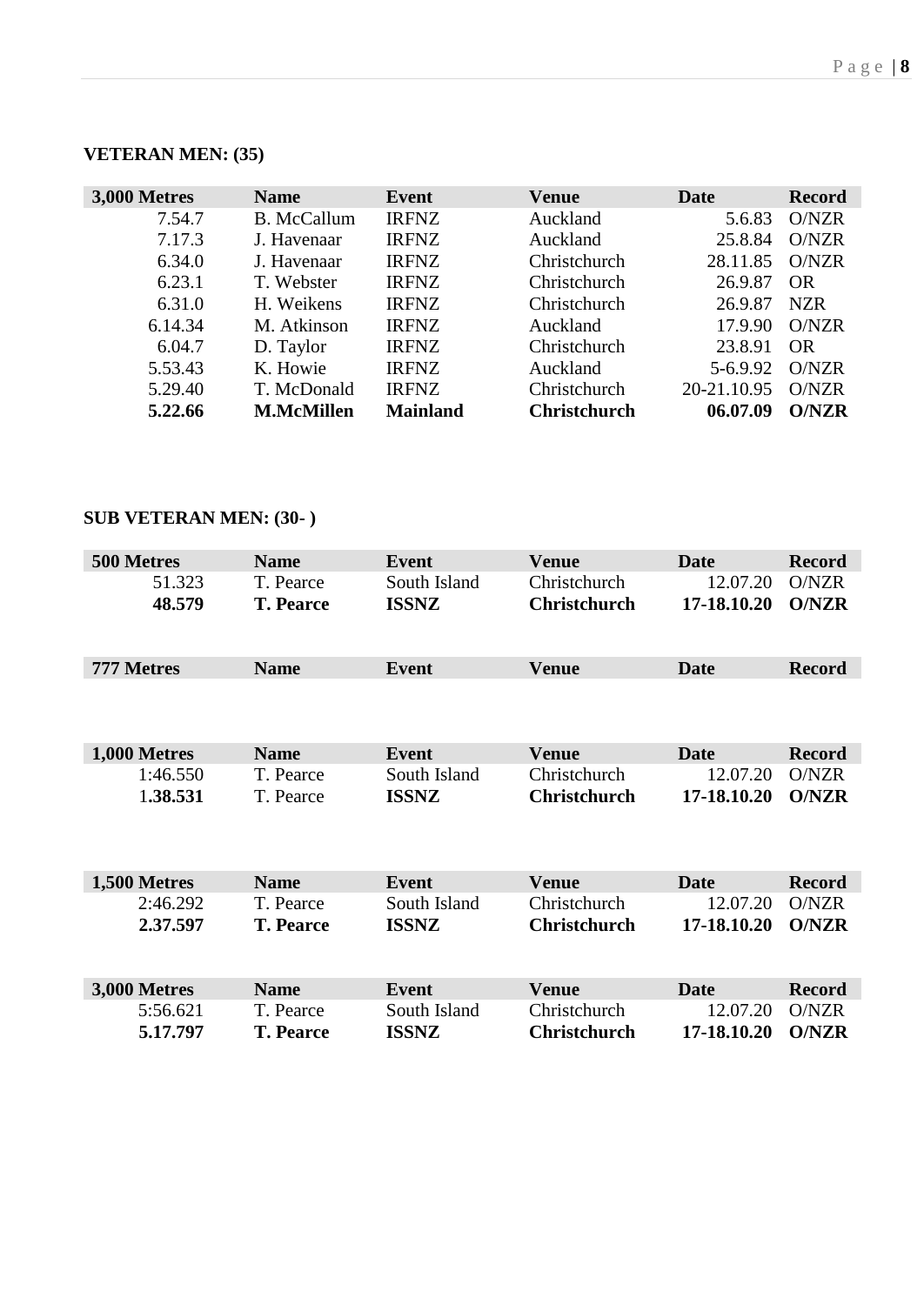| 500 Metres | <b>Name</b>         | <b>Event</b>         | <b>Venue</b>    | <b>Date</b> | <b>Record</b> |
|------------|---------------------|----------------------|-----------------|-------------|---------------|
| 56.3       | K. Stewart          | <b>Tasman Trophy</b> | Lake Ida        | 18.7.79     | <b>OR</b>     |
| 56.9       | M. Atkinson         | <b>Tasman Trophy</b> | Lake Ida        | 18.7.79     | <b>NZR</b>    |
| 51.2       | M. Atkinson         | <b>NZISA</b>         | Invercargill    | 27.10.80    | O/NZR         |
| 51.0       | P. Wilton           | <b>NZISA</b>         | Invercargill    | 17.7.81     | <b>OR</b>     |
| 51.2       | M. Biggs            | Hauraki Club         | Auckland        | 10.5.83     | <b>NZR</b>    |
| 49.5       | M. Atkinson         | <b>IRFNZ</b>         | Auckland        | 5.6.83      | O/NZR         |
| 48.7       | M. McMillen         | <b>IRFNZ</b>         | Christchurch    | 26.9.87     | O/NZR         |
| 48.60      | M. McMillen         | <b>IRFNZ</b>         | Christchurch    | 8.9.89      | O/NZR         |
| 48.56      | M. McMillen         | <b>IRFNZ</b>         | Christchurch    | 8.9.89      | O/NZR         |
| 48.32      | M. McMillen         | <b>IRFNZ</b>         | Christchurch    | 8.9.89      | O/NZR         |
| 47.63      | M. McMillen         | Canterbury           | Christchurch    | 10.6.90     | O/NZR         |
| 46.88      | M. Lackie           | Rimpac               | Christchurch    | 16.3.91     | <b>OR</b>     |
| 47.26      | C. Nicholson        | Rimpac               | Christchurch    | 16.3.91     | <b>NZR</b>    |
| 46.7       | M. McMillen         | <b>IRFNZ</b>         | Christchurch    | 22.8.91     | O/NZR         |
| 46.68      | A. Nicholson        | <b>IRFNZ</b>         | Christchurch    | 6-9.10.93   | O/NZR         |
| 46.32      | M. McMillen         | Canterbury           | Christchurch    | 26-27.5.95  | O/NZR         |
| 46.02      | S. Turcksin         | <b>IRFNZ</b>         | Christchurch    | 29&31.8.96  | <b>OR</b>     |
| 45.94      | M. Stanaway         | Mainland             | Christchurch    | 5.8.98      | O/NZR         |
| 45.46      | M. Stanaway         | <b>ISSNZ</b>         | Christchurch    | 27-29.8.98  | O/NZR         |
| 45.19      | M. Fuller           | South Island         | Christchurch    | 11-12.09.04 | O/NZR         |
| 44.044     | <b>B.Skjellerup</b> | <b>ISSNZ</b>         | Dunedin         | 17-18.09.10 | O/NZR         |
| 43.550     | <b>Yi-Ra Reo</b>    | <b>Winter Games</b>  | <b>Dunedin</b>  | 27-28.08.11 | <b>OR</b>     |
| 43.832     | Z. Biggs            | <b>ISSNZ</b>         | <b>Auckland</b> | 9-10.09.16  | <b>NZR</b>    |

| 777 Metres | <b>Name</b>         | Event        | <b>Venue</b>        | Date            | <b>Record</b> |
|------------|---------------------|--------------|---------------------|-----------------|---------------|
| 1:15.582   | Z. Biggs            | Canterbury   | Christchurch        | 26.5.13         | O/NZR         |
| 1.14.981   | C. Jarden           | Canterbury   | Christchurch        | 25.5.14         | O/NZR         |
| 1:12.389   | M-S Bae             | South Island | Christchurch        | 18-19.07.14 OR  |               |
| 1:13.139   | <b>B.</b> Whiteside | South Island | Christchurch        | 18-19.07.14 NZR |               |
| 1:11.825   | Z. Biggs            | Canterbury   | <b>Christchurch</b> |                 | 24.5.15 O/NZR |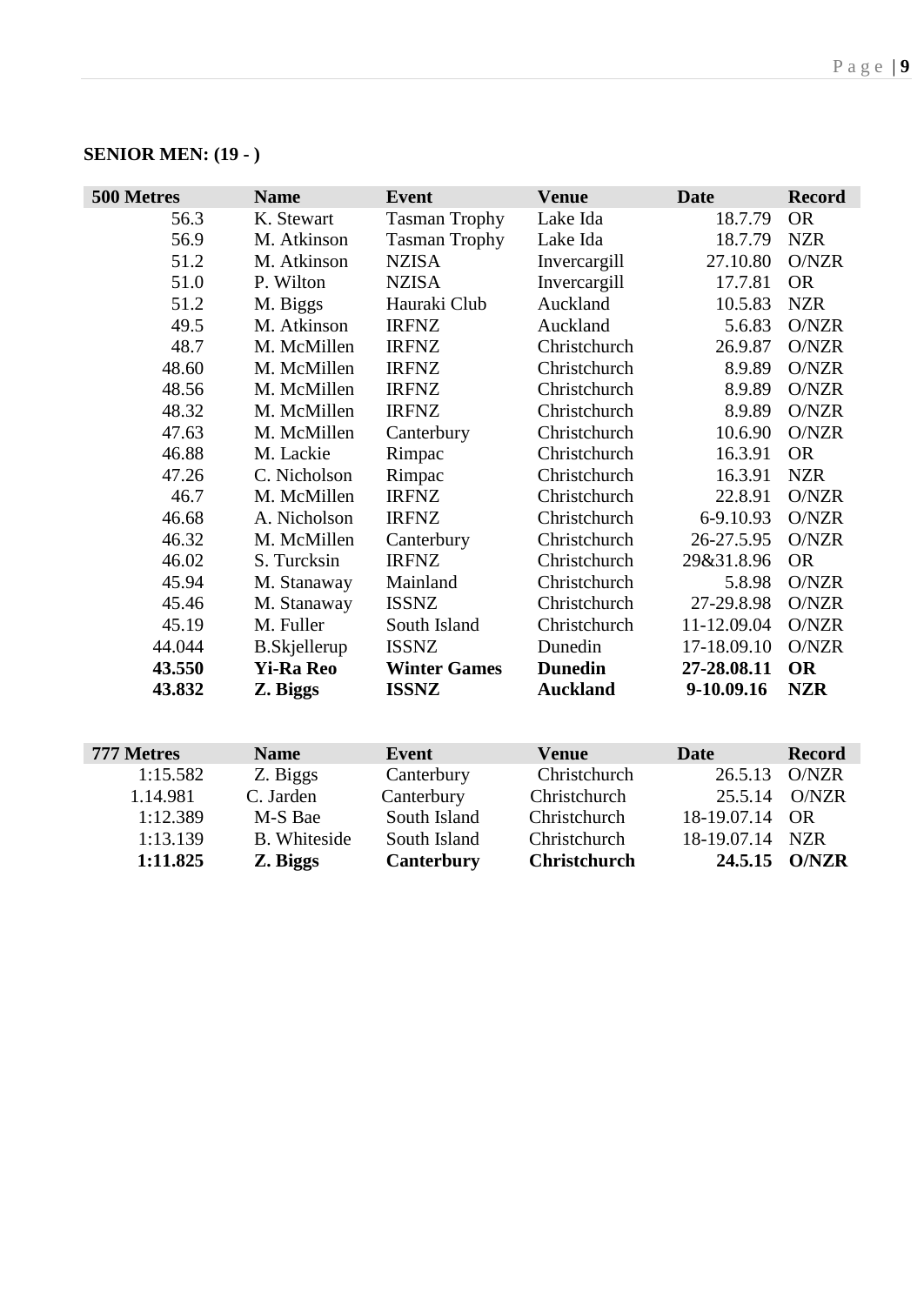| 1,000 Metres        | <b>Name</b>   | <b>Event</b>         | <b>Venue</b>    | <b>Date</b> | <b>Record</b> |
|---------------------|---------------|----------------------|-----------------|-------------|---------------|
| 2.07.8              | M. Richmond   | <b>Tasman Trophy</b> | Lake Ida        | 18.7.79     | <b>OR</b>     |
| 2.08.0              | M. Atkinson   | <b>Tasman Trophy</b> | Lake Ida        | 18.7.79     | <b>NZR</b>    |
| 1.58.4              | M. Atkinson   | <b>NZISA</b>         | Manorburn Dam   | 19.7.80     | O/NZR         |
| 1.55.2              | M. Atkinson   | <b>NZISA</b>         | Invercargill    | 27.10.80    | O/NZR         |
| 1.51.6              | M. Atkinson   | <b>NZISA</b>         | Invercargill    | 17.7.81     | <b>NZR</b>    |
| 1.50.9              | D. Kah        | <b>NZISA</b>         | Invercargill    | 17.7.81     | <b>OR</b>     |
| 1.50.8              | T. Smith      | <b>NZISA</b>         | Invercargill    | 5.6.82      | O/NZR         |
| 1.48.5              | M. Atkinson   | <b>NZISA</b>         | Invercargill    | 6.6.82      | O/NZR         |
| 1.46.1              | R. Jensen     | Hauraki Club         | Auckland        | 30.10.83    | O/NZR         |
| 1.40.8              | C. Nicholson  | <b>IRFNZ</b>         | Christchurch    | 27.11.85    | O/NZR         |
| 1.37.74             | A. Nicholson  | Canterbury           | Christchurch    | 10.6.90     | O/NZR         |
| 1.35.90             | M. McMillen   | <b>IRFNZ</b>         | Auckland        | 17.9.90     | O/NZR         |
| 1.35.65             | L. Lianli     | Rimpac               | Christchurch    | 17.3.91     | <b>OR</b>     |
| 1.35.80             | A. Nicholson  | Rimpac               | Christchurch    | 17.3.91     | <b>NZR</b>    |
| 1.35.8              | A. Nicholson  | <b>IRFNZ</b>         | Christchurch    | 23.8.91     | <b>NZR</b>    |
| 1.35.45             | M. McMillen   | <b>IRFNZ</b>         | Christchurch    | 6-9.10.93   | O/NZR         |
| 1.34.691            | M. Jackson    | <b>ISSNZ</b>         | Christchurch    | 30.9&1.00   | O/NZR         |
| 1.33.818            | M.Jackson     | <b>ISSNZ</b>         | Christchurch    | 4&5.10.03   | O/NZR         |
| 1.33.378            | M. Fuller     | <b>ISSNZ</b>         | Dunedin         | 13.10.07    | O/NZR         |
| 1.32.293            | Tae-Hoon Kim  | <b>Winter Games</b>  | Dunedin         | 27-28.08.11 | <b>OR</b>     |
| 1:32.268            | B. Skjellerup | <b>ISSNZ</b>         | Auckland        | 14-15.09.12 | O/NZR         |
| 1:31.202            | Z. Biggs      | <b>ISSNZ</b>         | Dunedin         | 04-05.09.15 | O/NZR         |
| 1:28.220            | Z. Biggs      | <b>ISSNZ</b>         | <b>Auckland</b> | 9-10.09.16  | <b>O/NZR</b>  |
|                     |               |                      |                 |             |               |
| <b>1,500 Metres</b> | <b>Name</b>   | <b>Event</b>         | <b>Venue</b>    | <b>Date</b> | <b>Record</b> |
| 3.19.8              | R. Bates      | <b>Tasman Trophy</b> | Lake Ida        | 18.7.79     | <b>OR</b>     |
| 3.20.6              | M. Atkinson   | <b>Tasman Trophy</b> | Lake Ida        | 18.7.79     | <b>NZR</b>    |
| 3.11.7              | M. Atkinson   | <b>NZISA</b>         | Manorburn Dam   | 19.7.80     | O/NZR         |
| 2.54.5              | M. Atkinson   | <b>NZISA</b>         | Invercargill    | 27.10.80    | O/NZR         |
| 2.50.8              | M. Atkinson   | <b>NZISA</b>         | Invercargill    | 16.7.81     | O/NZR         |
| 2.47.5              | A. Dowling    | <b>NZISA</b>         | Invercargill    | 16.7.81     | <b>OR</b>     |
| 2.41.1              | C. Nicholson  | Hauraki Club         | Auckland        | 30.10.83    | O/NZR         |

| 2:15.365 | <b>B.</b> Whiteside | <b>South Island</b> | <b>Christchurch</b> | 15-16.07.16    | O/NZR |
|----------|---------------------|---------------------|---------------------|----------------|-------|
| 2.21.013 | M. Fuller           | South Island        | Christchurch        | 22-23.09.07    | O/NZR |
| 2.26.209 | M Fuller            | <b>ISSNZ</b>        | Christchurch        | 04-05.10.03    | O/NZR |
| 2.27.3   | C. Nicholson        | Sth Island          | Christchurch        | 3.11.91        | O/NZR |
| 2.28.1   | M. McMillen         | <b>IRFNZ</b>        | Christchurch        | 22.8.91        | O/NZR |
| 2.30.26  | A. Nicholson        | Canterbury          | Christchurch        | 10.6.90        | O/NZR |
| 2.33.0   | C. Nicholson        | <b>IRFNZ</b>        | Christchurch        | 28.11.85       | O/NZR |
| 2.41.1   | C. Nicholson        | Hauraki Club        | Auckland            | 30.10.83 O/NZR |       |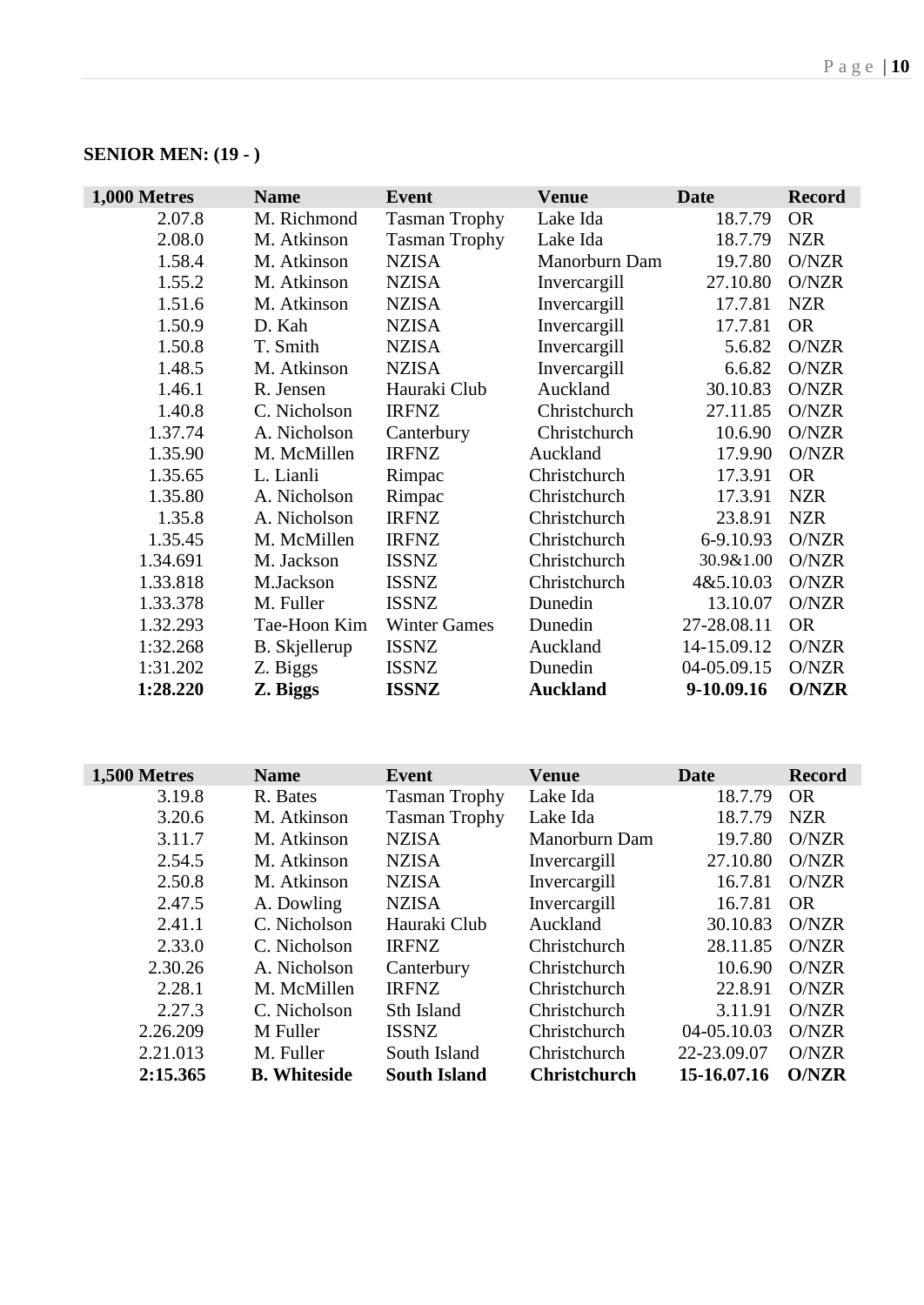| 3,000 Metres | <b>Name</b>  | <b>Event</b>         | <b>Venue</b>   | Date       | <b>Record</b> |
|--------------|--------------|----------------------|----------------|------------|---------------|
| 6.54.8       | K. Stewart   | <b>Tasman Trophy</b> | Lake Ida       | 18.7.79    | <b>OR</b>     |
| 6.55.4       | K. Howie     | <b>Tasman Trophy</b> | Lake Ida       | 18.7.79    | <b>NZR</b>    |
| 6.31.2       | M. Atkinson  | <b>NZISA</b>         | Manorburn Dam  | 19.7.80    | O/NZR         |
| 6.25.5       | M. Atkinson  | <b>NZISA</b>         | Invercargill   | 27.10.80   | O/NZR         |
| 6.16.9       | K. Howie     | <b>Tasman Trophy</b> | Invercargill   | 19.7.81    | <b>NZR</b>    |
| 6.14.8       | A. Dowling   | <b>Tasman Trophy</b> | Invercargill   | 19.7.81    | <b>OR</b>     |
| 6.03.7       | M. Atkinson  | <b>NZISA</b>         | Invercargill   | 6.6.82     | O/NZR         |
| 5.41.8       | M. Biggs     | Hauraki Club         | Auckland       | 10.5.83    | O/NZR         |
| 5.16.0       | C. Nicholson | <b>IRFNZ</b>         | Christchurch   | 28.11.85   | O/NZR         |
| 5.06.35      | A. Nicholson | Rimpac               | Christchurch   | 16.3.91    | O/NZR         |
| 5.05.6       | A. Nicholson | <b>IRFNZ</b>         | Christchurch   | 22.8.91    | O/NZR         |
| 5:04.425     | A. Cheung    | Dunedin              | Dunedin        | 11-12.7.14 | <b>OR</b>     |
| 5:04.448     | C. Jarden    | Dunedin              | Dunedin        | 11-12.7.14 | <b>NZR</b>    |
| 5:02.987     | M. Shin      | <b>Dunedin</b>       | <b>Dunedin</b> | 11-12.7.15 | <b>OR</b>     |
| 5.03.565     | Z Biggs      | <b>ISSNZ</b>         | <b>Dunedin</b> | 04-05.9.15 | <b>NZR</b>    |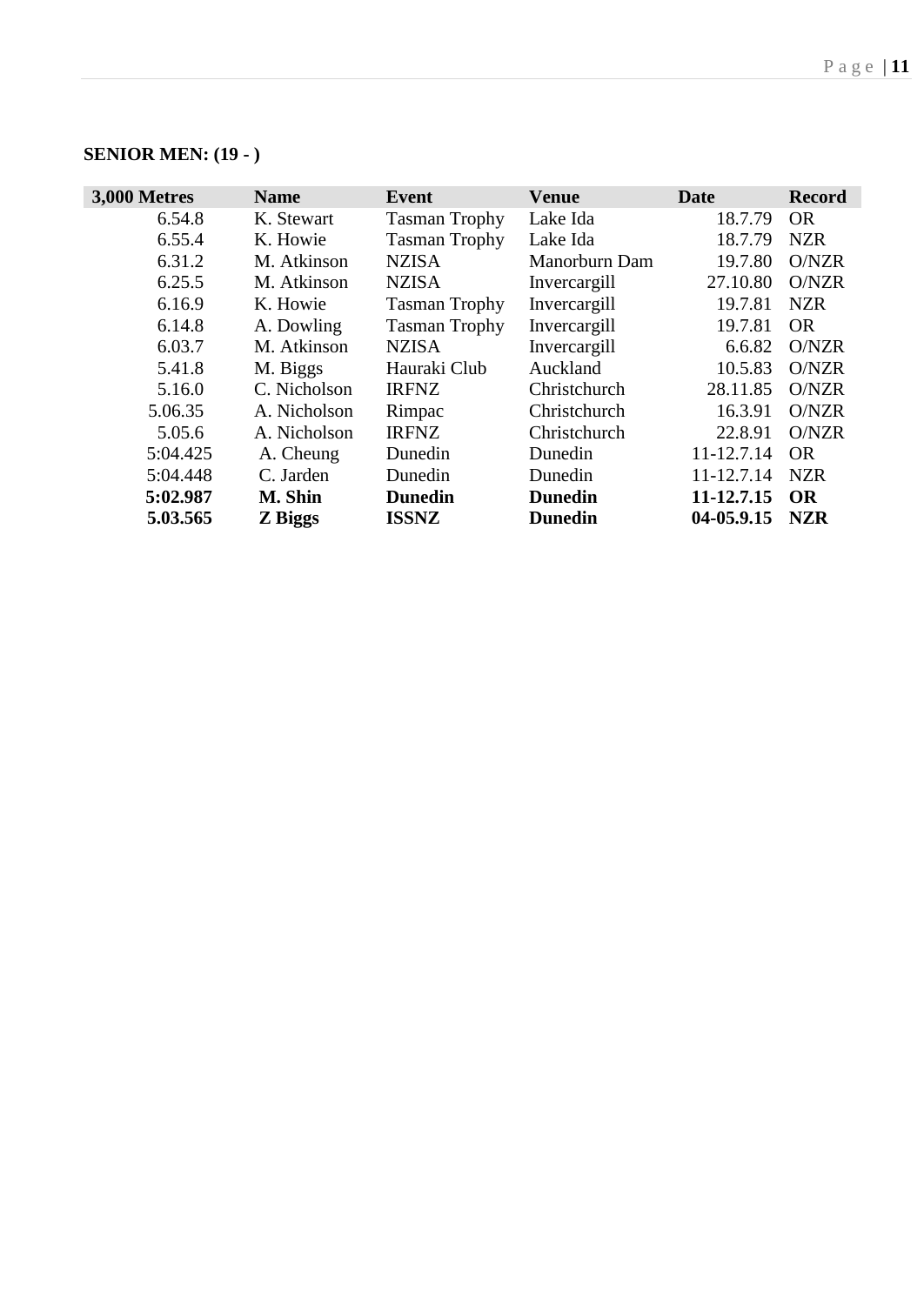# **JUNIOR MEN: (15-16-17-18-19)**

| 500 Metres | <b>Name</b>  | Event        | Venue               | Date         | <b>Record</b> |
|------------|--------------|--------------|---------------------|--------------|---------------|
| $45.65*$   | M. Fuller    | <b>ISSNZ</b> | Christchurch        | 12-13.10.02  | O/NZR         |
| 44.835     | J. Clague    | <b>ISSNZ</b> | Dunedin             | $04-05.9.15$ | O/NZR         |
| 44.689     | E. De Rose   | <b>ISSNZ</b> | Auckland            | 14-15.09.18  | O/NZR         |
| 44.556     | E. De Rose   | <b>ISSNZ</b> | Christchurch        | 13-14.09.19  | O/NZR         |
| 44.510     | E. De Rose   | <b>ISSNZ</b> | <b>Christchurch</b> | 17-18.10.20  | <b>NZR</b>    |
| 44.055     | L. MacDonald | <b>ISSNZ</b> | <b>Christchurch</b> | 17-18.10.20  | OR            |

| 777 Metres | <b>Name</b> | Event               | Venue               | <b>Date</b> | <b>Record</b> |
|------------|-------------|---------------------|---------------------|-------------|---------------|
| 1:18.413   | J. Clague   | Canterbury          | Christchurch        | 26.5.13     | O/NZR         |
| 1:17.929   | D. U. Kim   | South Island        | Christchurch        | 21&22.07.13 | OR            |
| 1:17.043   | E. De Rose  | Dunedin             | Dunedin             | 15-16.07.17 | O/NZR         |
| 1:12.591   | E. De Rose  | South Island        | Christchurch        | 22-23.07.17 | O/NZR         |
| 1:10.760   | E. De Rose  | <b>South Island</b> | <b>Christchurch</b> | 12.07.20    | O/NZR         |

| 1,000 Metres | <b>Name</b>   | Event        | Venue               | Date        | <b>Record</b> |
|--------------|---------------|--------------|---------------------|-------------|---------------|
| $1.34.543*$  | B. Skjellerup | <b>ISSNZ</b> | Christchurch        | 4-5.10.03   | O/NZR         |
| 1:32.639     | E. De Rose    | <b>ISSNZ</b> | Auckland            | 14-15.09.18 | O/NZR         |
| 1.31.356     | E. De Rose    | <b>ISSNZ</b> | <b>Christchurch</b> | 13-14.09.19 | O/NZR         |
| 1.31.078     | E. De Rose    | <b>ISSNZ</b> | <b>Christchurch</b> | 17-18.10.20 | O/NZR         |

| <b>1,500 Metres</b> | <b>Name</b> | Event        | <b>Venue</b>        | Date        | <b>Record</b> |
|---------------------|-------------|--------------|---------------------|-------------|---------------|
| $2.28.452$ *        | B. Tuhi     | <b>ISSNZ</b> | Christchurch        | 26-27.09.09 | O/NZR         |
| 2.27.614            | J. Clague   | <b>ISSNZ</b> | Dunedin             | 04-05.09.15 | O/NZR         |
| 2.26.146            | J. Clague   | <b>ISSNZ</b> | Dunedin             | 04-05.09.15 | O/NZR         |
| 2:24.655            | E. De Rose  | <b>ISSNZ</b> | Dunedin             | 15-16 09.17 | O/NZR         |
| 2:21.100            | E. De Rose  | <b>ISSNZ</b> | Auckland            | 14-15.09.18 | O/NZR         |
| 2.20.139            | E. De Rose  | <b>ISSNZ</b> | <b>Christchurch</b> | 13-14.09.19 | O/NZR         |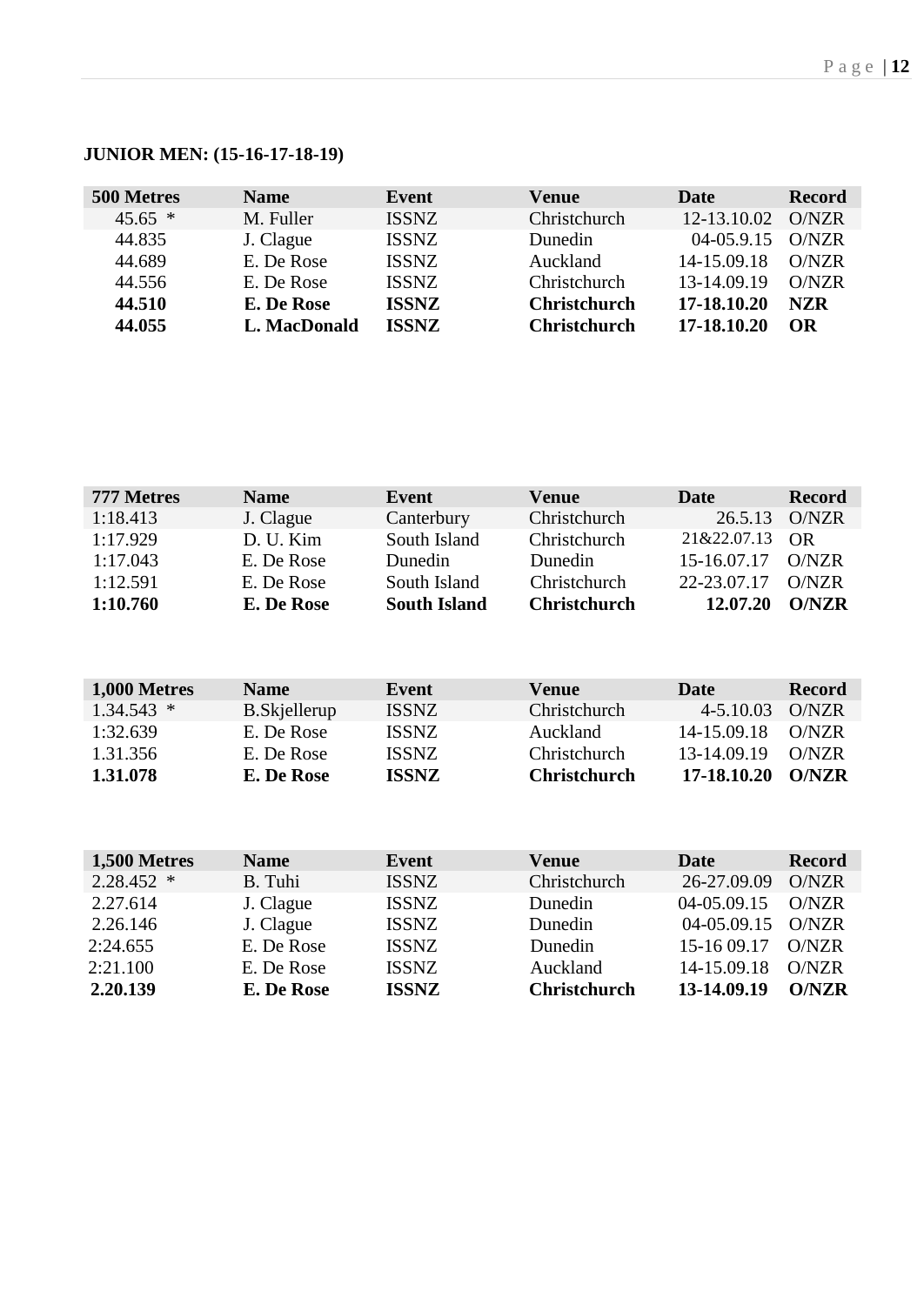# **SUB JUNIOR MEN: (12-13-14-15)**

| 222 Metres    | <b>Name</b>      | Event               | <b>Venue</b>        | Date         | <b>Record</b> |
|---------------|------------------|---------------------|---------------------|--------------|---------------|
| $22.70$ *     | M. Fuller        | South Island        | Christchurch        | 7&8.8.99     | O/NZR         |
| 22.514        | Z. Biggs         | <b>Canterbury</b>   | <b>Christchurch</b> | 26.5.13      | <b>O/NZR</b>  |
| 21.966        | <b>M-S Bae</b>   | <b>South Island</b> | <b>Christchurch</b> | 18-19.07.14  | <b>OR</b>     |
|               |                  |                     |                     |              |               |
| 500 Metres    | <b>Name</b>      | <b>Event</b>        | <b>Venue</b>        | <b>Date</b>  | <b>Record</b> |
| 48.191 *      | J. Beck          | <b>ISSNZ</b>        | Christchurch        | 30.9&1.10.00 | O/NZR         |
| 47.602        | Z. Biggs         | <b>Canterbury</b>   | <b>Christchurch</b> | 26.5.13      | <b>O/NZR</b>  |
| 47.084        | <b>M-S Bae</b>   | <b>South Island</b> | <b>Christchurch</b> | 18-19.07.14  | <b>OR</b>     |
|               |                  |                     |                     |              |               |
|               |                  |                     |                     |              |               |
|               |                  |                     |                     |              |               |
| 777 Metres    | <b>Name</b>      | <b>Event</b>        | <b>Venue</b>        | <b>Date</b>  | <b>Record</b> |
| 1:19.598      | Z. Biggs         | Canterbury          | Christchurch        | 26.5.13      | O/NZR         |
| 1:15.885      | Z. Biggs         | <b>ISSNZ</b>        | <b>Christchurch</b> | 21-22.9.13   | <b>O/NZR</b>  |
| 1:15.320      | <b>H-K Ho</b>    | <b>Dunedin</b>      | <b>Dunedin</b>      | 11-12.7.15   | <b>OR</b>     |
|               |                  |                     |                     |              |               |
|               |                  |                     |                     |              |               |
|               |                  |                     |                     |              |               |
| 1,000 Metres  | <b>Name</b>      | <b>Event</b>        | <b>Venue</b>        | <b>Date</b>  | <b>Record</b> |
| 1.38.711<br>∗ | J. Beck          | <b>ISSNZ</b>        | Christchurch        | 30.9&1.10.00 | O/NZR         |
| 1:38.680      | <b>E</b> de Rose | <b>Dunedin</b>      | <b>Dunedin</b>      | 23-24.07.16  | <b>O/NZR</b>  |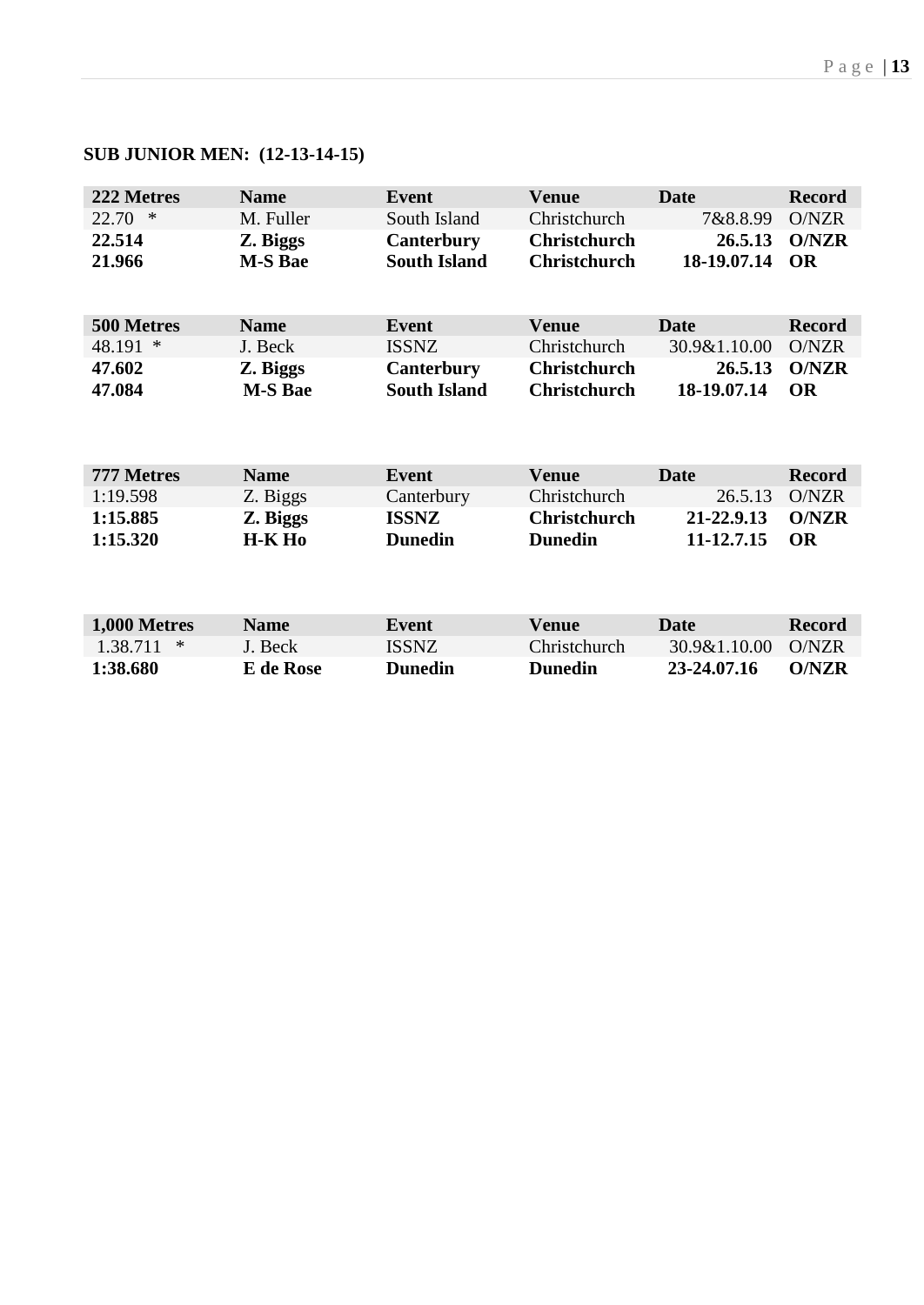# **JUVENILE BOYS: (9-10-11-12)**

| 111 Metres      | <b>Name</b>         | <b>Event</b>        | <b>Venue</b>        | <b>Date</b> | <b>Record</b> |
|-----------------|---------------------|---------------------|---------------------|-------------|---------------|
| $\ast$          |                     |                     |                     |             |               |
| 14.089          | E de Rose           | South Island        | Dunedin             | 14.07.12    | O/NZR         |
| 14.066          | <b>E</b> de Rose    | <b>South Island</b> | <b>Christchurch</b> | 21&22.07.13 | <b>O/NZR</b>  |
| 13.920          | <b>D-H</b> Lee      | <b>Dunedin</b>      | <b>Dunedin</b>      | 11-12.07.14 | <b>OR</b>     |
|                 |                     |                     |                     |             |               |
|                 |                     |                     |                     |             |               |
| 222 Metres      | <b>Name</b>         | <b>Event</b>        | <b>Venue</b>        | <b>Date</b> | <b>Record</b> |
| 24.197<br>∗     | <b>Z</b> Biggs      | <b>ISSNZ</b>        | <b>Dunedin</b>      | 25-26.08.11 | <b>O/NZR</b>  |
| 23.825          | Ji Sung Kwon        | <b>ISSNZ</b>        | Christchurch        | 13-14.09.19 | <b>OR</b>     |
| 23.000          | <b>Ji Sung Kwon</b> | <b>ISSNZ</b>        | <b>Christchurch</b> | 17-18.10.20 | <b>O/NZR</b>  |
|                 |                     |                     |                     |             |               |
|                 |                     |                     |                     |             |               |
|                 |                     |                     |                     |             |               |
| 333 Metres      | <b>Name</b>         | <b>Event</b>        | <b>Venue</b>        | <b>Date</b> | <b>Record</b> |
| $\ast$<br>37.82 | R Nicholl           | <b>Tasman Cup</b>   | Christchurch        | 03.10.03    | O/NZR         |
| 36.029          | E de Rose           | South Island        | Dunedin             | 14.07.12    | O/NZR         |
| 35.911          | E de Rose           | South Island        | Christchurch        | 21-22.07.13 | O/NZR         |
| 35.820          | E de Rose           | <b>ISSNZ</b>        | Christchurch        | 21-22.09.13 | O/NZR         |
| 34.753          | D-H Lee             | Dunedin             | Dunedin             | 11-12.07.14 | <b>OR</b>     |
| 34.700          | B- C Han            | Dunedin             | Dunedin             | 11-12.07.15 | OR            |
| 34.072          | Ji Sung Kwon        | <b>ISSNZ</b>        | Christchurch        | 13-14.09.19 | <b>OR</b>     |
| 33.078          | <b>Ji Sung Kwon</b> | <b>ISSNZ</b>        | <b>Christchurch</b> | 17-18.10.20 | <b>O/NZR</b>  |
|                 |                     |                     |                     |             |               |
|                 |                     |                     |                     |             |               |
| 500 Metres<br>∗ | <b>Name</b>         | <b>Event</b>        | <b>Venue</b>        | <b>Date</b> | <b>Record</b> |
| 53.228          | R. Ellis            | SI Champs           | Christchurch        | 23-24.09.06 | O/NZR         |
| 53.136          | E de Rose           | South Island        | Dunedin             | 14.07.12    | O/NZR         |
| 51.064          | D-H Lee             | Dunedin             | Dunedin             | 11-12.07.14 | <b>OR</b>     |
| 49.704          | <b>Ji Sung Kwon</b> | <b>ISSNZ</b>        | <b>Christchurch</b> | 17-18.10.20 | <b>O/NZR</b>  |
|                 |                     |                     |                     |             |               |
| 777 Metres      | <b>Name</b>         | <b>Event</b>        | <b>Venue</b>        | <b>Date</b> | <b>Record</b> |
| ***             |                     |                     |                     |             |               |
| 1.38.093        | L. Street           | Dunedin             | Dunedin             | 14-07-19    | O/NZR         |
| 1.37.809        | L. Street           | <b>ISSNZ</b>        | Christchurch        | 13-14.09.19 | <b>NZR</b>    |
| 1.22.426        | <b>Ji Sung Kwon</b> | <b>ISSNZ</b>        | <b>Christchurch</b> | 13-14.09.19 | <b>OR</b>     |
| 1.31.200        | L. Xu               | <b>ISSNZ</b>        | Christchurch        | 17-18.10.20 | <b>NZR</b>    |
|                 |                     |                     |                     |             |               |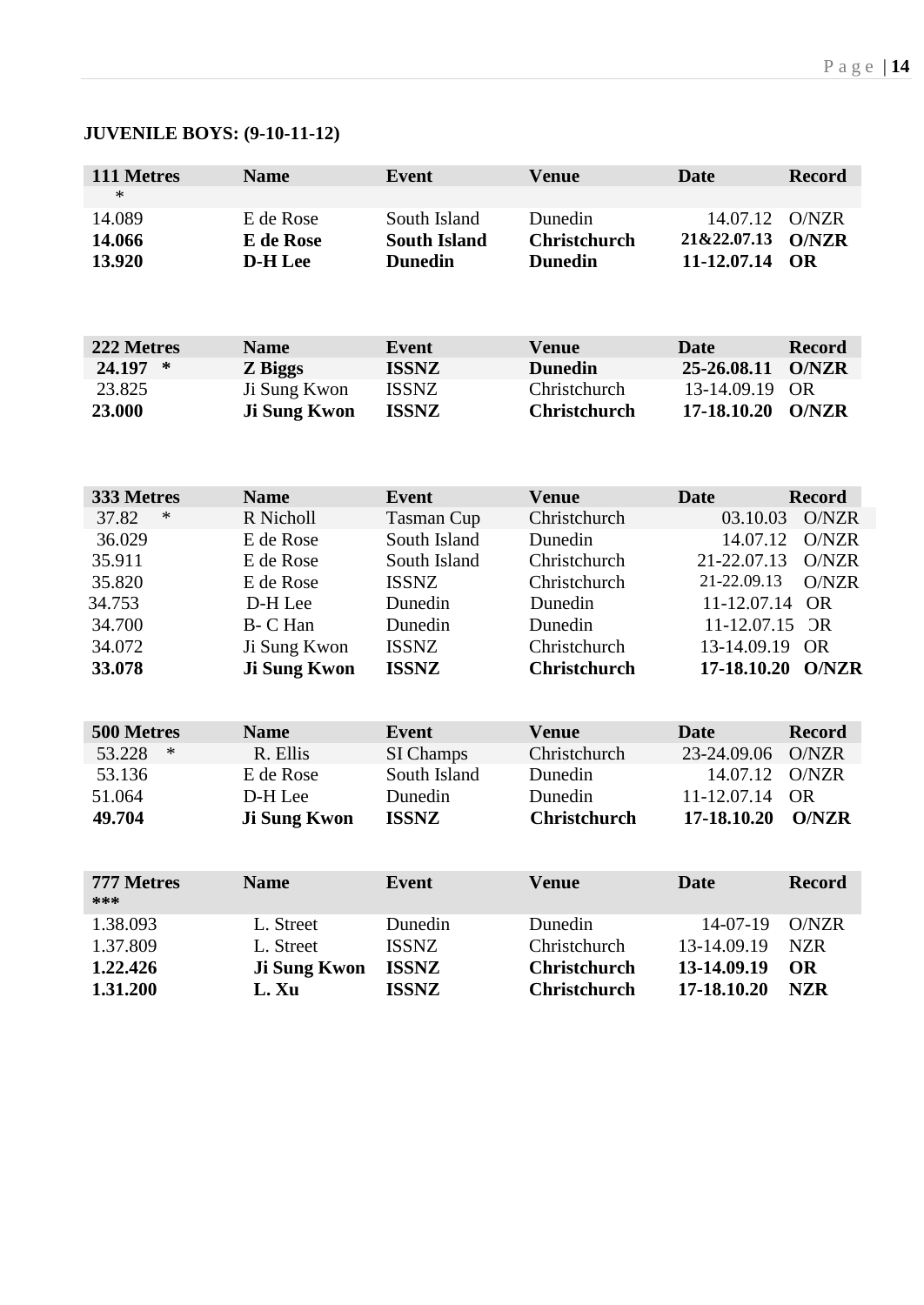# **PRIMARY BOYS: (under 9 years)**

| 111 Metres     | <b>Name</b>      | <b>Event</b>        | <b>Venue</b>        | Date        | <b>Record</b> |
|----------------|------------------|---------------------|---------------------|-------------|---------------|
| 14.55<br>∗     | <b>E</b> de Rose | <b>South Island</b> | <b>Christchurch</b> | 30.10.11    | <b>O/NZR</b>  |
| 14.466         | S. Y. Choi       | South Island        | Dunedin             | 14.07.12    | <b>OR</b>     |
| 14.272         | Y. H Yang        | <b>South Island</b> | <b>Christchurch</b> | 21&22.07.13 | <b>OR</b>     |
|                |                  |                     |                     |             |               |
| 222 Metres     | <b>Name</b>      | <b>Event</b>        | <b>Venue</b>        | Date        | <b>Record</b> |
| 26.15<br>∗     | <b>E</b> De Rose | <b>South Island</b> | <b>Christchurch</b> | 30.10.11    | <b>O/NZR</b>  |
| 26.092         | D. H. Lee        | <b>South Island</b> | <b>Dunedin</b>      | 14.07.12    | <b>OR</b>     |
|                |                  |                     |                     |             |               |
|                |                  |                     |                     |             |               |
| 333 Metres     | <b>Name</b>      | <b>Event</b>        | <b>Venue</b>        | Date        | <b>Record</b> |
| 37.91<br>∗     | <b>E</b> De Rose | <b>South Island</b> | <b>Christchurch</b> | 30.10.11    | <b>O/NZR</b>  |
| 37.388         | S.Y. Choi        | <b>South Island</b> | <b>Dunedin</b>      | 14.07.12    | <b>OR</b>     |
|                |                  |                     |                     |             |               |
|                |                  |                     |                     |             |               |
| 500 Metres *** | <b>Name</b>      | <b>Event</b>        | <b>Venue</b>        | <b>Date</b> | <b>Record</b> |
| 1:19.070       | C. Graham        | Canterbury          | Christchurch        | 26.05.19    | O/NZR         |
| 1.06.805       | L. Xu            | <b>ISSNZ</b>        | Christchurch        | 13-14.09.19 | O/NZR         |
| 59.458         | L. Xu            | <b>ISSNZ</b>        | <b>Christchurch</b> | 17-18.10.20 | <b>O/NZR</b>  |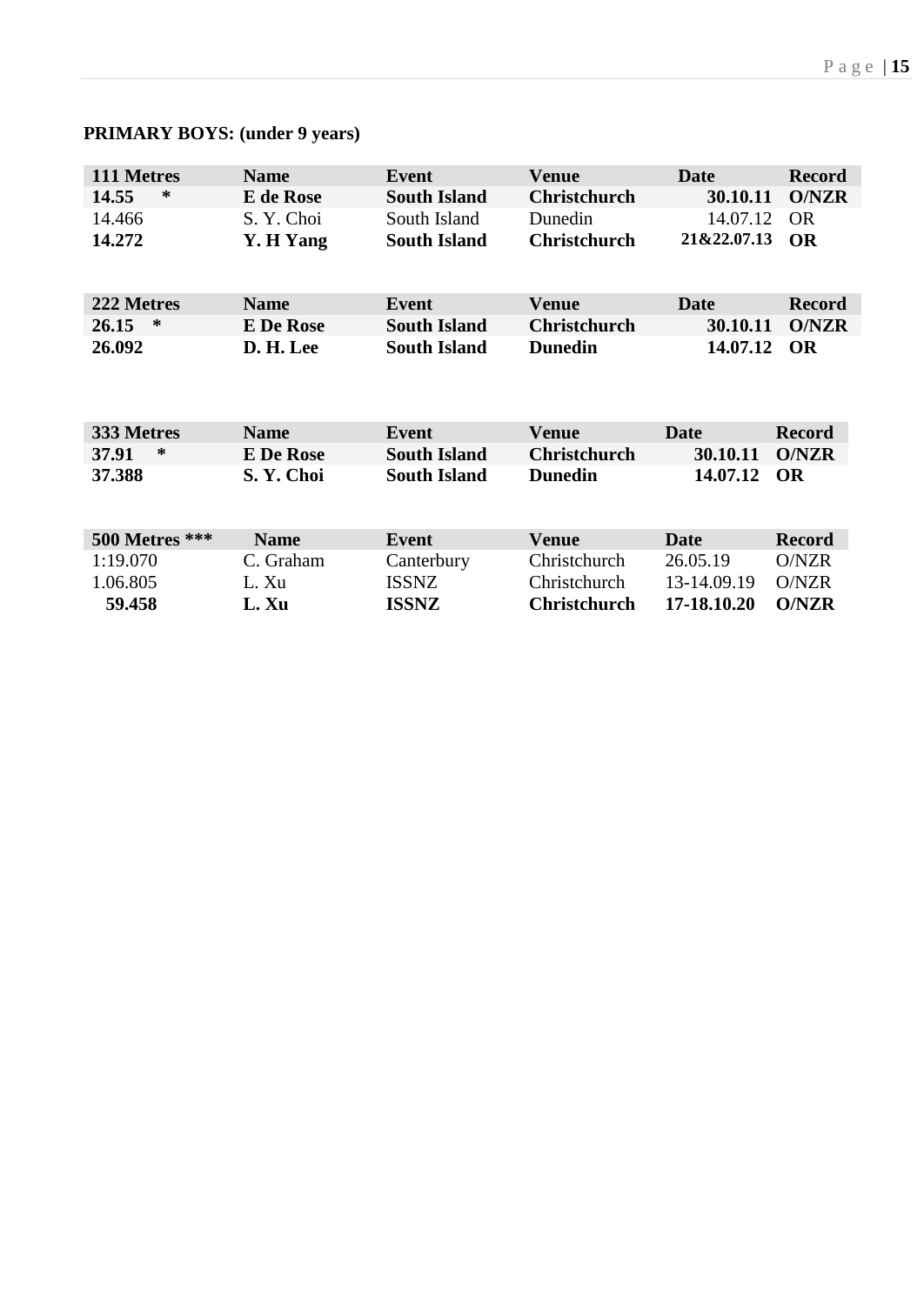### **MASTERS LADIES: (45 -)**

| 500 Metres   | <b>Name</b> | Event               | <b>Venue</b>        | Date       | <b>Record</b> |
|--------------|-------------|---------------------|---------------------|------------|---------------|
| 1.35.26      | E. Brown    | South Island        | Christchurch        | 29-30.7.95 | O/NZR         |
| 1.29.43      | E. Brown    | <b>South Island</b> | <b>Christchurch</b> | 24-25.8.96 | O/NZR         |
|              |             |                     |                     |            |               |
|              |             |                     |                     |            |               |
| 1,000 Metres | <b>Name</b> | Event               | <b>Venue</b>        | Date       | <b>Record</b> |
| 3.41.62      | E. Brown    | Canterbury          | Christchurch        | 26-27.5.95 | O/NZR         |
| 3.11.20      | E. Brown    | South Island        | Christchurch        | 29-30.7.95 | O/NZR         |

### **VETERAN LADIES: (35 - )**

| 500 Metres          | <b>Name</b>          | <b>Event</b>                        | <b>Venue</b>                           | <b>Date</b>           | <b>Record</b>             |
|---------------------|----------------------|-------------------------------------|----------------------------------------|-----------------------|---------------------------|
| 1.07.7              | A. Kremer            | Canterbury                          | Christchurch                           | 31.6.87               | O/NZR                     |
| 1.02.34             | S. Blair             | <b>IRFNZ</b>                        | Christchurch                           | 29&31.8.96            | O/NZR                     |
| 58.638              | S. Maca              | <b>South Island</b>                 | <b>Dunedin</b>                         | 14.07.12              | <b>O/NZR</b>              |
| 56.713              | M. Kah               | <b>ISSNZ</b>                        | <b>Auckland</b>                        | 9-10.09.16            | <b>OR</b>                 |
|                     |                      |                                     |                                        |                       |                           |
| 777 Metres          | <b>Name</b>          | <b>Event</b>                        | <b>Venue</b>                           | <b>Date</b>           | <b>Record</b>             |
| 1.43.117            | R. Knights           | <b>ISSNZ</b>                        | Christchurch                           | 17-18.10.20           | O/NZR                     |
| 1.37.098            | R. Knights           | <b>ISSNZ</b>                        | Christchurch                           | 18.07.21              | O/NZR                     |
|                     |                      |                                     |                                        |                       |                           |
|                     |                      |                                     |                                        |                       |                           |
| 1,000 Metres        | <b>Name</b>          | <b>Event</b>                        | <b>Venue</b>                           | <b>Date</b>           | <b>Record</b>             |
| 2.12.9              | A. Kremer            | Canterbury                          | Christchurch                           | 31.6.87               | O/NZR                     |
| 2:06.025            | S. Maca              | <b>South Island</b>                 | <b>Dunedin</b>                         | 14.07.12              | <b>O/NZR</b>              |
| 1:57.786            | M. Kah               | <b>ISSNZ</b>                        | <b>Auckland</b>                        | 9-10.09.16            | <b>OR</b>                 |
|                     |                      |                                     |                                        |                       |                           |
|                     |                      |                                     |                                        |                       |                           |
|                     |                      |                                     |                                        |                       |                           |
| 1,500 Metres        | <b>Name</b>          | <b>Event</b>                        | <b>Venue</b>                           | <b>Date</b>           | <b>Record</b>             |
| 3.27.3<br>3:16.707  | A. Kremer<br>S. Maca | <b>IRFNZ</b><br><b>South Island</b> | Christchurch<br><b>Dunedin</b>         | 31.6.87<br>14.07.12   | O/NZR<br><b>O/NZR</b>     |
| 3:01.570            | M. Kah               | <b>ISSNZ</b>                        | <b>Auckland</b>                        | 9-10.09.16            | <b>OR</b>                 |
|                     |                      |                                     |                                        |                       |                           |
|                     |                      |                                     |                                        |                       |                           |
| <b>3,000 Metres</b> | <b>Name</b>          | <b>Event</b>                        | <b>Venue</b>                           | <b>Date</b>           | <b>Record</b>             |
| 7.14.0              | A. Kremer            | <b>IRFNZ</b>                        | Christchurch                           | 26.9.87               | O/NZR                     |
| 6.55.3<br>6:17.930  | A. Kremer<br>M. Kah  | <b>IRFNZ</b><br><b>ISSNZ</b>        | <b>Christchurch</b><br><b>Auckland</b> | 27.8.88<br>9-10.09.16 | <b>O/NZR</b><br><b>OR</b> |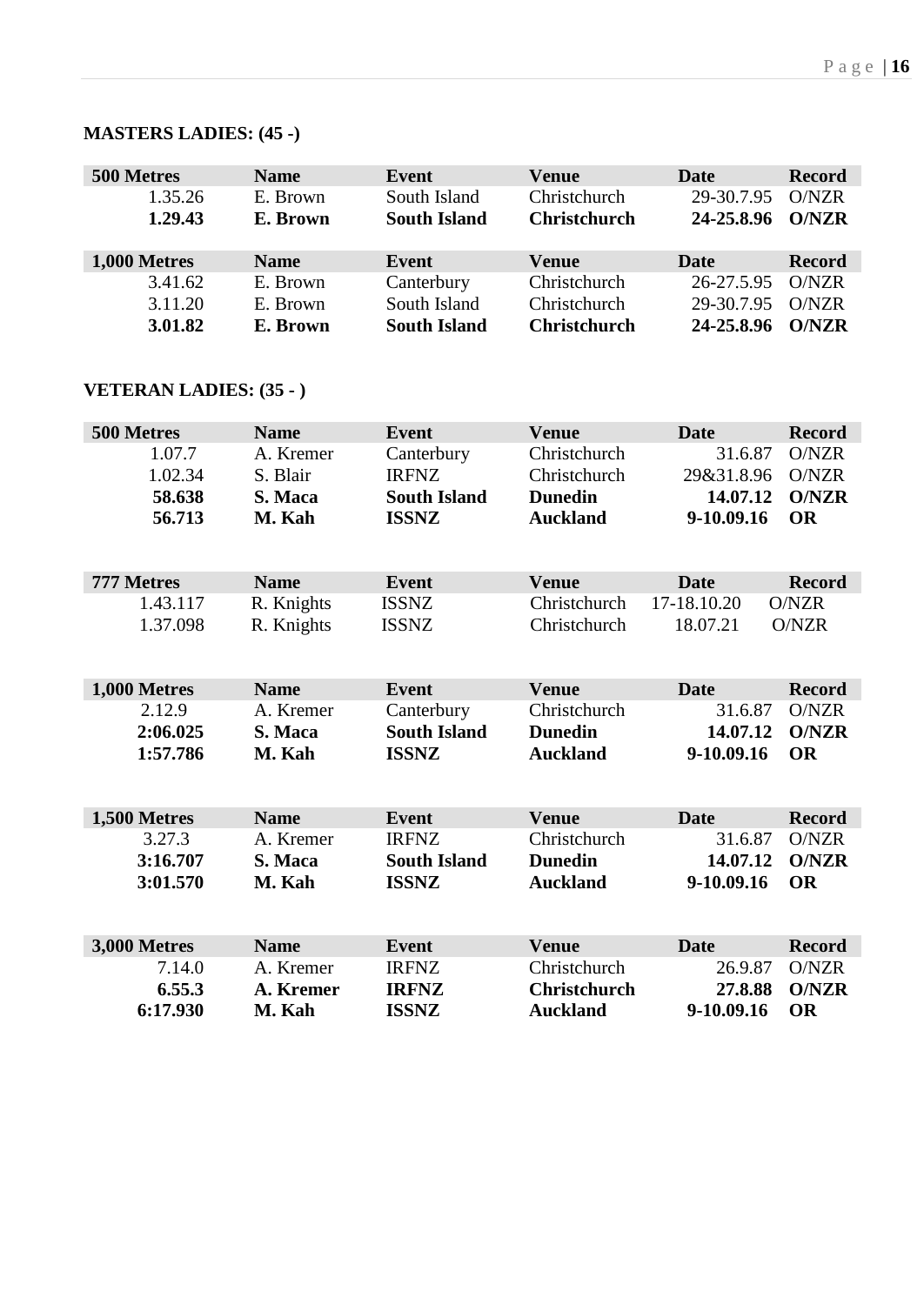# **SUB VETERAN LADIES: (30- )**

| 500 Metres          | <b>Name</b> | <b>Event</b> | <b>Venue</b> | <b>Date</b> | <b>Record</b> |
|---------------------|-------------|--------------|--------------|-------------|---------------|
| 1.10.67             | S. Maca     | Mainland     | Christchurch | 7.07.08     | <b>OR</b>     |
| 1.00.89             | S. Maca     | Mainland     | Christchurch | 4.8.08      | <b>OR</b>     |
| 1.00.636            | S. Maca     | Canterbury   | Christchurch | 07.06.10    | <b>OR</b>     |
|                     |             |              |              |             |               |
|                     |             |              |              |             |               |
| 777 Metres          | <b>Name</b> | <b>Event</b> | <b>Venue</b> | <b>Date</b> | <b>Record</b> |
|                     |             |              |              |             |               |
|                     |             |              |              |             |               |
|                     |             |              |              |             |               |
| 1,000 Metres        | <b>Name</b> | <b>Event</b> | <b>Venue</b> | <b>Date</b> | <b>Record</b> |
| 2.10.295            | S. Maca     | South Island | Christchurch | 20/21.09.08 | <b>OR</b>     |
| 2.03.022            | S. Maca     | Canterbury   | Christchurch | 07.06.10    | O/NZR         |
|                     |             |              |              |             |               |
|                     |             |              |              |             |               |
| 1,500 Metres        | <b>Name</b> | <b>Event</b> | <b>Venue</b> | <b>Date</b> | <b>Record</b> |
| 3:17.881            | S. Maca     | South Island | Christchurch | 20/21.09.08 | <b>OR</b>     |
|                     |             |              |              |             |               |
|                     |             |              |              |             |               |
|                     |             |              |              |             |               |
| <b>3,000 Metres</b> | <b>Name</b> | <b>Event</b> | <b>Venue</b> | <b>Date</b> | <b>Record</b> |
| 7:17.602            | S. Maca     | <b>ISSNZ</b> | Christchurch | 11.10.08    | <b>OR</b>     |
|                     |             |              |              |             |               |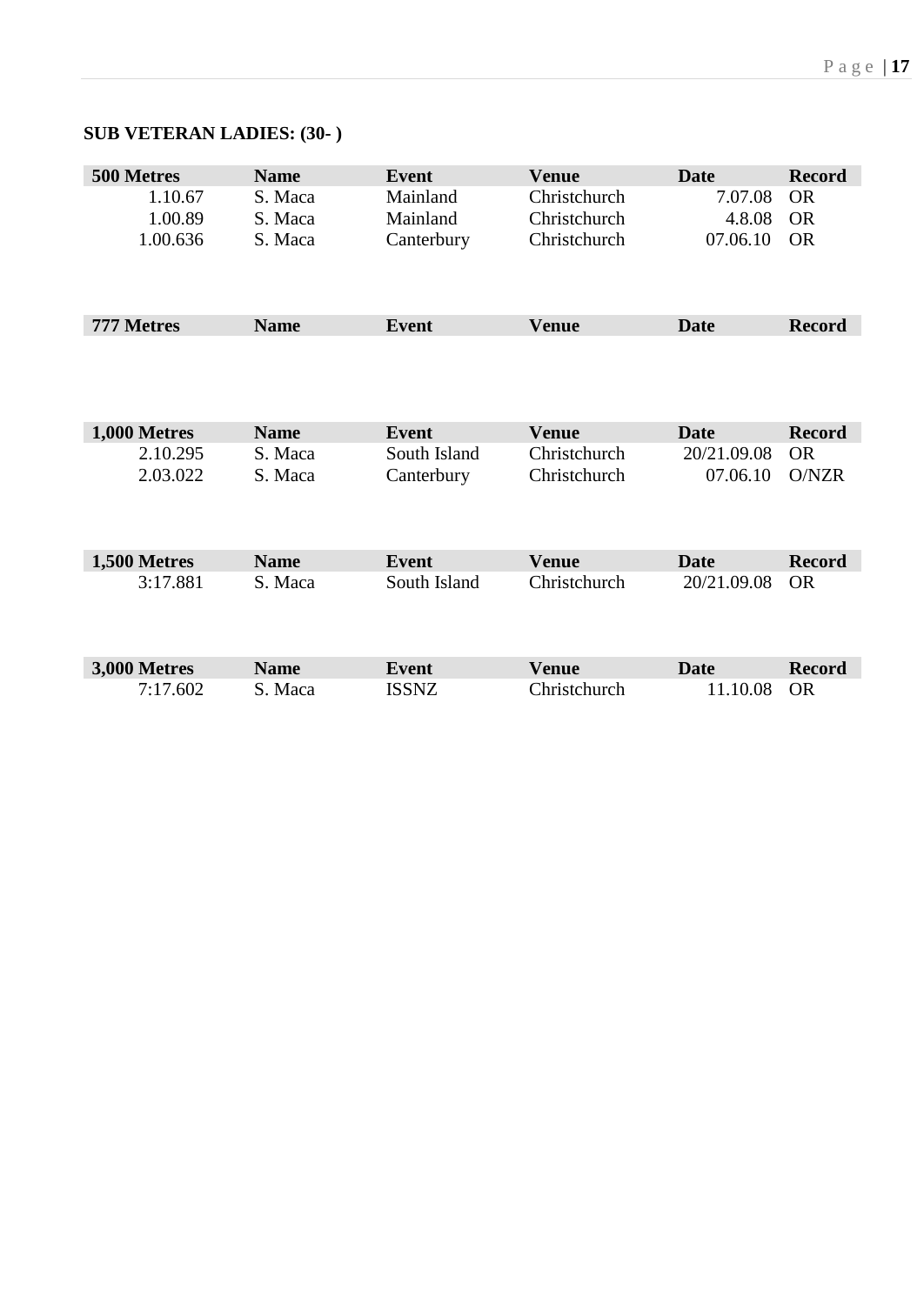| 500 Metres | <b>Name</b>        | <b>Event</b>         | <b>Venue</b>   | <b>Date</b> | <b>Record</b> |
|------------|--------------------|----------------------|----------------|-------------|---------------|
| 66.1       | J. Baber           | <b>Tasman Trophy</b> | Lake Ida       | 18.7.79     | <b>OR</b>     |
| 64.1       | D. Cade            | <b>Tasman Trophy</b> | Lake Ida       | 18.7.79     | O/NZR         |
| 62.9       | S. Blair           | <b>NZISA</b>         | Invercargill   | 27.10.80    | O/NZR         |
| 56.0       | G. Sandercock      | <b>NZISA</b>         | Invercargill   | 16.7.81     | <b>OR</b>     |
| 59.0       | J. Clifford        | <b>IRFNZ</b>         | Auckland       | 5.6.83      | <b>NZR</b>    |
| 58.37      | G. Handley         | Rimpac               | Christchurch   | 16.3.91     | <b>NZR</b>    |
| 48.49      | S. Daigle          | Rimpac               | Christchurch   | 16.3.91     | <b>OR</b>     |
| 56.5       | S. Hawker          | <b>IRFNZ</b>         | Christchurch   | 22.8.91     | <b>NZR</b>    |
| 55.76      | G. Handley         | <b>IRFNZ</b>         | Auckland       | 5-6.9.92    | <b>NZR</b>    |
| 54.05      | S. Hawker          | Canterbury           | Christchurch   | 21-23.5.93  | <b>NZR</b>    |
| 53.02      | <b>B.</b> McCallum | <b>IRFNZ</b>         | Christchurch   | 6-9.10.93   | <b>NZR</b>    |
| 52.60      | <b>B.</b> McCallum | <b>IRFNZ</b>         | Christchurch   | 6-9.10.93   | <b>NZR</b>    |
| 51.87      | <b>B.</b> McCallum | <b>IRFNZ</b>         | Auckland       | 28-29.8.97  | <b>NZR</b>    |
| 51.31      | <b>B.</b> McCallum | Mainland             | Christchurch   | 3.6.98      | <b>NZR</b>    |
| 51.307     | F Jackson          | <b>ISSNZ</b>         | Christchurch   | 09-10.10.04 | <b>NZR</b>    |
| 46.742     | Ji-Hyun Choi       | <b>Winter Games</b>  | <b>Dunedin</b> | 27-28.08.11 | <b>OR</b>     |
| 50.84      | M. Biggs           | <b>Auck Camp</b>     | Auckland       | 11.7.15     | <b>NZR</b>    |
| 49.915     | M. Biggs           | <b>ISSNZ</b>         | Dunedin        | 15-16 09.17 | <b>NZR</b>    |

# **SENIOR LADIES: (19 - )**

| 777Metres | <b>Name</b> | Event        | Venue               | Date              | <b>Record</b> |
|-----------|-------------|--------------|---------------------|-------------------|---------------|
| 1:24.865  | F. Jackson  | South Island | <b>Christchurch</b> | 21&22.07.13 O/NZR |               |
| 1:24.126  | M. Biggs    | Canterbury   | <b>Christchurch</b> |                   | 24.5.15 O/NZR |

| 1,000 Metres | <b>Name</b>        | Event                | <b>Venue</b>        | Date        | <b>Record</b> |
|--------------|--------------------|----------------------|---------------------|-------------|---------------|
| 2.29.2       | J. Baber           | <b>Tasman Trophy</b> | Lake Ida            | 18.7.79     | <b>OR</b>     |
| 2.25.6       | A. Kremer          | <b>Tasman Trophy</b> | Lake Ida            | 18.7.79     | O/NZR         |
| 2.13.0       | S. Blair           | <b>NZISA</b>         | Invercargill        | 27.10.80    | O/NZR         |
| 2.02.1       | G. Sandercock      | <b>NZISA</b>         | Invercargill        | 16.7.81     | <b>OR</b>     |
| 2.11.4       | J. Clifford        | <b>IRFNZ</b>         | Auckland            | 4.6.83      | <b>NZR</b>    |
| 2.10.5       | A. Kremer          | <b>IRFNZ</b>         | Auckland            | 4.6.83      | <b>NZR</b>    |
| 2.00.7       | J. Clifford        | <b>IRFNZ</b>         | Auckland            | 5.6.83      | O/NZR         |
| 1.43.34      | G. Hongru          | Rimpac               | Christchurch        | 17.3.91     | <b>OR</b>     |
| 1.57.25      | G. Handley         | Rimpac               | Christchurch        | 17.3.91     | <b>NZR</b>    |
| 1.56.1       | S. Hawker          | <b>IRFNZ</b>         | Christchurch        | 23.8.91     | <b>NZR</b>    |
| 1.50.96      | S. Hawker          | <b>IRFNZ</b>         | Christchurch        | 6-9.10.93   | <b>NZR</b>    |
| 1.50.54      | <b>B.</b> McCallum | South Island         | Christchurch        | 24-25.8.96  | <b>NZR</b>    |
| 1.50.20      | <b>B.</b> McCallum | <b>IRFNZ</b>         | Auckland            | 28-29.8.97  | <b>NZR</b>    |
| 1.48.67      | <b>B.</b> McCallum | <b>ISSNZ</b>         | Christchurch        | 27-19.8.98  | <b>NZR</b>    |
| 1.46.721     | F. Jackson         | SI Champs            | Christchurch        | 23-24.9.06  | <b>NZR</b>    |
| 1.34.581     | Ji-Hyun Choi       | <b>Winter Games</b>  | <b>Dunedin</b>      | 27-28.08.11 | <b>OR</b>     |
| 1:45.159     | M. Biggs           | Canterbury           | <b>Christchurch</b> | 24.5.15     | <b>NZR</b>    |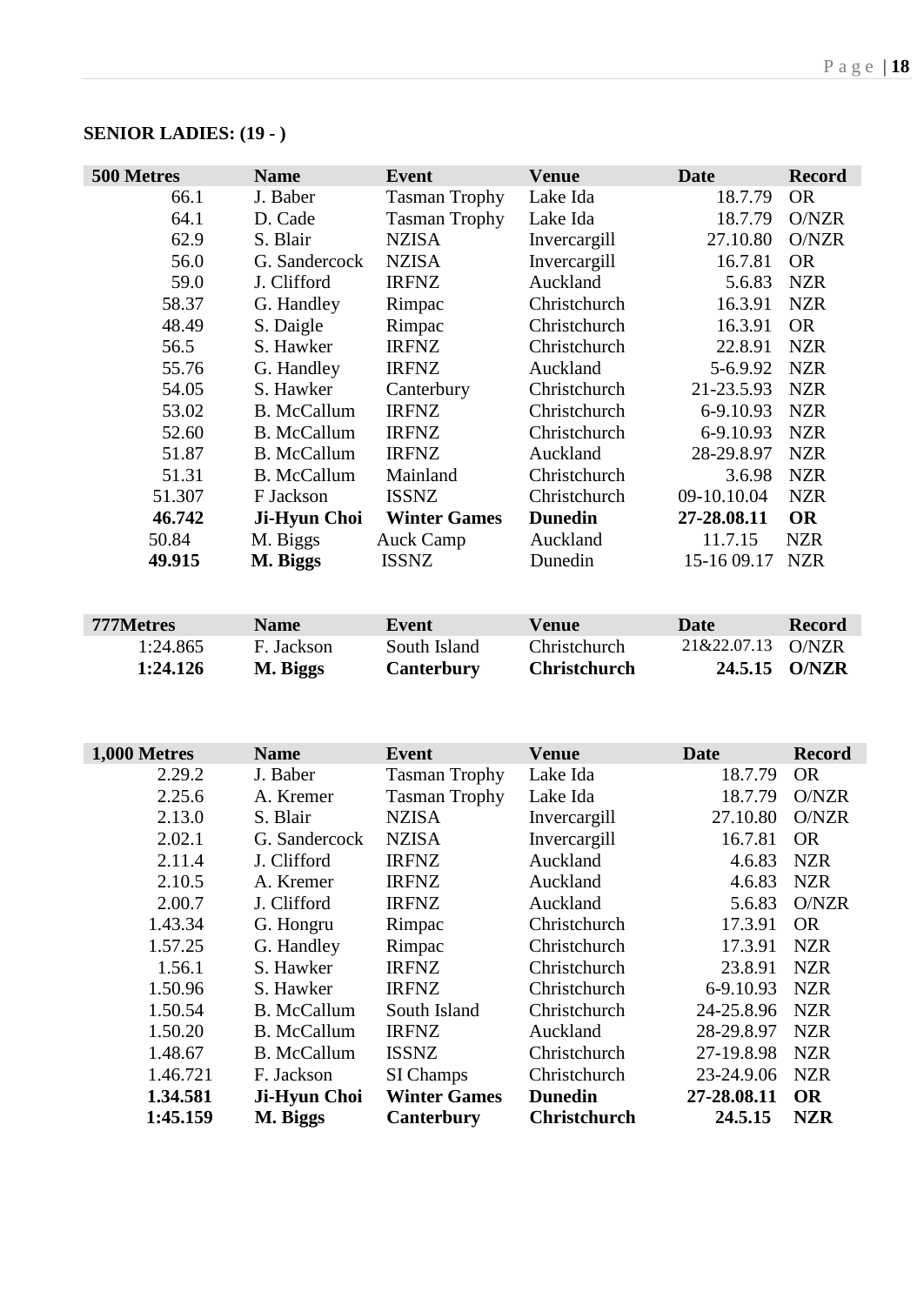|  | <b>SENIOR LADIES: (19 - )</b> |  |
|--|-------------------------------|--|
|--|-------------------------------|--|

| 1,500 Metres | <b>Name</b>   | Event                | <b>Venue</b>    | Date        | <b>Record</b> |
|--------------|---------------|----------------------|-----------------|-------------|---------------|
| 3.53.4       | J. Baber      | <b>Tasman Trophy</b> | Lake Ida        | 18.7.79     | <b>OR</b>     |
| 3.42.9       | A. Kremer     | <b>Tasman Trophy</b> | Lake Ida        | 18.7.79     | O/NZR         |
| 3.31.5       | A. Kremer     | <b>NZISA</b>         | Manorburn Dam   | 19.7.80     | O/NZR         |
| 3.23.4       | S. Blair      | <b>NZISA</b>         | Invercargill    | 27.10.80    | O/NZR         |
| 3.12.5       | G. Sandercock | <b>NZISA</b>         | Invercargill    | 16.7.81     | <b>OR</b>     |
| 3.06.2       | J. Clifford   | <b>IRFNZ</b>         | Auckland        | 5.6.83      | O/NZR         |
| 2.44.20      | S. Daigle     | Rimpac               | Christchurch    | 16.3.91     | <b>OR</b>     |
| 3.05.51      | G. Handley    | Rimpac               | Christchurch    | 16.3.91     | <b>NZR</b>    |
| 3.00.4       | S. Hawker     | <b>IRFNZ</b>         | Christchurch    | 21.8.91     | <b>NZR</b>    |
| 3.00.3       | S. Hawker     | <b>IRFNZ</b>         | Christchurch    | 25.8.91     | <b>NZR</b>    |
| 2.54.21      | J. Hart       | <b>IRFNZ</b>         | Christchurch    | 6-9.10.93   | <b>NZR</b>    |
| 2.45.700     | F Jackson     | <b>ISSNZ</b>         | Christchurch    | 09-10.10.04 | <b>NZR</b>    |
| 2.43.063     | K. Vuteva     | SI Champs            | Christchurch    | 24-25.09.05 | <b>OR</b>     |
| 2.44.073     | F. Jackson    | SI Champs            | Christchurch    | 23-24.09.06 | <b>NZR</b>    |
| 2:42.328     | M. Biggs      | Canterbury           | Christchurch    | 4.5.15      | O/NZR         |
| 2:38.680     | M-J. Kim      | <b>Dunedin</b>       | <b>Dunedin</b>  | 11-12.7.15  | <b>OR</b>     |
| 2:40.71      | M. Biggs      | <b>Auck Camp</b>     | <b>Auckland</b> | 11.7.15     | <b>NZR</b>    |

| <b>3,000 Metres</b> | <b>Name</b> | Event          | <b>Venue</b>        | <b>Date</b>   | <b>Record</b> |
|---------------------|-------------|----------------|---------------------|---------------|---------------|
| 6.53.1              | A. Kremer   | <b>IRFNZ</b>   | Auckland            | 21.9.86       | O/NZR         |
| 6.48.5              | K. McCallum | <b>IRFNZ</b>   | Christchurch        | 27.8.88       | O/NZR         |
| 6.38.48             | K. McCallum | <b>IRFNZ</b>   | Christchurch        | 9.9.89        | O/NZR         |
| 6.35.50             | G. Handley  | Rimpac         | Christchurch        | 17.3.91       | <b>NZR</b>    |
| 5.40.16             | N. Lambert  | Rimpac         | Christchurch        | 17.3.91       | <b>OR</b>     |
| 6.28.0              | S. Hawker   | <b>IRFNZ</b>   | Christchurch        | 23.8.91       | <b>NZR</b>    |
| 5.47.47             | S. Hawker   | <b>IRFNZ</b>   | <b>Christchurch</b> | $6-9.10.93$   | <b>NZR</b>    |
| 5.38.81             | C. McLeod   | <b>ISSNZ</b>   | Christchurch        | 27-29.8.98    | <b>OR</b>     |
| 5:17.034            | M-J. Kim    | <b>Dunedin</b> | <b>Dunedin</b>      | 11-12.7.15 OR |               |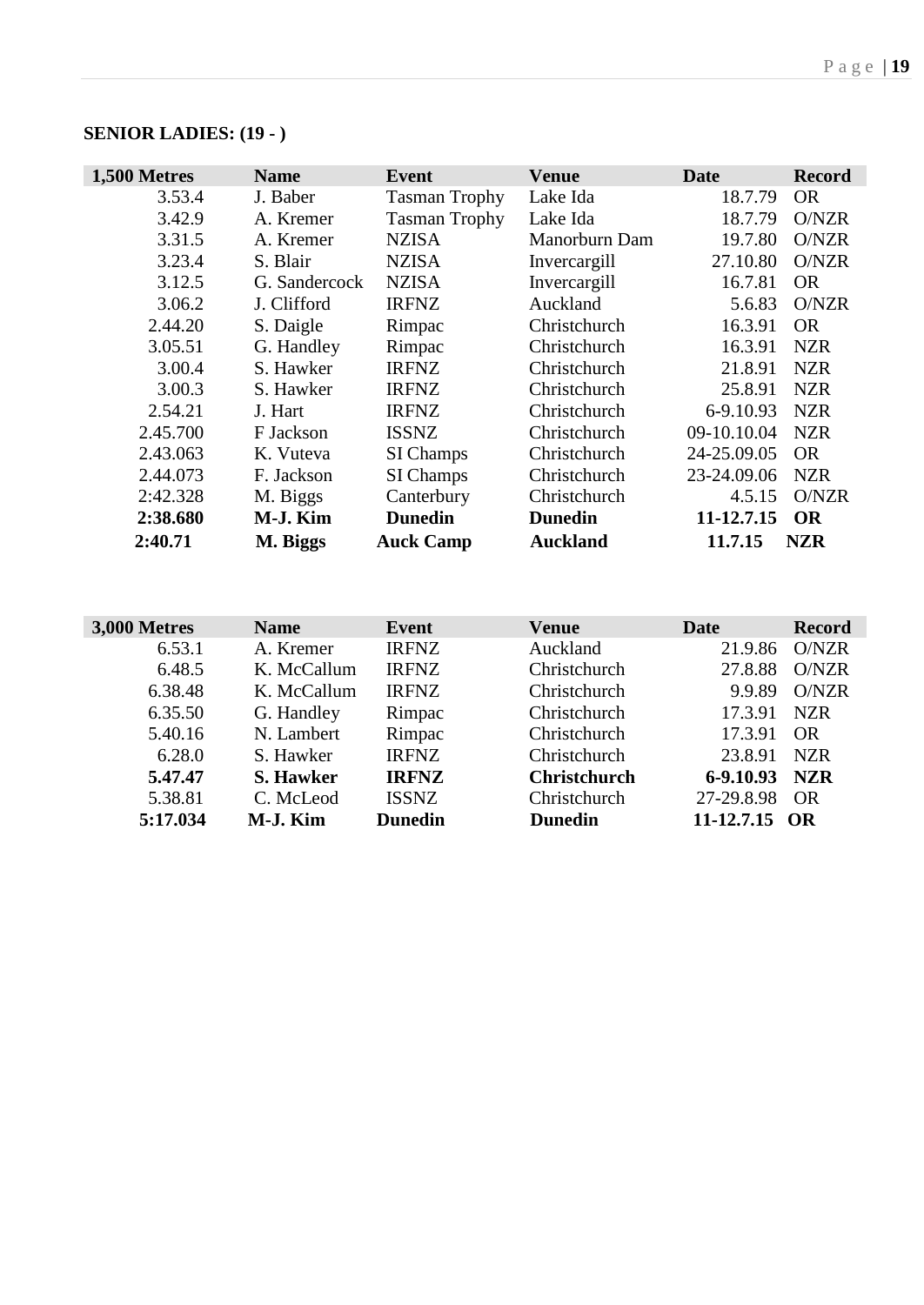| <b>JUNIOR LADIES: (15-16-17-18-19)</b> |  |
|----------------------------------------|--|
|----------------------------------------|--|

| 222 Metres   | <b>Name</b>        | <b>Event</b>   | <b>Venue</b>        | <b>Date</b> | <b>Record</b> |
|--------------|--------------------|----------------|---------------------|-------------|---------------|
| $24.16*$     | <b>B. McCallum</b> | <b>IRFNZ</b>   | <b>Christchurch</b> | 29&31.8.96  | <b>O/NZR</b>  |
|              |                    |                |                     |             |               |
|              |                    |                |                     |             |               |
|              |                    |                |                     |             |               |
| 500 Metres   | <b>Name</b>        | <b>Event</b>   | <b>Venue</b>        | <b>Date</b> | <b>Record</b> |
| $51.04$ *    | F. Jackson         | South Island   | Christchurch        | 05-06.10.02 | O/NZR         |
| 50.619       | J. Sol             | South Island   | Dunedin             | 14.07.12    | <b>OR</b>     |
| 49.987       | S. Jin             | South Island   | Christchurch        | 18-19.07.14 | <b>OR</b>     |
| 50.462       | C. Coburn          | South Island   | Christchurch        | 18-19.07.14 | <b>NZR</b>    |
| 50.071       | M. Biggs           | <b>ISSNZ</b>   | Dunedin             | 04-05.9.15  | <b>NZR</b>    |
| 49.422       | M. Biggs           | <b>ISSNZ</b>   | <b>Dunedin</b>      | 15-16.09.17 | <b>O/NZR</b>  |
|              |                    |                |                     |             |               |
|              |                    |                |                     |             |               |
| 777 Metres   | <b>Name</b>        | <b>Event</b>   | <b>Venue</b>        | <b>Date</b> | <b>Record</b> |
| 1:31.572     | L Burridge         | Canterbury     | Christchurch        | 26.05.13    | O/NZR         |
| 1:22.747     | C. Phillips        | South Island   | Christchurch        | 21&22.07.13 | O/NZR         |
| 1:19.333     | S Jin              | Dunedin        | Dunedin             | 11-12.07.14 | <b>OR</b>     |
| 1:19.932     | C. Coburn          | <b>Dunedin</b> | <b>Dunedin</b>      | 11-12.07.14 | <b>NZR</b>    |
| 1:17.233     | Y. Chin            | <b>Dunedin</b> | <b>Dunedin</b>      | 11-12.07.15 | <b>OR</b>     |
|              |                    |                |                     |             |               |
|              |                    |                |                     |             |               |
|              |                    |                |                     |             |               |
| 1,000 Metres | <b>Name</b>        | <b>Event</b>   | <b>Venue</b>        | <b>Date</b> | <b>Record</b> |
| $1.46.53*$   | C. McLeod          | South Island   | Christchurch        | 24-25.8.96  | <b>OR</b>     |
| $1.47.41*$   | F. Jackson         | South Island   | Christchurch        | 05-06.10.02 | <b>NZR</b>    |
| 1:42.832     | J. Sol             | South Island   | Dunedin             | 14.07.12    | <b>OR</b>     |
| 1:37.860     | Y. Chin            | <b>Dunedin</b> | <b>Dunedin</b>      | 11-12.07.15 | <b>OR</b>     |
| 1.46.922     | L. Taitimu         | <b>ISSNZ</b>   | Dunedin             | 04-05.9.15  | <b>NZR</b>    |
| 1:43.591     | M. Biggs           | <b>ISSNZ</b>   | <b>Dunedin</b>      | 15-16.09.17 | <b>NZR</b>    |
|              |                    |                |                     |             |               |
|              |                    |                |                     |             |               |

| 1,500 Metres | <b>Name</b>     | Event          | <b>Venue</b>   | <b>Date</b>    | <b>Record</b> |
|--------------|-----------------|----------------|----------------|----------------|---------------|
| $2.52.042*$  | F. Jackson      | South Island   | Christchurch   | 11-12.09.04    | <b>NZR</b>    |
| $2.37.129$ * | Z. Kercso-Magos | South Island   | Christchurch   | 22-23.09.07    | <b>OR</b>     |
| 2:49.682     | R. Mitchell     | South Island   | Dunedin        | 14.07.12 NZR   |               |
| 2:32.377     | Y. Chin         | <b>Dunedin</b> | <b>Dunedin</b> | 11-12.07.15 OR |               |
| 2.39.842     | M. Biggs        | <b>ISSNZ</b>   | Dunedin        | 04-05.9.15 NZR |               |
| 2.37.582     | M. Biggs        | <b>ISSNZ</b>   | <b>Dunedin</b> | 04-05.9.15 NZR |               |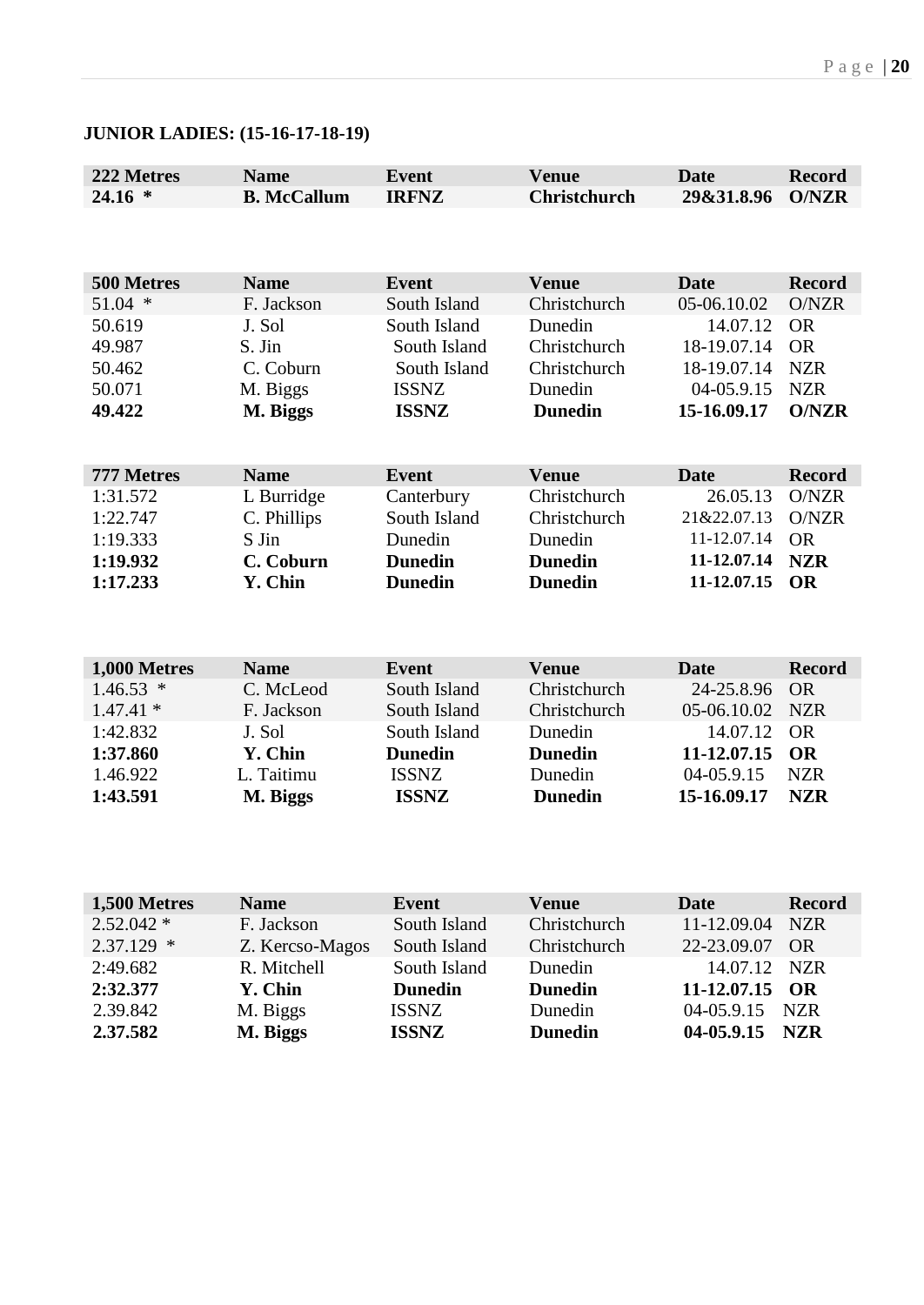# **SUB JUNIOR LADIES: (12-13-14-15)**

| 111 Metres        | <b>Name</b>     | <b>Event</b>      | <b>Venue</b>        | <b>Date</b> | <b>Record</b> |
|-------------------|-----------------|-------------------|---------------------|-------------|---------------|
| $14.3*$           | K. McCallum     | <b>IRFNZ</b>      | Christchurch        | 23.8.91     | O/NZR         |
| 13.660            | <b>C.</b> Heale | <b>Canterbury</b> | <b>Christchurch</b> | 27.5.12     | <b>O/NZR</b>  |
|                   |                 |                   |                     |             |               |
|                   |                 |                   |                     |             |               |
|                   |                 |                   |                     |             |               |
| 222 Metres        | <b>Name</b>     | <b>Event</b>      | <b>Venue</b>        | <b>Date</b> | <b>Record</b> |
| $\ast$<br>25.06   | F. Jackson      | South Island      | Christchurch        | 29-30.09.01 | O/NZR         |
| 24.440 *          | E Coxon-Smith   | Canterbury        | Christchurch        | 01.06.09    | <b>OR</b>     |
| 24.300            | C. Phillips     | <b>ISSNZ</b>      | Auckland            | 14-15.09.12 | O/NZR         |
| 24.190            | C. Phillips     | <b>ISSNZ</b>      | Christchurch        | 21-22.09.13 | O/NZR         |
| 23.952            | F Williamson    | South Island      | Christchurch        | 18-19.07.14 | O/NZR         |
| 23.860            | Y-J. Kim        | Dunedin           | Dunedin             | 11-12.07.15 | <b>OR</b>     |
| 23.689            | M. Biggs        | <b>ISSNZ</b>      | <b>Auckland</b>     | 9-10.09.16  | <b>O/NZR</b>  |
|                   |                 |                   |                     |             |               |
| 500 Metres        | <b>Name</b>     | <b>Event</b>      | <b>Venue</b>        | <b>Date</b> | <b>Record</b> |
| 53.95<br>∗        | F. Jackson      | South Island      | Christchurch        | 24.9.00     | O/NZR         |
| ∗<br>52.615       | E Coxon-Smith   | Canterbury        | Christchurch        | 01.06.09    | <b>OR</b>     |
| 52.644            | C. Phillips     | <b>ISSNZ</b>      | Auckland            | 14-15.09.12 | <b>NZR</b>    |
| 52.407            | C. Phillips     | Canterbury        | Christchurch        | 26.05.13    | O/NZR         |
| 51.469            | C. Phillips     | <b>ISSNZ</b>      | Christchurch        | 21-22.09.13 | O/NZR         |
| 50.623            | C. Phillips     | Canterbury        | Christchurch        | 25.05.14    | O/NZR         |
| 49.382            | Y-J. Kim        | <b>Dunedin</b>    | <b>Dunedin</b>      | 11-12.07.15 | <b>OR</b>     |
| 50.033            | M. Biggs        | <b>ISSNZ</b>      | <b>Auckland</b>     | 9-10.09.16  | <b>NZR</b>    |
|                   |                 |                   |                     |             |               |
|                   |                 |                   |                     |             |               |
| 777 Metres        | <b>Name</b>     | <b>Event</b>      | <b>Venue</b>        | <b>Date</b> | <b>Record</b> |
| 1:26.535          | C. Phillips     | Canterbury        | Christchurch        | 26.05.13    | O/NZR         |
| 1:24.269          | C. Phillips     | <b>ISSNZ</b>      | Christchurch        | 21-22.09.13 | O/NZR         |
| 1:18.670          | Y-J Kim         | Dunedin           | Dunedin             | 11-12.07.15 | <b>OR</b>     |
| 1.17.994          | M. Biggs        | <b>ISSNZ</b>      | <b>Dunedin</b>      | 04-05.9.15  | O/NZR         |
|                   |                 |                   |                     |             |               |
|                   |                 |                   |                     |             |               |
| 1,000 Metres      | <b>Name</b>     | <b>Event</b>      | <b>Venue</b>        | <b>Date</b> | <b>Record</b> |
| $\ast$<br>1.55.35 | F. Jackson      | South Island      | Christchurch        | 7&8.8.99    | O/NZR         |
| $1.52.340*$       | E.Coxon-Smith   | Canterbury        | Christchurch        | 01.06.09    | <b>OR</b>     |
| 1:52.215          | C. Phillips     | <b>ISSNZ</b>      | Auckland            | 14-15.09.12 | O/NZR         |
| 1:43.943          | S. Jin          | South Island      | Christchurch        | 18-19.07.14 | <b>OR</b>     |
| 1:49.539          | F. Williamson   | South Island      | Christchurch        | 18-19.07.14 | <b>NZR</b>    |
| 1:39.619          | <b>Y-J Kim</b>  | <b>Dunedin</b>    | <b>Dunedin</b>      | 11-12.07.15 | <b>OR</b>     |
| 1.41.013          | M. Biggs        | <b>ISSNZ</b>      | <b>Dunedin</b>      | 04-05.09.15 | <b>NZR</b>    |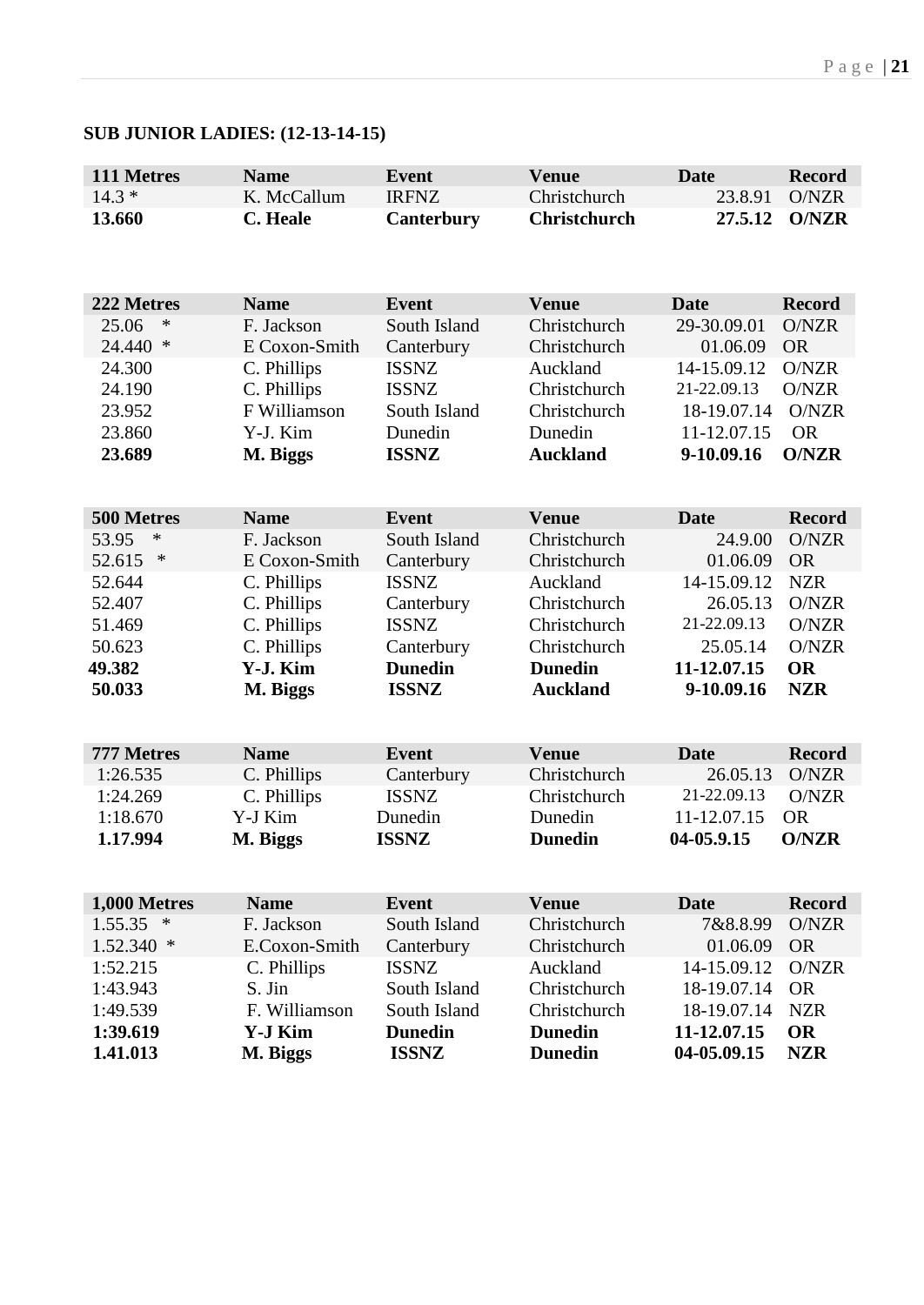# **JUVENILE GIRLS: (9-10-11-12)**

| 111 Metres  | <b>Name</b>        | <b>Event</b>        | <b>Venue</b>        | <b>Date</b> | <b>Record</b> |
|-------------|--------------------|---------------------|---------------------|-------------|---------------|
| $14.271*$   | E.Coxon-Smith      | Cant. Champs        | Christchurch        | 05.06.06    | <b>OR</b>     |
| $14.50*$    | F. Williamson      | Canterbury          | Christchurch        | 28.05.11    | <b>NZR</b>    |
| 13.993      | F. Williamson      | Canterbury          | Christchurch        | 26.05.13    | O/NZR         |
| 13.676      | F. Williamson      | <b>South Island</b> | <b>Christchurch</b> | 21&22.07.13 | O/NZR         |
|             |                    |                     |                     |             |               |
|             |                    |                     |                     |             |               |
| 222 Metres  | <b>Name</b>        | <b>Event</b>        | <b>Venue</b>        | <b>Date</b> | <b>Record</b> |
| 25.09 *     | C Phillips         | South Island        | Christchurch        | 30.10.11    | O/NZR         |
| 24.921      | F. Williamson      | <b>ISSNZ</b>        | <b>Auckland</b>     | 14-15.09.12 | O/NZR         |
|             |                    |                     |                     |             |               |
|             |                    |                     |                     |             |               |
| 333 Metres  | <b>Name</b>        | <b>Event</b>        | <b>Venue</b>        | <b>Date</b> | <b>Record</b> |
| 42.46 *     | E Coxon-Smith      | <b>Tasman Cup</b>   | Christchurch        | 03.10.03    | <b>OR</b>     |
| $43.31*$    | H Inwood           | <b>Tasman Cup</b>   | Christchurch        | 03.10.03    | <b>NZR</b>    |
| 35.335      | <b>C. Phillips</b> | <b>South Island</b> | <b>Dunedin</b>      | 14.07.12    | <b>O/NZR</b>  |
|             |                    |                     |                     |             |               |
|             |                    |                     |                     |             |               |
| 500 Metres  | <b>Name</b>        | <b>Event</b>        | <b>Venue</b>        | <b>Date</b> | <b>Record</b> |
| 55.951<br>∗ | C. Phillips        | <b>ISSNZ</b>        | Dunedin             | 25-26.08.11 | O/NZR         |
| 54.863      | C. Phillips        | Canterbury          | Christchurch        | 27.5.12     | O/NZR         |
| 54.040      | C. Phillips        | South Island        | Dunedin             | 14.07.12    | O/NZR         |
| 54.000      | F. Williamson      | South Island        | Christchurch        | 21&22.07.13 | O/NZR         |
| 53.955      | L. Jones           | <b>Sprint Meet</b>  | Christchurch        | $01-19-19$  | O/NZR         |
| 53.712      | L. Jones           | <b>ISSNZ</b>        | <b>Christchurch</b> | 13-14.09.19 | O/NZR         |
|             |                    |                     |                     |             |               |
| 777 Metres  | Name               | Event               | Venue               | Date        | Record        |
| 1.32.307    | L. Jones           | Dunedin             | Dunedin             | 14-07-19    | O/NZR         |
| 1.27.028    | L. Jones           | <b>ISSNZ</b>        | <b>Christchurch</b> | 13-14.09.19 | <b>O/NZR</b>  |

### **PRIMARY GIRLS: (under 9 years)**

| 111 Metres    | <b>Name</b>          | Event               | <b>Venue</b>        | Date        | Record        |
|---------------|----------------------|---------------------|---------------------|-------------|---------------|
| $14.04*$      | F. Williamson        | <b>South Island</b> | <b>Christchurch</b> | 30.10.11    | O/NZR         |
|               |                      |                     |                     |             |               |
| 222 Metres    | <b>Name</b>          | <b>Event</b>        | <b>Venue</b>        | Date        | <b>Record</b> |
| $25.92*$      | <b>F. Williamson</b> | <b>South Island</b> | <b>Christchurch</b> | 30.10.11    | <b>O/NZR</b>  |
|               |                      |                     |                     |             |               |
| 333 Metres    | <b>Name</b>          | Event               | <b>Venue</b>        | Date        | <b>Record</b> |
| $37.85*$      | F. Williamson        | <b>South Island</b> | <b>Christchurch</b> | 30.10.11    | <b>O/NZR</b>  |
|               |                      |                     |                     |             |               |
| 500 Metres*** | <b>Name</b>          | Event               | <b>Venue</b>        | Date        | <b>Record</b> |
| 1:20.180      | X. Suarez            | Canterbury          | Christchurch        | 26.05.19    | O/NZR         |
| 1.13.118      | <b>X. Suarez</b>     | <b>ISSNZ</b>        | <b>Christchurch</b> | 13-14.09.19 | <b>O/NZR</b>  |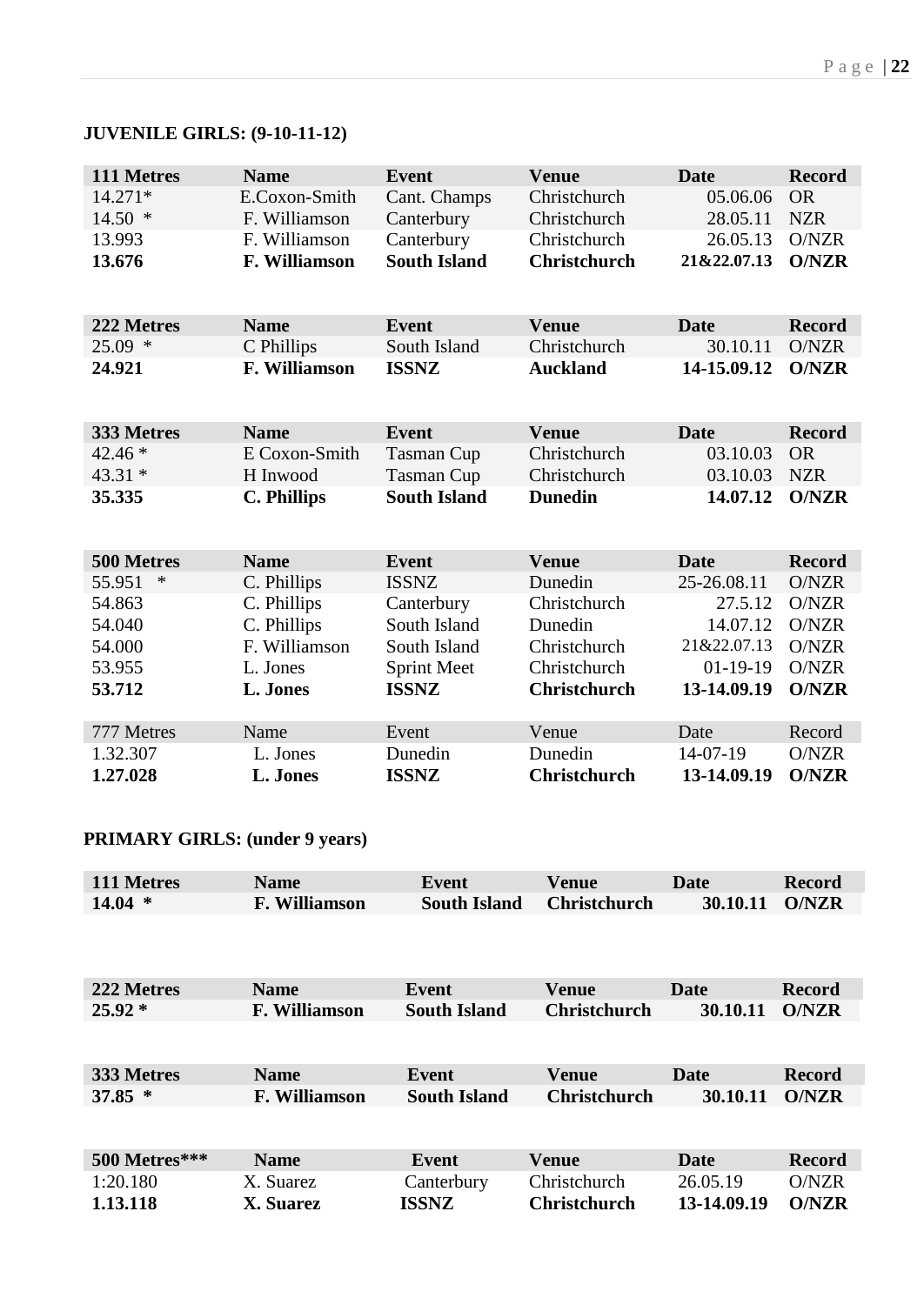### **RELAY - MASTERS:**

| <b>3,000 Metres</b> | <b>Name</b>                          | Event                                                 | <b>Venue</b>        | Date              | <b>Record</b> |  |
|---------------------|--------------------------------------|-------------------------------------------------------|---------------------|-------------------|---------------|--|
| 7.15.21             |                                      | Centaurus (P. Silcock, E. Brown, A. Garth, A. Davies) |                     |                   |               |  |
|                     |                                      | <b>IRFNZ</b>                                          | Christchurch        | 20-21.10.95 O/NZR |               |  |
| 6.25.04             | Mainland (G. Kim, D. Trumm, P. Barr) |                                                       |                     |                   |               |  |
|                     |                                      | <b>MIRC</b>                                           | <b>Christchurch</b> | 03.07.06          | O/NZR         |  |

### **RELAY - VETERAN:**

| 3,000 Metres | <b>Name</b> | Event                                                | <b>Venue</b>                                           | Date        | <b>Record</b> |
|--------------|-------------|------------------------------------------------------|--------------------------------------------------------|-------------|---------------|
| 5.48.15      |             | Mainland (M. Day, M. Atkinson, P. Barr, J. Havenaar) |                                                        |             |               |
|              |             | Canterbury                                           | Christchurch                                           | 5-6.6.92    | O/NZR         |
| 5.35.54      |             |                                                      | Mainland (P Barr, M. Atkinson, K. Howie, J. Havenaar)  |             |               |
|              |             | <b>IRFNZ</b>                                         | Auckland                                               | 5-6.9.92    | O/NZR         |
| 5.28.58      |             |                                                      | Mainland (M. Atkinson, P. Barr, N. Hawker, K. Howie)   |             |               |
|              |             | Canterbury                                           | Christchurch                                           | 21-23.5.93  | O/NZR         |
| 5.21.55      |             |                                                      | Mainland (K. Howie, M. Atkinson, H. Hawker, P. Barr)   |             |               |
|              |             | <b>IRFNZ</b>                                         | Christchurch                                           | 6-9.10.93   | O/NZR         |
| 5.20.31      |             |                                                      | Australia (D. Taylor, M. Herne, T. Webster, B. Davies) |             |               |
|              |             | Tasman Trophy Christchurch                           |                                                        | 6-9.10.93   | <b>OR</b>     |
| 5.07.99      |             |                                                      | Mainland (M. Atkinson, T. McDonald, P. Barr, M.Day)    |             |               |
|              |             | Canterbury                                           | Christchurch                                           | 26-27.5.95  | O/NZR         |
| 5.06.50      |             | Mainland (M.McMillen, J.Coburn, I.Ozerov)            |                                                        |             |               |
|              |             | <b>ISSNZ Champs</b>                                  | Christchurch                                           | 29-30.10.05 | O/NZR         |
| 5.03.163     |             | Mainland (M.McMillen, J.Coburn, I.Ozerov)            |                                                        |             |               |
|              |             | Canterbury                                           | <b>Christchurch</b>                                    | 05.06.06    | <b>O/NZR</b>  |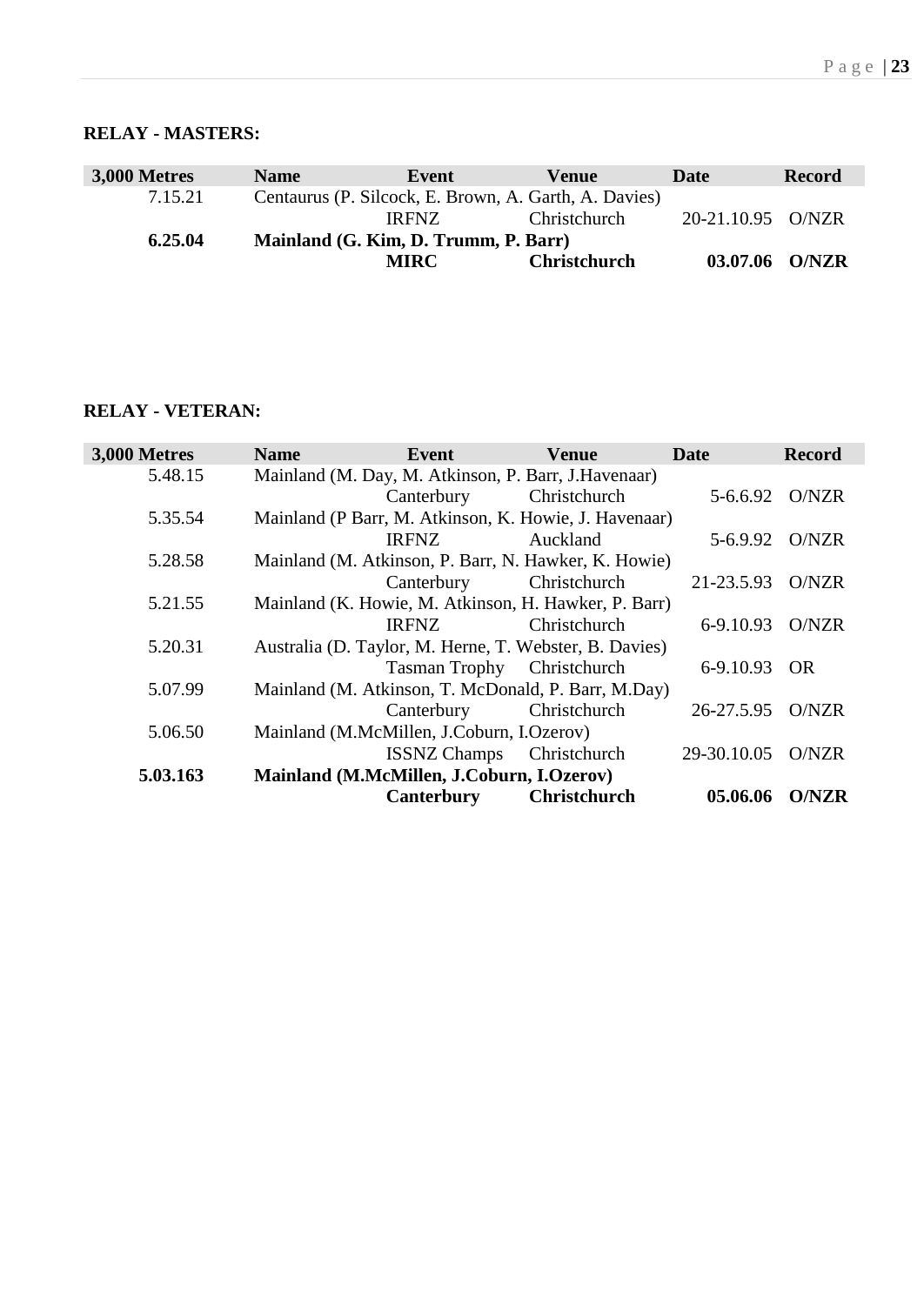### **RELAY - OPEN:**

| Australia (Bates, Stewart, Warren, Richmond)<br>6.06.4<br>18.7.79 OR<br>Tasman Trophy Lake Ida<br>6.18.6<br>New Zealand (Cade, Montgomery, Howie, Atkinson)<br><b>Tasman Trophy</b><br>Lake Ida<br>18.7.79<br><b>NZR</b><br>Mainland 'A' (Atkinson, Smith, Erikson, Van Vianen)<br>5.23.3<br><b>IRFNZ</b><br>Auckland<br>25.8.84<br>O/NZR<br>New Zealand (Atkinson, Biggs, Jensen, Smith)<br>4.58.6<br><b>Tasman Trophy</b><br>29-30.8.84<br>O/NZR<br>Auckland<br>Hauraki 'A' (C. Nicholson, A. Nicholson, Cavanagh, Biggs)<br>4.57.4<br>Auckland<br>20.9.86<br><b>IRFNZ</b><br>O/NZR<br>New Zealand (McMillen, Bradford, Biggs, Cavanagh)<br>4.51.1<br><b>IRFNZ</b><br>Christchurch<br>26.9.87<br>O/NZR<br>Hauraki 'A' (C. Nicholson, A. Nicholson, Biggs, Cavanagh)<br>4.47.0<br><b>IRFNZ</b><br>Christchurch<br>26.9.87<br>O/NZR | <b>Record</b> |
|-------------------------------------------------------------------------------------------------------------------------------------------------------------------------------------------------------------------------------------------------------------------------------------------------------------------------------------------------------------------------------------------------------------------------------------------------------------------------------------------------------------------------------------------------------------------------------------------------------------------------------------------------------------------------------------------------------------------------------------------------------------------------------------------------------------------------------------|---------------|
|                                                                                                                                                                                                                                                                                                                                                                                                                                                                                                                                                                                                                                                                                                                                                                                                                                     |               |
|                                                                                                                                                                                                                                                                                                                                                                                                                                                                                                                                                                                                                                                                                                                                                                                                                                     |               |
|                                                                                                                                                                                                                                                                                                                                                                                                                                                                                                                                                                                                                                                                                                                                                                                                                                     |               |
|                                                                                                                                                                                                                                                                                                                                                                                                                                                                                                                                                                                                                                                                                                                                                                                                                                     |               |
|                                                                                                                                                                                                                                                                                                                                                                                                                                                                                                                                                                                                                                                                                                                                                                                                                                     |               |
|                                                                                                                                                                                                                                                                                                                                                                                                                                                                                                                                                                                                                                                                                                                                                                                                                                     |               |
|                                                                                                                                                                                                                                                                                                                                                                                                                                                                                                                                                                                                                                                                                                                                                                                                                                     |               |
|                                                                                                                                                                                                                                                                                                                                                                                                                                                                                                                                                                                                                                                                                                                                                                                                                                     |               |
|                                                                                                                                                                                                                                                                                                                                                                                                                                                                                                                                                                                                                                                                                                                                                                                                                                     |               |
|                                                                                                                                                                                                                                                                                                                                                                                                                                                                                                                                                                                                                                                                                                                                                                                                                                     |               |
|                                                                                                                                                                                                                                                                                                                                                                                                                                                                                                                                                                                                                                                                                                                                                                                                                                     |               |
|                                                                                                                                                                                                                                                                                                                                                                                                                                                                                                                                                                                                                                                                                                                                                                                                                                     |               |
|                                                                                                                                                                                                                                                                                                                                                                                                                                                                                                                                                                                                                                                                                                                                                                                                                                     |               |
|                                                                                                                                                                                                                                                                                                                                                                                                                                                                                                                                                                                                                                                                                                                                                                                                                                     |               |
| Mainland 'A' (T. Smith, A. Nicholson, C. Nicholson, M. McMillen)<br>4.40.85                                                                                                                                                                                                                                                                                                                                                                                                                                                                                                                                                                                                                                                                                                                                                         |               |
| Canterbury<br>Christchurch<br>O/NZR<br>10.6.90                                                                                                                                                                                                                                                                                                                                                                                                                                                                                                                                                                                                                                                                                                                                                                                      |               |
| Mainland 'A' (M. McMillen, T. Smith, A. Nicholson, M. Atkinson)<br>4.40.78                                                                                                                                                                                                                                                                                                                                                                                                                                                                                                                                                                                                                                                                                                                                                          |               |
| <b>IRFNZ</b><br>Auckland<br>O/NZR<br>17.9.90                                                                                                                                                                                                                                                                                                                                                                                                                                                                                                                                                                                                                                                                                                                                                                                        |               |
| 4.38.22<br>Canterbury Alpine (M.Jackson, M.Fuller, B.Skjellerup)                                                                                                                                                                                                                                                                                                                                                                                                                                                                                                                                                                                                                                                                                                                                                                    |               |
| Sth Island<br>Christchurch<br>30-31.08.03<br>O/NZR                                                                                                                                                                                                                                                                                                                                                                                                                                                                                                                                                                                                                                                                                                                                                                                  |               |
| Canterbury Alpine (I.Ozerov, M.Fuller, M.Jackson, B.Skjellerup<br>4.29.417<br>Christchurch<br><b>OR</b><br>South Island                                                                                                                                                                                                                                                                                                                                                                                                                                                                                                                                                                                                                                                                                                             |               |
| 11-12.09.04<br>Mainland<br>(M. McMillen, C. Williams, B. Tuhi, L. Bowman)<br>4.37.845                                                                                                                                                                                                                                                                                                                                                                                                                                                                                                                                                                                                                                                                                                                                               |               |
| 01.06.09<br><b>NZR</b><br>Canterbury<br>Christchurch                                                                                                                                                                                                                                                                                                                                                                                                                                                                                                                                                                                                                                                                                                                                                                                |               |
| Hauraki<br>(Z. Biggs, M. Biggs, J Claque)<br>4.37.068                                                                                                                                                                                                                                                                                                                                                                                                                                                                                                                                                                                                                                                                                                                                                                               |               |
| Canterbury<br>Christchurch<br><b>NZR</b><br>25.05.14                                                                                                                                                                                                                                                                                                                                                                                                                                                                                                                                                                                                                                                                                                                                                                                |               |
| Canterbury Alpine<br>(E De Rose, C. Jarden, B. Whiteside, O. Jones)<br>4.36.050                                                                                                                                                                                                                                                                                                                                                                                                                                                                                                                                                                                                                                                                                                                                                     |               |
| <b>NZR</b><br>South Island<br>Christchurch<br>18-19.07.14                                                                                                                                                                                                                                                                                                                                                                                                                                                                                                                                                                                                                                                                                                                                                                           |               |
| 4:17.060<br>Korea                                                                                                                                                                                                                                                                                                                                                                                                                                                                                                                                                                                                                                                                                                                                                                                                                   |               |
| <b>Dunedin</b><br><b>Dunedin</b><br><b>OR</b><br>11.07.15                                                                                                                                                                                                                                                                                                                                                                                                                                                                                                                                                                                                                                                                                                                                                                           |               |
| (E De Rose, C. Jarden, B. Whiteside, N. Lawrence)<br><b>Canterbury Alpine</b><br>4.35.510                                                                                                                                                                                                                                                                                                                                                                                                                                                                                                                                                                                                                                                                                                                                           |               |
| Dunedin<br>Dunedin<br>11.07.15<br><b>NZR</b>                                                                                                                                                                                                                                                                                                                                                                                                                                                                                                                                                                                                                                                                                                                                                                                        |               |
| <b>Canterbury Alpine</b><br>(E De Rose, C. Jarden, B. Whiteside, N. Lawrence)<br>4.35.404                                                                                                                                                                                                                                                                                                                                                                                                                                                                                                                                                                                                                                                                                                                                           |               |
| <b>South Island</b><br><b>Dunedin</b><br>18-19.07.15<br><b>NZR</b>                                                                                                                                                                                                                                                                                                                                                                                                                                                                                                                                                                                                                                                                                                                                                                  |               |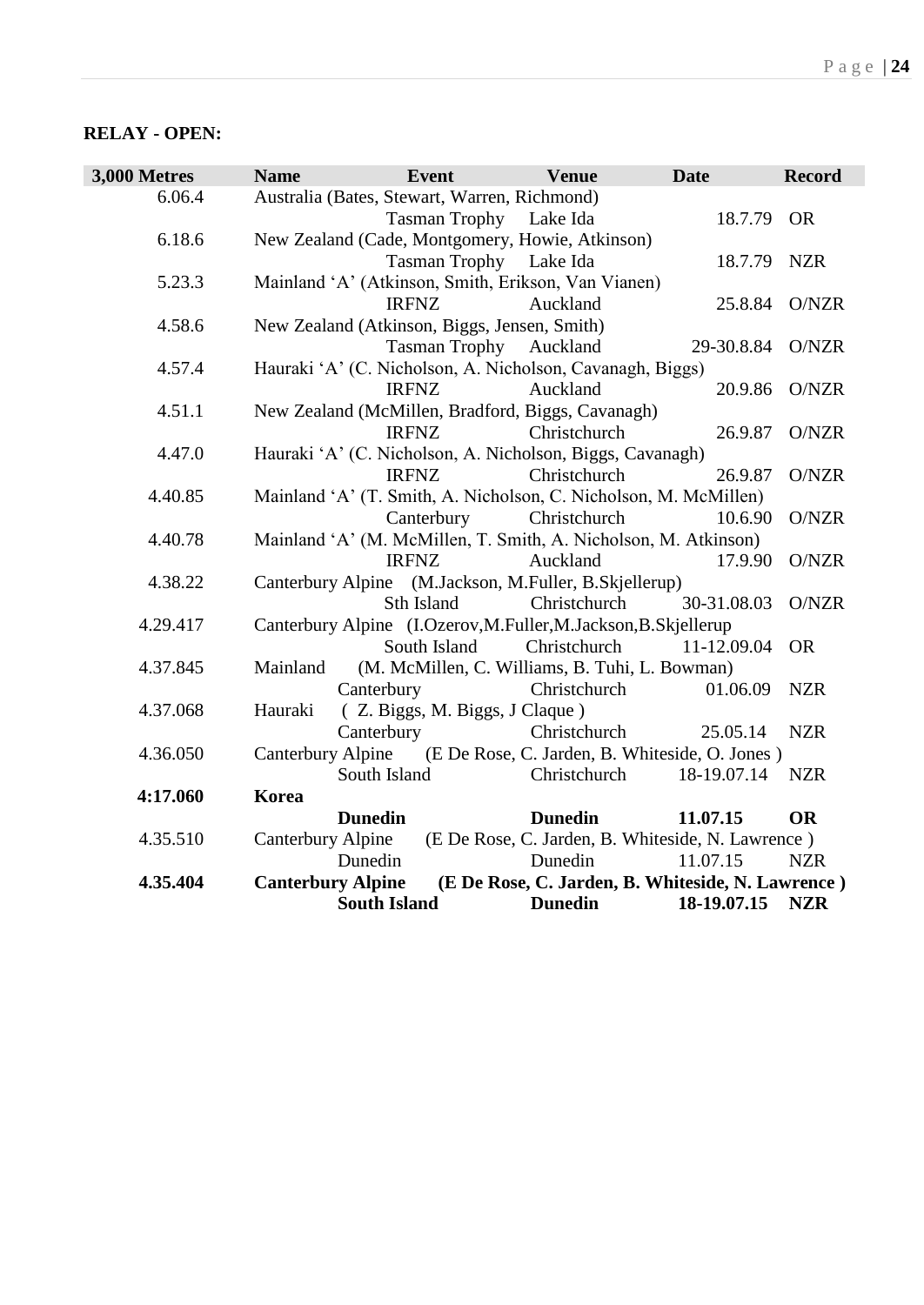### **RELAY - OPEN**

| 5,000 Metres | <b>Name</b>                                 | <b>Event</b>               | <b>Venue</b>                                                                | <b>Date</b>    | <b>Record</b> |
|--------------|---------------------------------------------|----------------------------|-----------------------------------------------------------------------------|----------------|---------------|
| 8.42.8       | Australia (Dowling, Bremner, Wilton, Kah)   |                            |                                                                             |                |               |
|              |                                             | Tasman Trophy Invercargill |                                                                             | 18.7.81        | <b>OR</b>     |
| 9.01.3       | New Zealand (Howie, Kereama, Graham, Biggs) |                            |                                                                             |                |               |
|              |                                             | Tasman Trophy Invercargill |                                                                             | 18.7.81        | <b>NZR</b>    |
| 8.54.3       | Hauraki (Philp, Biggs, Nicholson, Jensen)   |                            |                                                                             |                |               |
|              |                                             | Hauraki Club               | Auckland                                                                    | 24.10.82 NZR   |               |
| 8.36.7       |                                             |                            | Mainland 'A' (Atkinson, Smith, McMillen, Havenaar)                          |                |               |
|              |                                             | <b>IRFNZ</b>               | Auckland                                                                    | 4.6.83         | O/NZR         |
| 8.36.4       |                                             |                            | Hauraki 'A' (Biggs, Jensen, G. Cavanagh, C. Nicholson)                      |                |               |
|              |                                             | <b>IRFNZ</b>               | Auckland                                                                    | 25.8.84        | O/NZR         |
| 8.26.7       |                                             |                            | Hauraki (C. Nicholson, P. Cavanagh, Biggs, A. Nicholson)                    |                |               |
|              |                                             | <b>IRFNZ</b>               | Christchurch                                                                | 28.11.85       | O/NZR         |
| 8.22.2       |                                             |                            | Mainland 'A' (M. McMillen, M. Atkinson, S. Bradford, T. Smith)              |                |               |
|              |                                             | <b>IRFNZ</b>               | Christchurch                                                                | 27.8.88        | O/NZR         |
| 7.41.38      |                                             |                            | New Zealand (McMillen, C. Nicholson, A. Nicholson, M. Biggs)                |                |               |
|              |                                             | Rimpac                     | Christchurch                                                                | 17.3.91        | O/NZR         |
| 7.38.98      |                                             |                            | Canterbury Alpine ISC "A" (M. Jackson, M. Stanaway, M. Jeffrey, D. Jeffrey) |                |               |
|              |                                             | <b>ISSNZ</b>               | Christchurch                                                                | 27-29.8.98 OR  |               |
| 7.27.928     |                                             |                            | Canterbury Alpine ISC (I. Oserov, M.Jackson, M.Fuller, B.Skjellerup)        |                |               |
|              |                                             | South Island               | Christchurch                                                                | 09-10.10.04 OR |               |
| 7.26.499     |                                             |                            | Hauraki (J. Clague, Z. Biggs, M. Biggs. L. Taitimu)                         |                |               |
|              |                                             | <b>ISSNZ</b>               | <b>Dunedin</b>                                                              | 04-05.9.15     | <b>O/NZR</b>  |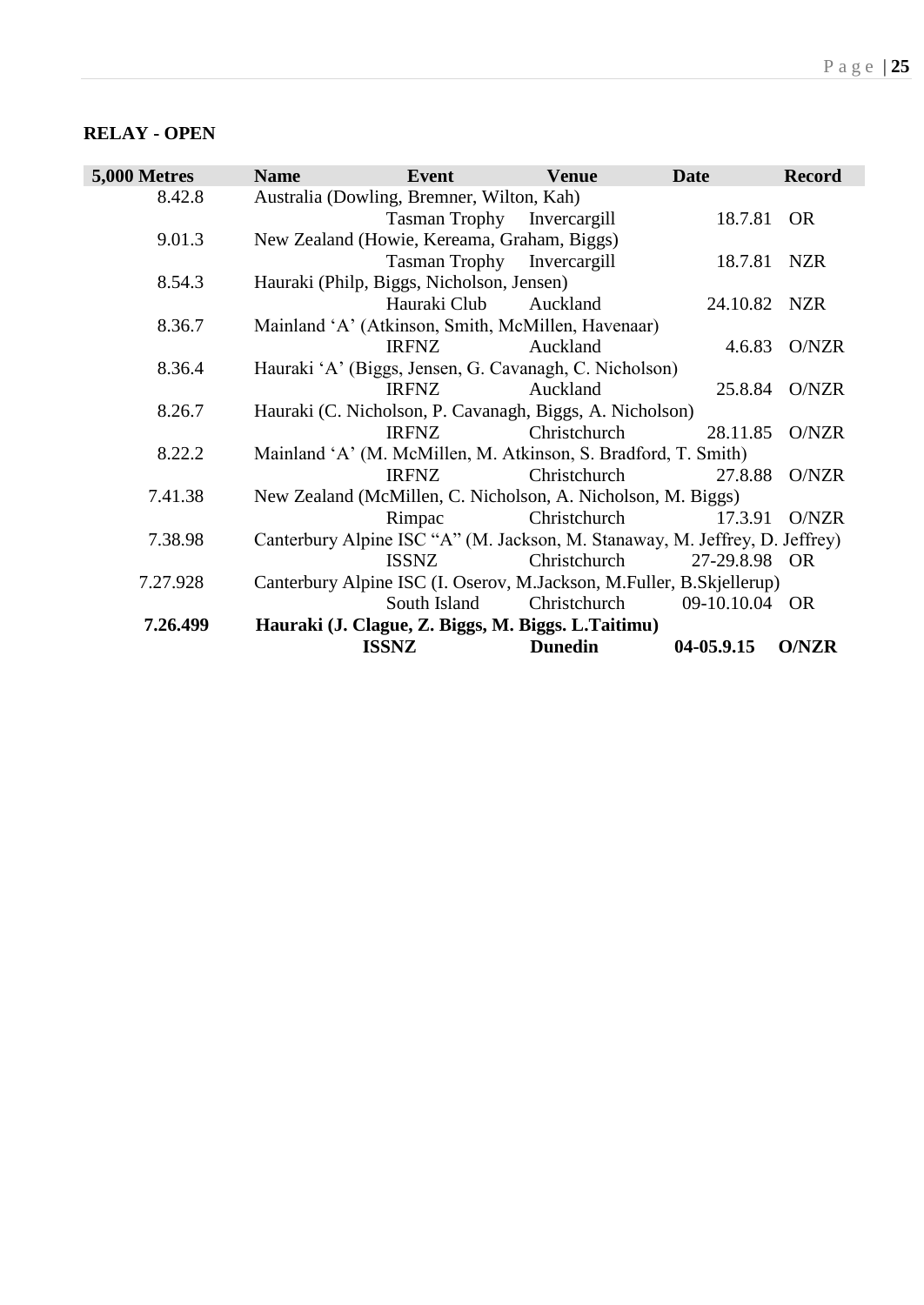### **RELAY - MEN:**

| 3,000 Metres | <b>Name</b> | Event                                                     | <b>Venue</b> | Date                                                                    | <b>Record</b> |
|--------------|-------------|-----------------------------------------------------------|--------------|-------------------------------------------------------------------------|---------------|
| 4.57.69      |             | Mainland (M. McMillen, P. Barr, C. Barr, T. McDonald)     |              |                                                                         |               |
|              |             | Canterbury                                                | Christchurch | 8.7.94                                                                  | O/NZR         |
| 4.44.05      |             | Mainland (M. McMillen, T. Smith, T. McDonald, J. Burgess) |              |                                                                         |               |
|              |             |                                                           |              | Canterbury Christchurch 26-27.5.95 O/NZR                                |               |
| 4.24.48      |             |                                                           |              | Canterbury Alpine "A" (M. Stanaway, M. Jeffrey, M. Jackson, D. Jeffrey) |               |
|              |             | South Island Christchurch 23&25.8.98                      |              | OR                                                                      |               |
| 4.09.690     |             |                                                           |              | Korea (Dong-Hwan Lee, Yi Ra Seo, Seyeong Park, Tae-Hoon Kim)            |               |
|              |             | <b>Winter Games</b> Dunedin                               |              | 27-28.08.11<br>OR                                                       |               |
| 4.29.126     |             | New Zealand (B. Skjellerup, J. Sutton, B. Tuhi, C Jarden) |              |                                                                         |               |
|              |             | Winter Games Dunedin 27-28.08.11                          |              |                                                                         | <b>NZR</b>    |

| 5,000 Metres | <b>Name</b> | Event                                                              | <b>Venue</b>    | Date             | <b>Record</b> |  |  |
|--------------|-------------|--------------------------------------------------------------------|-----------------|------------------|---------------|--|--|
| 8.14.04      |             | Mainland (T. McDonald, M. McMillen, T. Smith, M. Atkinson)         |                 |                  |               |  |  |
|              |             | <b>IRFNZ</b>                                                       | Christchurch    | 20-21.10.95      | O/NZR         |  |  |
| 8.05.74      |             | Canterbury Alpine (B.McCallum, M.Jackson, M.Stanaway, C.Nicholson) |                 |                  |               |  |  |
|              |             | <b>IRFNZ</b>                                                       | Christchurch    | 29&31.8.96 O/NZR |               |  |  |
| 8.04.88      |             | Canterbury Alpine (Stanaway, Jackson, Fuller, McNicholl)           |                 |                  |               |  |  |
|              |             | <b>IRFNZ</b>                                                       | Auckland        | 28-29.8.97       | O/NZR         |  |  |
| 7.44.40      |             | Mainland (J. Clyne, D. Jeffrey, M. Jeffrey, J. Copsey)             |                 |                  |               |  |  |
|              |             | Mainland                                                           | Christchurch    | 06.09.00         | O/NZR         |  |  |
| 7.29.486     |             | Canterbury Alpine (M.Jackson, M.Fuller, J.Beck, B.Skjellerup)      |                 |                  |               |  |  |
|              |             | <b>ISSNZ</b>                                                       | Christchurch    | 12-13.10.02      | O/NZR         |  |  |
| 7:18.711     |             | Hauraki (J. Clague, Z. Biggs, C. Jarden)                           |                 |                  |               |  |  |
|              |             | ISSNZ                                                              | <b>Auckland</b> | 09-10.09.16      | O/NZR         |  |  |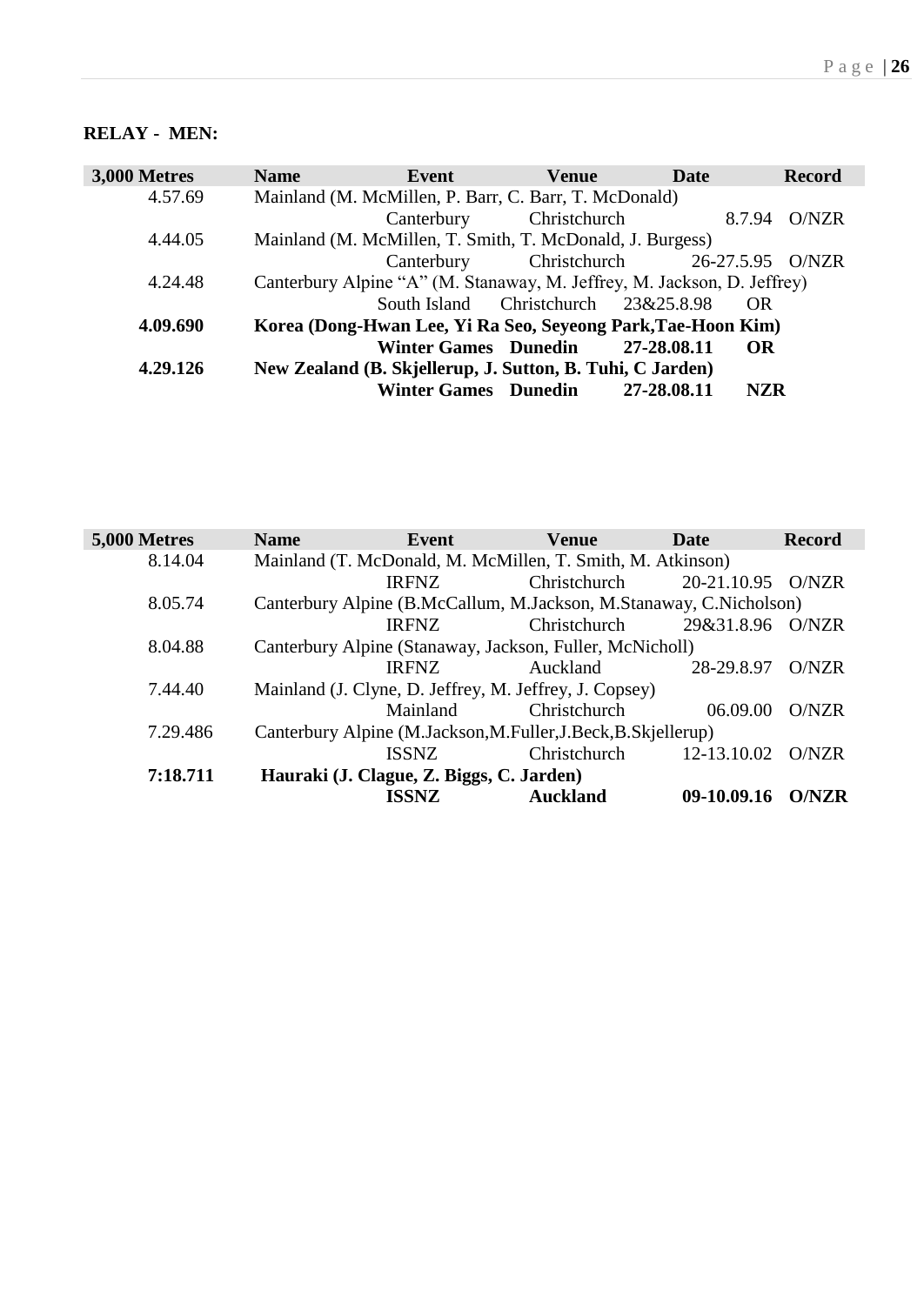### **RELAY - LADIES:**

| 1,000 Metres | <b>Name</b> | Event                                                                  | <b>Venue</b>                               | Date         | <b>Record</b> |
|--------------|-------------|------------------------------------------------------------------------|--------------------------------------------|--------------|---------------|
| 2.07.95      |             | Canterbury Alpine (J.Hart, B.Sievers, K. McCallum, B. McCallum)        |                                            |              |               |
|              |             | Canterbury                                                             | Christchurch                               | 7.6.91       | O/NZR         |
| 1.54.28      |             | Canterbury Alpine (B. McCallum, A. Garth, T. Bird, F. Jackson)         |                                            |              |               |
|              |             | Canterbury                                                             | Christchurch                               | 24&26.5.99   | O/NZR         |
| 1.43.54      |             | Canterbury Alpine (C.McLeod, F. Jackson, K. Vuteva)                    |                                            |              |               |
|              |             | Canterbury                                                             | Christchurch                               | 07.06.04     | - OR          |
| 1.51.85      |             | Canterbury Alpine (F. Jackson, F. Williamson, C. Coburn, C. Phillips)  |                                            |              |               |
|              |             | Canterbury                                                             | Christchurch                               | 28.5.11      | NZR           |
| 1:47.264     |             | Canterbury Alpine (L. Burridge, F. Williamson, C. Coburn, C. Phillips) |                                            |              |               |
|              |             | Canterbury                                                             | Christchurch                               | 26.05.13 NZR |               |
| 1.43.726     |             | Canterbury Alpine (F. Williamson, C. Coburn, C. Phillips)              |                                            |              |               |
|              |             | Canterbury                                                             | Christchurch                               | 25.05.14     |               |
| 1:42.156     | Haruaki     |                                                                        | (L. Kaars, L. Taitimu, J. Zhang, M. Biggs) |              |               |
|              |             | <b>Canterbury</b>                                                      | <b>Christchurch</b>                        | 12-13.6.15   | <b>O/NZR</b>  |

| 3,000 Metres | <b>Name</b> | Event                                                                 | <b>Venue</b>    | Date          | <b>Record</b> |
|--------------|-------------|-----------------------------------------------------------------------|-----------------|---------------|---------------|
| 4.43.52      |             | Canada (S. Daigle, N. Lambert, E. Donatelli, A. Cutrone)              |                 |               |               |
|              |             | Rimpac                                                                | Christchurch    | 17.3.91       | <b>OR</b>     |
| 5.51.76      |             | New Zealand (K. McCallum, B. McCallum, G. Handley, B. Sievers)        |                 |               |               |
|              |             | Rimpac                                                                | Christchurch    | 17.3.91       | <b>NZR</b>    |
| 5.34.30      |             | Canterbury Alpine (B McCallum, A. Garth, F. Jackson, T. Bird)         |                 |               |               |
|              |             | South Island                                                          | Christchurch    | 24.09.00      | NZR           |
| 5.27.445     |             | Canterbury Alpine (B McCallum, A. Garth, F. Jackson, T. Bird)         |                 |               |               |
|              |             | <b>ISSNZ</b>                                                          | Christchurch    | 30.09&1.10.00 | NZR           |
| 4.25.950     |             | Korea (Eun-Ju Jung, Ba-Ra Jung, So-Youn Lee, Jihyun Choi)             |                 |               |               |
|              |             | <b>Winter Games</b>                                                   | <b>Dunedin</b>  | 27-28.08.11   | <b>OR</b>     |
| 5:14.992     |             | Canterbury Alpine (L. Burridge, F. Williamson, C. Coburn, C. Phillips |                 |               |               |
|              |             | South Island                                                          | Christchurch    | 20&21.07.13   | <b>NZR</b>    |
| 5:14.131     | Haruaki     | (M.Biggs, L.Kaars, L.Taitimu, J.Zhang)                                |                 |               |               |
|              |             | <b>ISSNZ</b>                                                          | Auckland        | 12-13.9.14    | <b>NZR</b>    |
| 4:58.18      | Haruaki     | (M.Biggs, L.Kaars, L.Taitimu, J.Zhang)                                |                 |               |               |
|              |             | <b>Auckland</b>                                                       | <b>Auckland</b> | 11.7.14       | <b>NZR</b>    |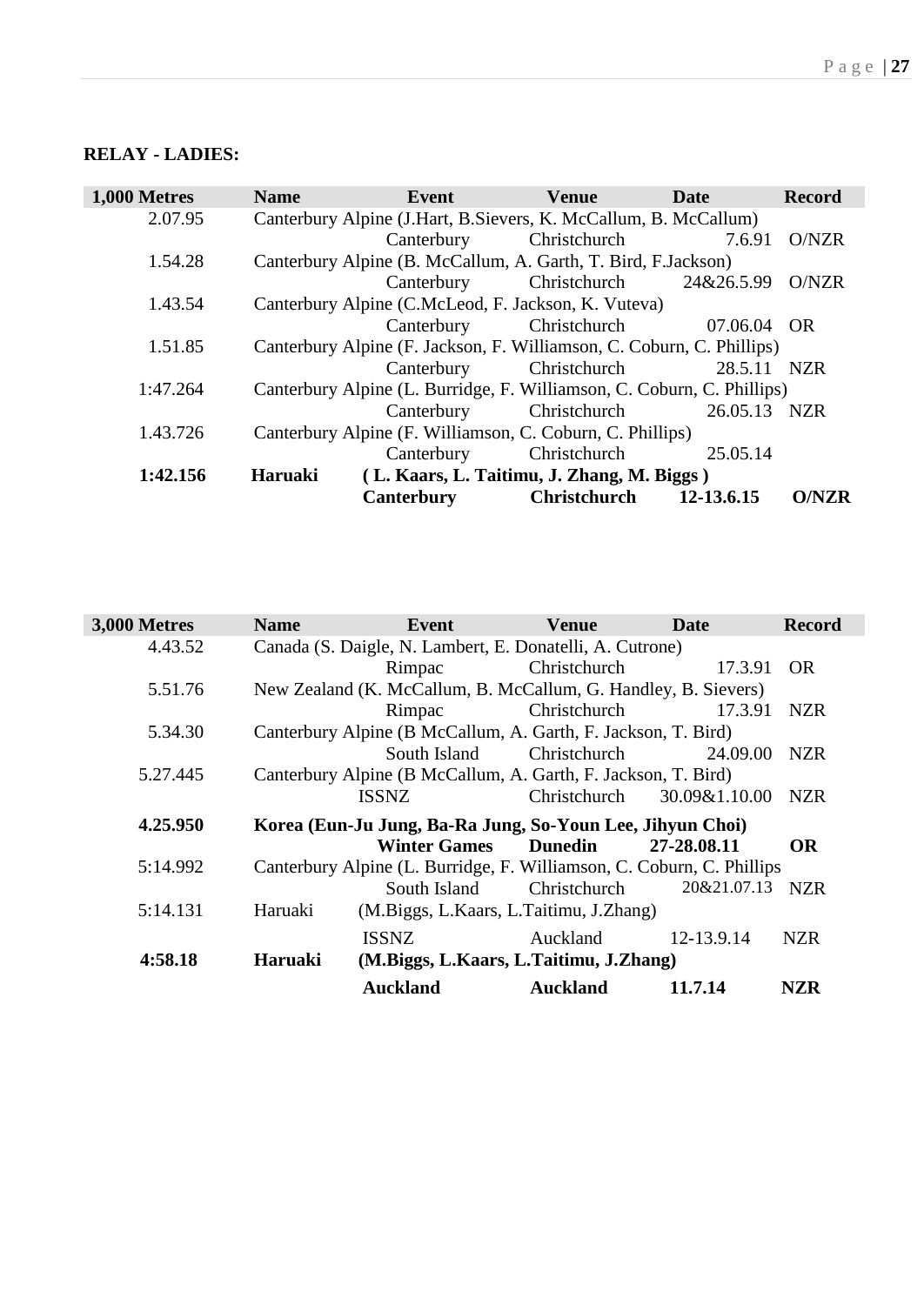### **RELAY - JUNIOR: (under 19)**

| <b>1,000 Metres</b> | <b>Name</b>                              | Event      | <b>Venue</b>        | Date     | <b>Record</b> |
|---------------------|------------------------------------------|------------|---------------------|----------|---------------|
| $1.36.310*$         | Mainland (T. Pearce, B. Tuhi, L. Bowman) |            |                     |          |               |
|                     |                                          | Canterbury | <b>Christchurch</b> | 02.06.08 | <b>O/NZR</b>  |

| <b>3,000 Metres</b> | <b>Name</b> | Event                                                        | Venue               | Date            | <b>Record</b> |  |  |
|---------------------|-------------|--------------------------------------------------------------|---------------------|-----------------|---------------|--|--|
| 4.36.092<br>∗       |             | Canterbury Alpine (M.Fuller, B.Skjellerup, J.Beck, N.Holder) |                     |                 |               |  |  |
|                     |             | <b>ISSNZ</b>                                                 | <b>Christchurch</b> | $12 - 13.10.02$ | O/NZR         |  |  |

### **RELAY - SUB JUNIOR: (Under 15)**

| <b>1,000 Metres</b> | <b>Name</b>                                                         | Event      | Venue               | Date             | <b>Record</b> |  |  |
|---------------------|---------------------------------------------------------------------|------------|---------------------|------------------|---------------|--|--|
| $1.36.13*$          | Canterbury Alpine (M. Jeffrey, D. Jeffrey, M. Fuller, D. McNicholl) |            |                     |                  |               |  |  |
|                     |                                                                     | Canterbury | <b>Christchurch</b> | 24&26.5.99 O/NZR |               |  |  |

### **RELAY - JUVENILE: (Under 12)**

| 1,000 Metres | <b>Name</b>                                                | Event                                     | <b>Venue</b>   | Date         | <b>Record</b> |
|--------------|------------------------------------------------------------|-------------------------------------------|----------------|--------------|---------------|
| $1:50.090$ * | Hauraki (Z. Biggs, J.Yoo, N. Phillips, M.Biggs)            |                                           |                |              |               |
|              |                                                            | <b>ISSNZ</b>                              | Dunedin        | 25-26.08.11  | O/NZR         |
| 1:45.387     | Canterbury Alpine (F. Williamson, E. De Rose, C. Phillips) |                                           |                |              |               |
|              |                                                            | <b>South Island</b>                       | <b>Dunedin</b> | 14.07.12 NZR |               |
| 1:44.672     | <b>Korea</b>                                               | (N.H Kim, S.H. Yang, J.M. Bae, J.H. Park) |                |              |               |
|              |                                                            | <b>South Island</b>                       | <b>Dunedin</b> | 14.07.12 OR  |               |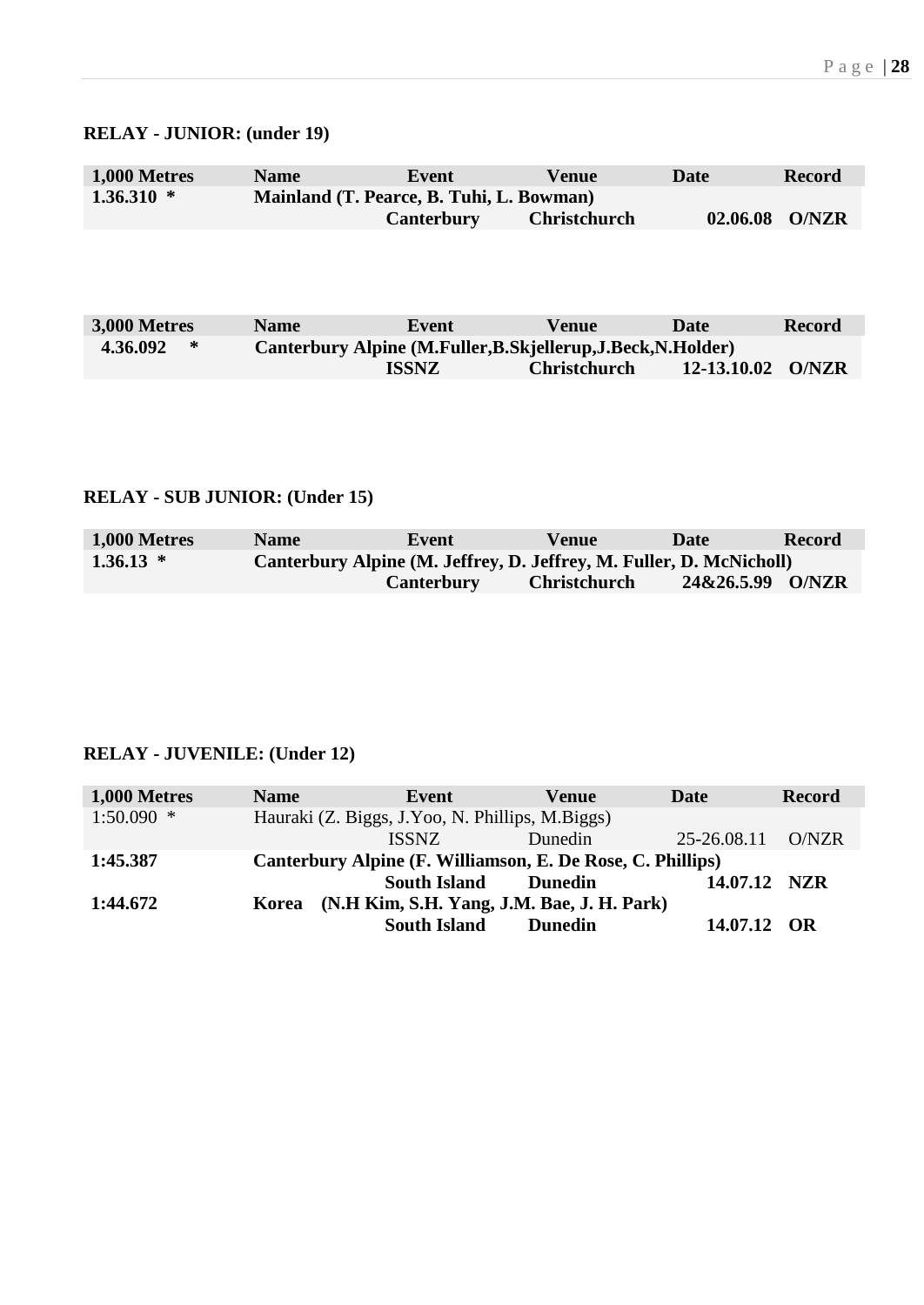### **DISCONTINUED DISTANCES AND GRADES**

| 800 Metres | Name    | Event          | Venue        | Date        | Record |
|------------|---------|----------------|--------------|-------------|--------|
| 1.41.65    | G. Kim  | South Island   | Christchurch | 29-30.09.01 | O/NZR  |
| 1.48.83    | G. Kim  | Canterbury     | Christchurch | 03.06.02    | O/NZR  |
| 1.46.53    | G. Kim  | Canterbury Cup | Christchurch | 06.07.02    | O/NZR  |
| 1.42.30    | $G$ Kim | South Island   | Christchurch | 31-31.08.03 | O/NZR  |
| 13194      | G Kim   | <i>ISSNZ</i>   | Christchurch | 04-05.10.03 | O/NZR  |

### GOLD MASTERS MEN: (65)

### SILVER MASTERS MEN: (55 )

| 800 Metres | Name      | Event        | Venue               | Date                   | Record |
|------------|-----------|--------------|---------------------|------------------------|--------|
| 1.57.02    | A. Davies | <i>MIRC</i>  | <i>Christchurch</i> | 02.09.02               | O/NZR  |
| 1.56.31    | A. Davies | South Island | <i>Christchurch</i> | $0.5 - 0.06 0.10 0.02$ | O/NZR  |
| 1.51.57    | A. Davies | <i>ISSNZ</i> | <i>Christchurch</i> | 12-13.10.02            | ONZR   |
| 1.38.715   | K. Howie  | South Island | <i>Dunedin</i>      | 14.07.12               | ONZR   |

#### MASTERS MEN: (45)

| 800 Metres | Name        | Event            | Venue        | Date          | Record |
|------------|-------------|------------------|--------------|---------------|--------|
| 1.38.81    | P.Barr      | Canterbury       | Christchurch | 24.5.98       | O/NZR  |
| 1.34.11    | P.Barr      | Canterbury       | Christchurch | 24&26.5.99    | O/NZR  |
| 1.34.05    | D. Trumm    | Mainland         | Christchurch | 7.08.06 O/NZR |        |
| 1.32.730   | D. Trumm    | <b>SI Champs</b> | Christchurch | 23-24.09.06   | O/NZR  |
| 1.21.043   | M. McMillen | Canterbury       | Christchurch | 01.06.09      | O/NZR  |

#### *MASTERS MEN: \*\**

| 500 Metres   | Name             | Event        | Venue        | Date      | Record     |
|--------------|------------------|--------------|--------------|-----------|------------|
| 1.07.3       | J. Havenaar      | Canterbury   | Christchurch | 31.6.87   | O/NZR      |
| 59.4         | T. Webster       | <b>IRFNZ</b> | Christchurch | 24.9.87   | OR         |
| $*1.01.65$   | H. Wearing       | Hauraki Club | Auckland     | 12.9.87   | NZR        |
| 1.01.0       | H. Wearing       | <b>IRFNZ</b> | Christchurch | 26.8.88   | <b>NZR</b> |
| 58.1         | T. Webster       | <b>IRFNZ</b> | Christchurch | 26.8.88   | OR         |
| 52.81        | D. Pennington    | <b>IRFNZ</b> | Christchurch | 8.9.89    | OR         |
| 52.74        | <b>B.</b> Davies | <b>IRFNZ</b> | Christchurch | 6-9.10.93 | OR         |
| 1,000 Metres | Name             | Event        | Venue        | Date      | Record     |
| 2.13.6       | J. Havenaar      | Canterbury   | Christchurch | 31.6.87   | O/NZR      |
| 2.01.0       | T. Webster       | <b>IRFNZ</b> | Christchurch | 24.9.87   | <i>OR</i>  |
| $*2.12.22$   | H. Wearing       | Hauraki Club | Auckland     | 13.9.87   | <b>NZR</b> |
| 2.05.38      | A. Davies        | Canterbury   | Christchurch | 18.6.89   | <b>NZR</b> |
| 1.55.87      | D. Pennington    | <b>IRFNZ</b> | Christchurch | 9.9.89    | OR         |
| 1.48.05      | <b>B.</b> Davies | <b>IRFNZ</b> | Christchurch | 6-9.10.93 | <i>OR</i>  |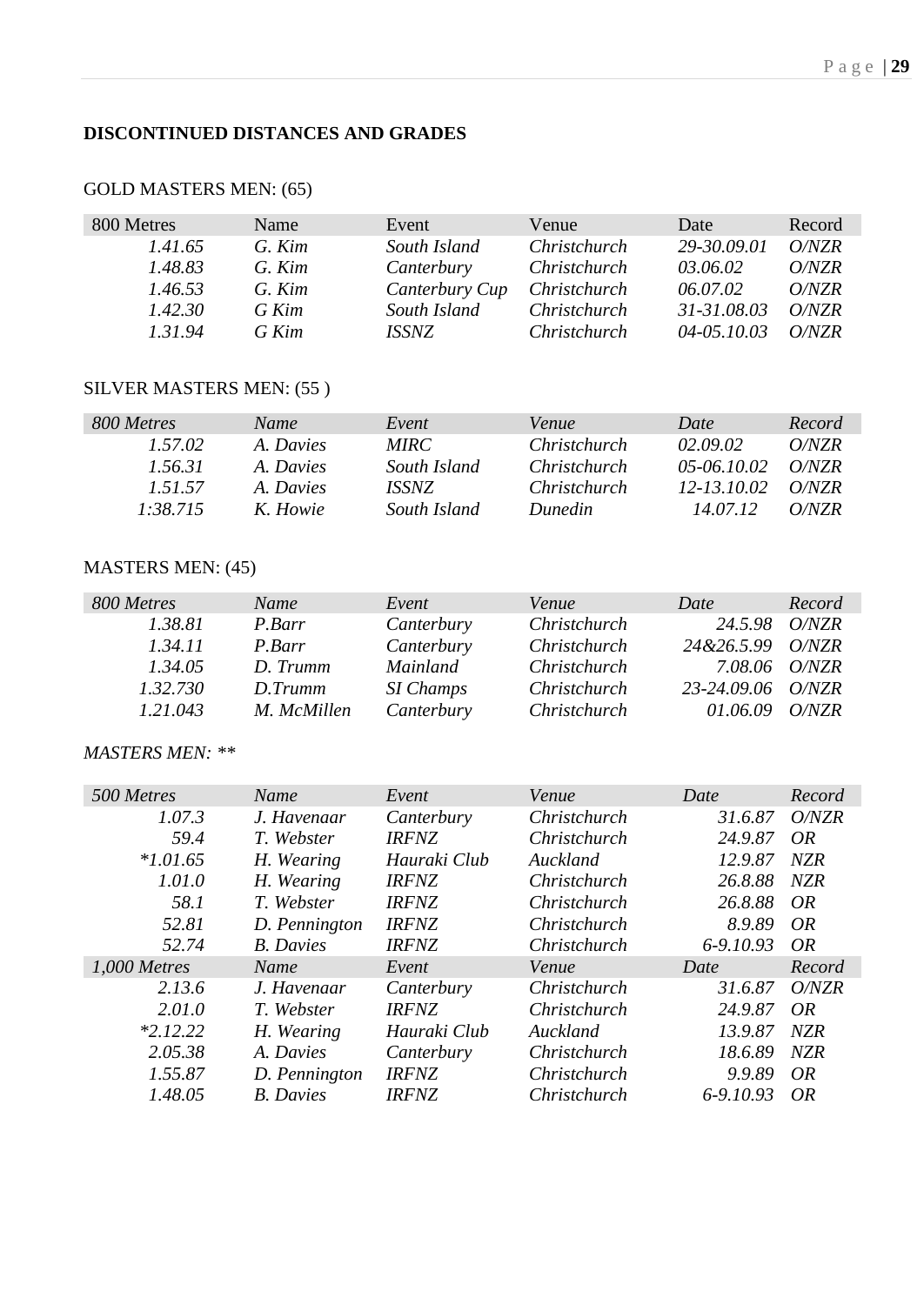### *MASTERS MEN: \*\**

| 1,500 Metres | Name             | Event               | Venue        | Date      | Record     |
|--------------|------------------|---------------------|--------------|-----------|------------|
| 3.32.0       | J. Havenaar      | Canterbury          | Christchurch | 31.6.87   | O/NZR      |
| 3.24.6       | J. Havenaar      | <b>IRFNZ</b>        | Christchurch | 25.9.87   | <b>NZR</b> |
| 3.02.1       | T. Webster       | <i><b>IRFNZ</b></i> | Christchurch | 25.9.87   | OR         |
| $*3.22.72$   | H. Wearing       | Hauraki Club        | Auckland     | 12.9.87   | <b>NZR</b> |
| 3.13.30      | A. Davies        | Canterbury          | Christchurch | 18.6.89   | NZR        |
| 3.01.10      | T. Webster       | <b>IRFNZ</b>        | Christchurch | 22.8.91   | OR.        |
| 2.47.64      | <b>B.</b> Davies | <b>IRFNZ</b>        | Christchurch | 6-9.10.93 | OR         |
| 3,000 Metres | Name             | Event               | Venue        | Date      | Record     |
| 6.31.6       | T. Webster       | <b>IRFNZ</b>        | Christchurch | 26.9.87   | OR         |
| 6.59.6       | J. Havenaar      | <b>IRFNZ</b>        | Christchurch | 26.9.87   | NZR        |
| 6.31.07      | T. Webster       | <b>IRFNZ</b>        | Auckland     | 17.9.90   | OR.        |
| 6.28.5       | T. Webster       | <b>IRFNZ</b>        | Christchurch | 23.8.91   | OR         |
| 5.49.10      | <b>B.</b> Davies | <b>IRFNZ</b>        | Christchurch | 6-9.10.93 | OR         |

*\* Ratified 14-10-87.*

### VETERAN MEN: (35)

| 800 Metres | Name              | Event              | Venue               | Date          | Record |
|------------|-------------------|--------------------|---------------------|---------------|--------|
| 2.01.44    | A. Davies         | Centaurus Club     | Christchurch        | 04.11.93      | O/NZR  |
| 1.32.27    | K. Howie          | Alexandra          | Alexandra           | 28.05.94      | O/NZR  |
|            |                   | <b>Sprint Meet</b> |                     |               |        |
| 1.24.75    | <b>M</b> McMillen | <i>MIRC</i>        | <i>Christchurch</i> | 07.07.03      | O/NZR  |
| 1.19.81    | I. Ozerov         | Canterbury         | Christchurch        | 07.06.04      | OR     |
| 1.22.86    | M. McMillen       | <b>MIRC</b>        | Christchurch        | 05.07.04      | NZR    |
| 1.19.30    | I. Ozerov         | South Island       | Christchurch        | 11-12.09.04   | OR     |
| 1.17.454   | I. Ozerov         | <i>ISSNZ</i>       | Christchurch        | $10-11.10.04$ | OR     |

| 800 Metres | Name        | Event            | Venue               | Date        | Record        |
|------------|-------------|------------------|---------------------|-------------|---------------|
| 1.30.71    | G. Thomas   | Alexandra Sprint | Alexandra           | 28.05.94    | O/NZR         |
| 1.24.84    | M. Stanaway | Canterbury       | Christchurch        | 08.06.97    | O/NZR         |
| 1.22.35    | M. Stanaway | Canterbury       | Christchurch        | 24.5.98     | O/NZR         |
| 1.20.83    | J. Clyne    | Canterbury       | Christchurch        | 24&26.5.99  | O/NZR         |
| 1.18.05    | M. Jackson  | Sth Island       | Christchurch        | 24.09.00    | <i>O</i> /NZR |
| 1.16.22    | M. Fuller   | Sth Island       | Christchurch        | 29-30.09.01 | O/NZR         |
| 1.16.16    | M Jackson   | Sth Island       | <i>Christchurch</i> | 30-31.08.03 | O/NZR         |
| 1.15.86    | M. Fuller   | Canterbury       | Christchurch        | 07.06.04    | O/NZR         |
| 1.14.380   | M. Fuller   | South Island     | Christchurch        | 22/23.09.07 | O/NZR         |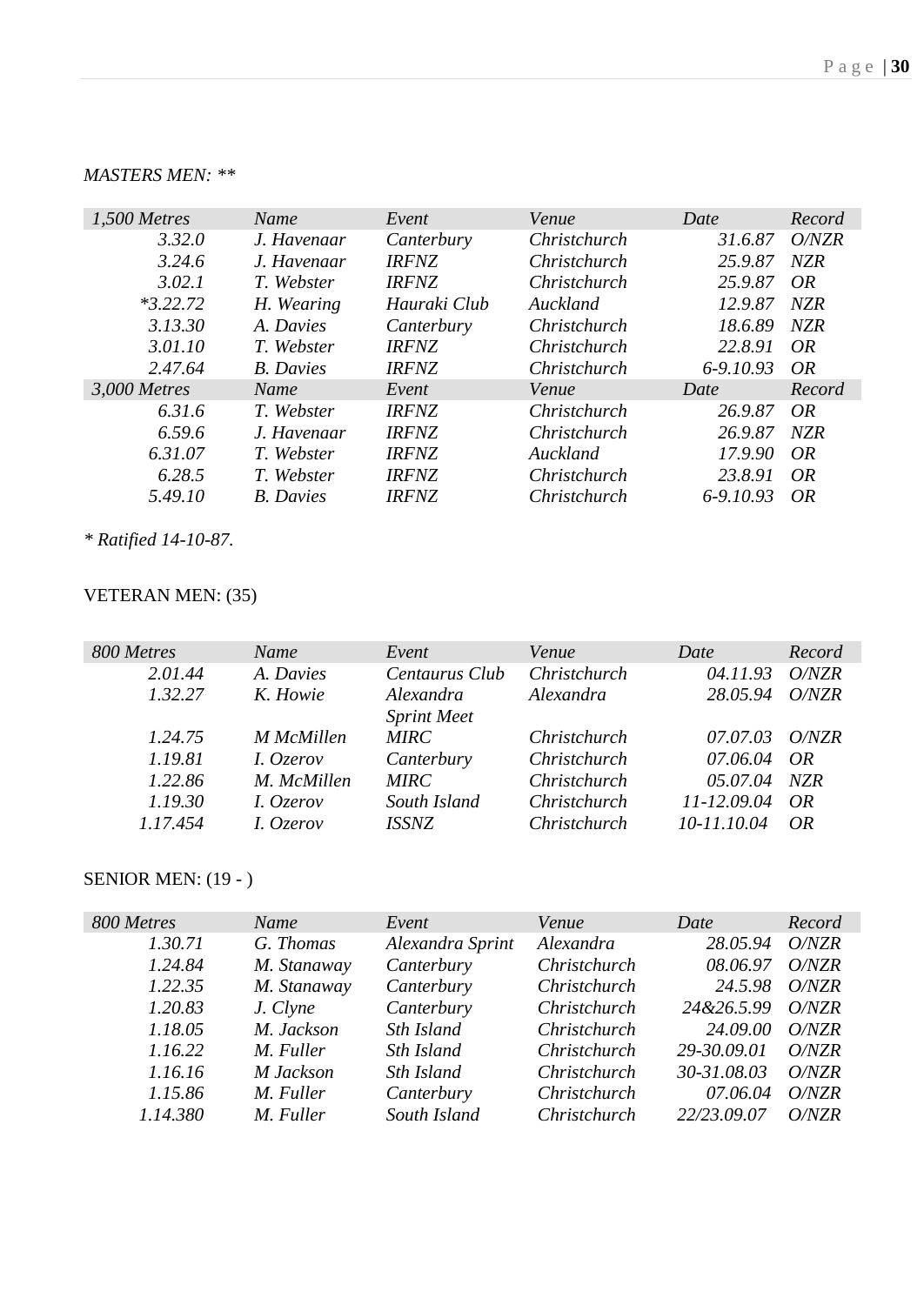# *INTERMEDIATE MEN: (16-17-18) \*\**

| 500 Metres             | Name                 | Event                                | Venue                        | Date            | Record                   |
|------------------------|----------------------|--------------------------------------|------------------------------|-----------------|--------------------------|
| 58.5                   | P. Wilton            | <b>Tasman Trophy</b>                 | Lake Ida                     | 18.7.79         | <b>OR</b>                |
| 59.2                   | <b>B.</b> Kereama    | Tasman Trophy                        | Lake Ida                     | 18.7.79         | <b>NZR</b>               |
| 59.2                   | <b>B.</b> Kereama    | <b>NZISA</b>                         | Manorburn Dam                | 19.7.80         | <b>NZR</b>               |
| 59.0                   | <b>B.</b> Kereama    | <b>NZISA</b>                         | Manorburn Dam                | 19.7.80         | <b>NZR</b>               |
| 58.4                   | D. Graham            | <b>NZISA</b>                         | Invercargill                 | 27.10.80        | O/NZR                    |
| 55.4                   | T. Smith             | <b>NZISA</b>                         | Invercargill                 | 16.7.81         | O/NZR                    |
| 54.1                   | D. Graham            | Tasman Trophy                        | Invercargill                 | 18.7.81         | O/NZR                    |
| 53.2                   | A. Philp             | Hauraki Club                         | Auckland                     | 10.5.83         | O/NZR                    |
| 52.6                   | A. Philp             | <b>IRFNZ</b>                         | Auckland                     | 5.6.83          | O/NZR                    |
| 52.0                   | C. Nicholson         | <b>IRFNZ</b>                         | Auckland                     | 25.8.84         | <b>NZR</b>               |
| 51.0                   | R. Nizielski         | <b>IRFNZ</b>                         | Auckland                     | 25.8.84         | <b>OR</b>                |
| 50.6                   | C. Nicholson         | <b>IRFNZ</b>                         | Auckland                     | 20.9.86         | O/NZR                    |
| 49.15                  | M. Stanaway          | <b>IRFNZ</b>                         | Christchurch                 | 20-21.10.95     | O/NZR                    |
| 49.07                  | M. van Orsouw        | <b>IRFNZ</b>                         | Christchurch                 | 29&31.8.96      | O/NZR                    |
| 47.26                  | M. Jackson           | <b>IRFNZ</b>                         | Auckland                     | 28-29.8.97      | O/NZR                    |
| 46.96                  | <b>B.</b> Skjellerup | Sth Island                           | Christchurch                 | 29-30.09.01     | O/NZR                    |
| 45.650                 | M. Fuller            | <b>ISSNZ</b>                         | Christchurch                 | 12-13.10.02     | O/NZR                    |
|                        |                      |                                      |                              |                 |                          |
| 800 Metres             | Name                 | Event                                | Venue                        | Date            | Record                   |
| 1.31.09                | C. Barr              | Alexandra Sprint                     | Alexandra                    | 28.5.94         | O/NZR                    |
| 1.25.92                | V. Silcock           | Alexandra Sprint                     | Alexandra                    | 8.07.95         | O/NZR                    |
| 1.19.39                | M. Fuller            | Sth Island                           | Christchurch                 | 24.9.00         | O/NZR                    |
| 1.17.92                | <b>B.</b> Skjellerup | Sth Island                           | Christchurch                 | 29-30.09.01     | O/NZR                    |
| 1.17.19                | <b>B.Skjellerup</b>  | Sth Island                           | Christchurch                 | 30-31.08.03     | O/NZR                    |
| 1.16.602               | B. Tuhi              | Sth Island                           | Christchurch                 | 19-20.09.09     | O/NZR                    |
|                        |                      |                                      |                              |                 |                          |
|                        |                      |                                      |                              |                 |                          |
| 1,000 Metres<br>2.06.1 | Name<br>P. Wilton    | Event                                | Venue<br>Lake Ida            | Date<br>18.7.79 | Record<br><i>OR</i>      |
| 2.08.1                 | <b>B.</b> Kereama    | <b>Tasman Trophy</b>                 |                              | 18.7.79         |                          |
| 2.08.1                 | <b>B.</b> Kereama    | <b>Tasman Trophy</b><br><b>NZISA</b> | Lake Ida<br>Manorburn Dam    | 19.7.80         | <b>NZR</b><br><b>NZR</b> |
| 2.07.0                 | <b>B.</b> Kereama    | <b>NZISA</b>                         | Manorburn Dam                | 19.7.80         | NZR                      |
| 2.02.9                 | D. Graham            | <b>NZISA</b>                         |                              | 27.10.80        | O/NZR                    |
| 1.56.4                 | D. Graham            | <b>NZISA</b>                         | Invercargill<br>Invercargill | 17.7.81         | O/NZR                    |
| 1.55.5                 | A. Philp             | <b>NZISA</b>                         | Invercargill                 | 6.6.82          | O/NZR                    |
| 1.53.2                 | A. Philp             | Hauraki Club                         | Auckland                     | 24.10.82        | O/NZR                    |
| 1.49.0                 | C. Nicholson         | Hauraki Club                         | Auckland                     | 10.5.83         | O/NZR                    |
| 1.48.4                 | C. Nicholson         | <b>IRFNZ</b>                         | Auckland                     | 25.8.84         | <b>NZR</b>               |
| 1.47.7                 | R. Nizielski         | <b>IRFNZ</b>                         | Auckland                     | 25.8.84         | <i>OR</i>                |
| 1.46.0                 | C. Nicholson         | <b>IRFNZ</b>                         | Auckland                     | 21.9.86         | O/NZR                    |
| 1.45.3                 | A. Nicholson         | <b>IRFNZ</b>                         | Christchurch                 | 24.9.87         | O/NZR                    |
| 1.45.02                | M. Jackson           |                                      | Christchurch                 | 26.5.96         | O/NZR                    |
| 1.40.04                |                      | Canterbury<br><b>IRFNZ</b>           | Christchurch                 | 29&31.8.96      | O/NZR                    |
| 1.39.64                | M Stanaway           | Sth Island                           | Christchurch                 | 29-30.09.01     | O/NZR                    |
| 1.38.22                | <b>B.</b> Skjellerup | Sth Island                           | Christchurch                 | 30-31.08.03     | O/NZR                    |
|                        | <b>B.Skjellerup</b>  |                                      | Christchurch                 | $4 - 5.10.03$   | O/NZR                    |
| 1.34.543               | <b>B.Skjellerup</b>  | <b>ISSNZ</b>                         |                              |                 |                          |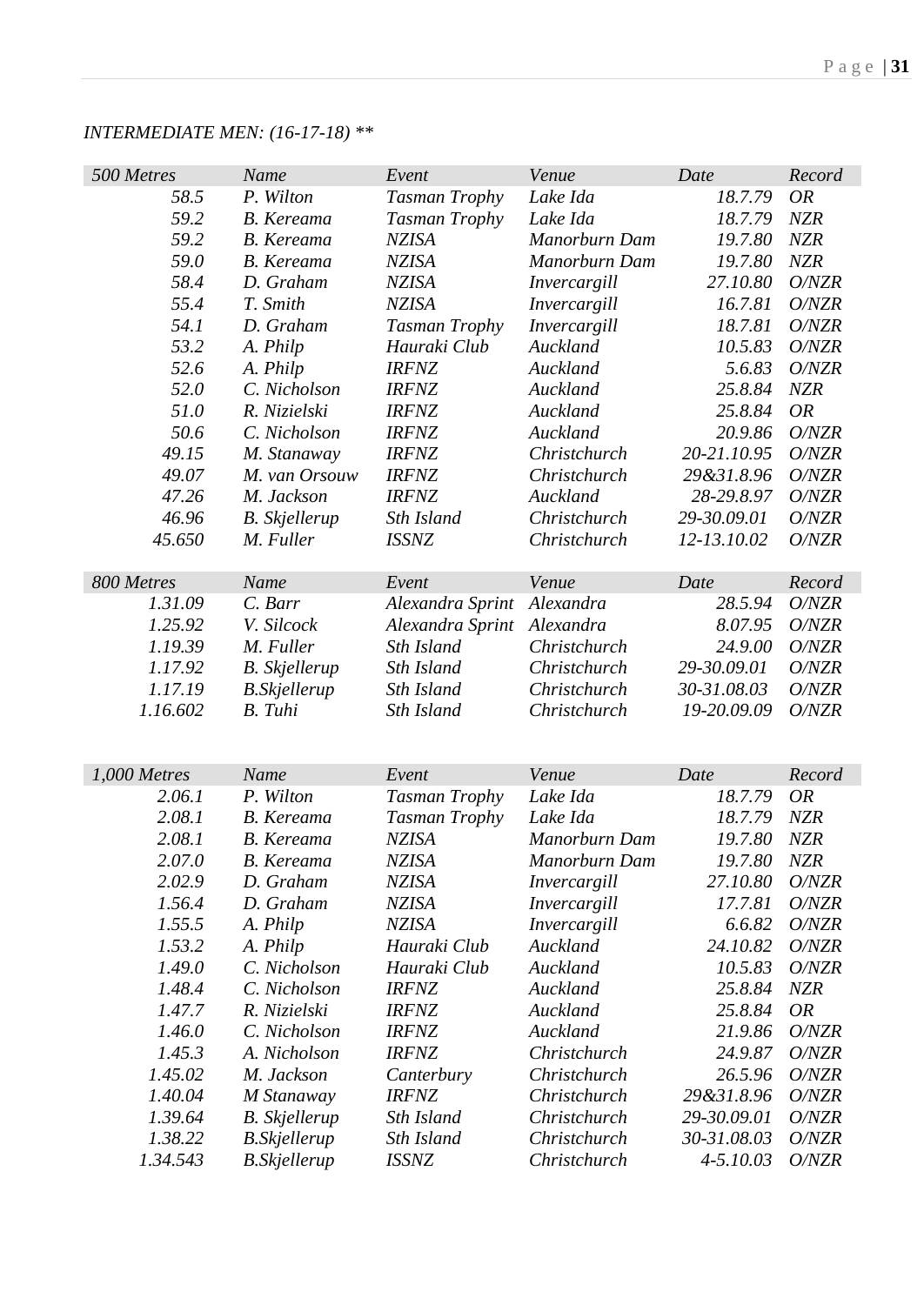| 1,500 Metres | Name                 | Event         | Venue         | Date        | Record     |
|--------------|----------------------|---------------|---------------|-------------|------------|
| 3.21.8       | P. Wilton            | Tasman Trophy | Lake Ida      | 18.7.79     | OR         |
| 3.23.6       | <b>B.</b> Kereama    | Tasman Trophy | Lake Ida      | 18.7.79     | <b>NZR</b> |
| 3.10.2       | <b>B.</b> Kereama    | <b>NZISA</b>  | Manorburn Dam | 19.7.80     | O/NZR      |
| 3.04.1       | D. Graham            | <b>NZISA</b>  | Invercargill  | 16.7.81     | O/NZR      |
| 3.03.2       | J. Jensen            | <b>NZISA</b>  | Invercargill  | 5.6.82      | O/NZR      |
| 3.02.2       | J. Jensen            | <b>NZISA</b>  | Invercargill  | 6.6.82      | O/NZR      |
| 2.57.3       | A. Philp             | Hauraki Club  | Auckland      | 24.10.82    | O/NZR      |
| 2.46.6       | A. Philp             | Hauraki Club  | Auckland      | 10.5.83     | O/NZR      |
| 2.46.2       | C. Nicholson         | <b>IRFNZ</b>  | Auckland      | 25.8.84     | O/NZR      |
| 2.43.66      | A. Nicholson         | Canterbury    | Christchurch  | 10.6.90     | O/NZR      |
| 2.41.02      | M. van Orsouw        | South Island  | Christchurch  | 24-25.8.96  | O/NZR      |
| 2.32.69      | M. Stanaway          | <b>IRFNZ</b>  | Christchurch  | 29&31.8.96  | O/NZR      |
| 2.28.56      | <b>B.Skjellerup</b>  | Canterbury    | Christchurch  | 02.06.03    | O/NZR      |
| 2.28.452     | B. Tuhi              | <b>ISSNZ</b>  | Christchurch  | 26-27.09.09 | O/NZR      |
| 3,000 Metres | Name                 | Event         | Venue         | Date        | Record     |
| 6.02.8       | C. Nicholson         | <b>IRFNZ</b>  | Auckland      | 25.8.84     | O/NZR      |
| 5.52.8       | A. Nicholson         | <b>IRFNZ</b>  | Christchurch  | 28.11.85    | O/NZR      |
| 5.32.4       | A. Nicholson         | <b>IRFNZ</b>  | Christchurch  | 26.9.87     | O/NZR      |
| 5.31.43      | M. Jackson           | <b>IRFNZ</b>  | Auckland      | 28-29.8.97  | O/NZR      |
| 5.25.190     | M. Fuller            | <b>ISSNZ</b>  | Christchurch  | 12-13.10.02 | O/NZR      |
| 5.19.947     | <b>B.</b> Skjellerup | <b>ISSNZ</b>  | Christchurch  | 4&5.10.03   | O/NZR      |
| 5.18.34      | B. Tuhi              | <b>MIRC</b>   | Christchurch  | 03.08.09    | O/NZR      |

### *INTERMEDIATE MEN: (16-17-18) \*\**

# *JUNIOR MEN: (13-14-15) \*\**

| 200 Metres | Name          | Event          | Venue        | Date       | Record     |
|------------|---------------|----------------|--------------|------------|------------|
| 23.3       | C. Nicholson  | Hauraki Club   | Auckland     | 24.10.82   | O/NZR      |
| 23.3       | C. Hillis     | <b>IRFNZ</b>   | Auckland     | 5.6.83     | O/NZR      |
| 23.3       | A. Nicholson  | <b>IRFNZ</b>   | Auckland     | 25.8.84    | O/NZR      |
| 250 Metres | Name          | Event          | Venue        | Date       | Record     |
| 27.3       | A. Nicholson  | <b>IRFNZ</b>   | Christchurch | 28.11.85   | O/NZR      |
| 222 Metres | Name          | Event          | Venue        | Date       | Record     |
| 27.7       | N. van Vianen | Canterbury     | Christchurch | 31.6.87    | O/NZR      |
| 26.4       | N. van Vianen | <b>IRFNZ</b>   | Christchurch | 26.9.87    | O/NZR      |
| 23.4       | A. Bont       | <b>IRFNZ</b>   | Christchurch | 23.8.91    | OR         |
| 25.20      | M. Stanaway   | Canterbury     | Christchurch | 21-23.5.93 | NZR        |
| 24.94      | M. van Orsouw | Centaurus Club | Christchurch | 04.11.93   | <b>NZR</b> |
| 24.86      | M. van Orsouw | Canterbury     | Christchurch | 8.7.94     | <b>NZR</b> |
| 23.99      | M. Jackson    | Canterbury     | Christchurch | 26-27.5.95 | <b>NZR</b> |
| 23.75      | M. van Orsouw | Canterbury     | Christchurch | 26-27.5.95 | <b>NZR</b> |
| 23.34      | J. Burgess    | South Island   | Christchurch | 24-25.8.96 | O/NZR      |
| 23.22      | M. Jackson    | <i>IRFNZ</i>   | Christchurch | 29&31.8.96 | O/NZR      |
| 23.22      | M. Fuller     | South Island   | Christchurch | 7&8.8.99   | O/NZR      |
| 22.70      | M. Fuller     | South Island   | Christchurch | 7&8.8.99   | O/NZR      |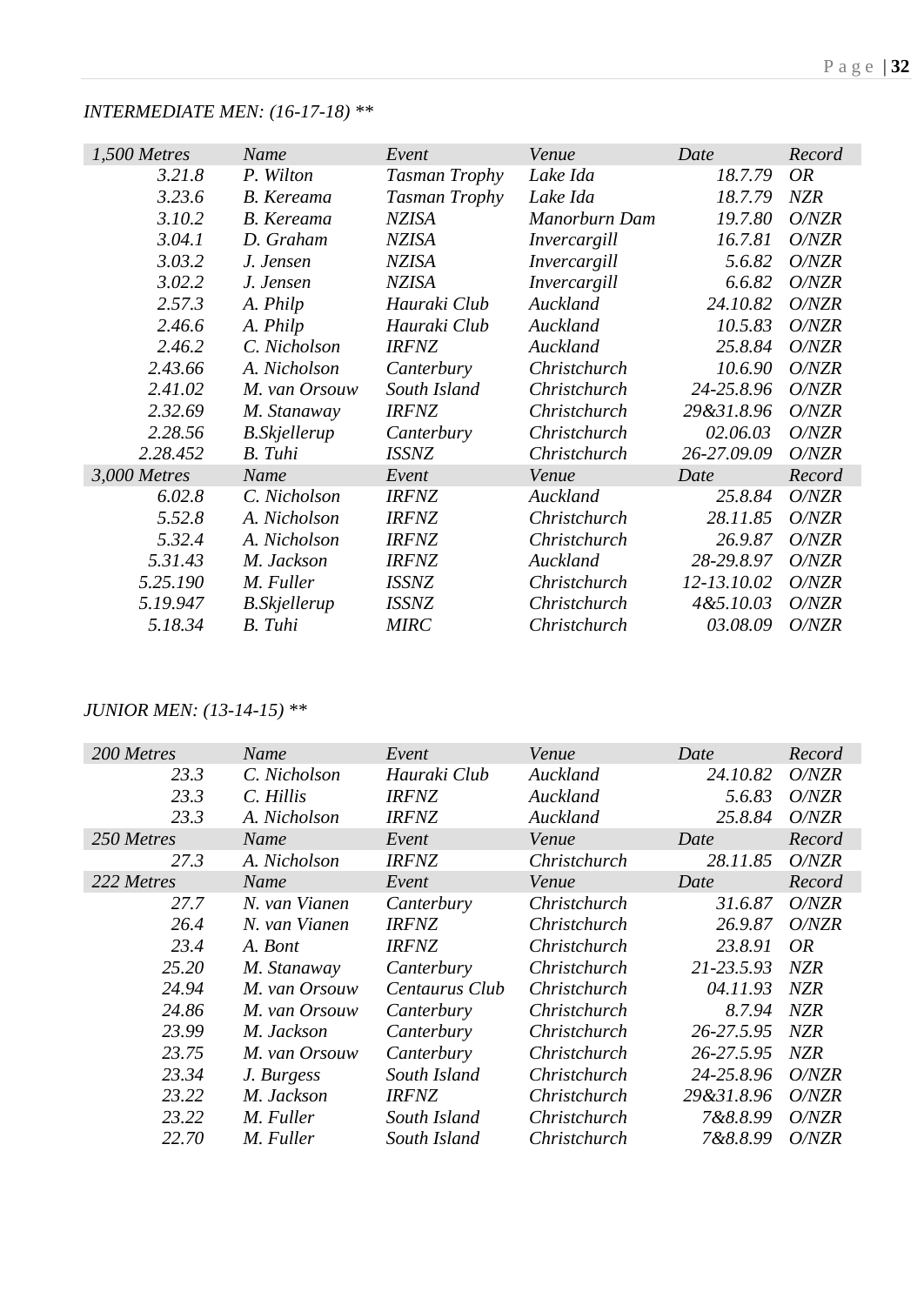# *JUNIOR MEN: (13-14-15) \*\**

| 500 Metres   | Name          | Event                | Venue         | Date         | Record     |
|--------------|---------------|----------------------|---------------|--------------|------------|
| 68.3         | J. Jensen     | <b>NZISA</b>         | Manorburn Dam | 19.7.80      | O/NZR      |
| 61.6         | J. Jensen     | <b>NZISA</b>         | Invercargill  | 27.10.80     | O/NZR      |
| 61.0         | J. Stock      | <b>NZISA</b>         | Invercargill  | 6.6.82       | O/NZR      |
| 60.4         | J. Stock      | <b>NZISA</b>         | Invercargill  | 6.6.82       | O/NZR      |
| 60.4         | S. Bradford   | <b>NZISA</b>         | Invercargill  | 6.6.82       | O/NZR      |
| 55.4         | C. Nicholson  | Hauraki Club         | Auckland      | 24.10.82     | O/NZR      |
| 55.2         | A. Nicholson  | <b>IRFNZ</b>         | Auckland      | 25.8.84      | O/NZR      |
| 55.1         | S. Szyczew    | <b>IRFNZ</b>         | Auckland      | 25.8.84      | <b>OR</b>  |
| 53.3         | A. Nicholson  | <b>IRFNZ</b>         | Christchurch  | 27.11.85     | O/NZR      |
| 52.8         | A. Bont       | <b>IRFNZ</b>         | Christchurch  | 22.8.91      | <b>OR</b>  |
| 52.70        | A. Elliot     | <b>IRFNZ</b>         | Auckland      | 12-13.8.94   | <b>OR</b>  |
| 51.93        | M. Stanaway   | South Island         | Christchurch  | 23.10.94     | O/NZR      |
| 50.62        | M. Stanaway   | South Island         | Christchurch  | 23.10.94     | O/NZR      |
| 50.42        | J. Burgess    | Canterbury           | Christchurch  | 26.5.96      | O/NZR      |
| 49.89        | M. Jackson    | <b>IRFNZ</b>         | Christchurch  | 29&31.8.96   | O/NZR      |
| 49.78        | M. Fuller     | <b>ISSNZ</b>         | Christchurch  | 27-29.8.98   | <b>NZR</b> |
| 49.45        | S. Francis    | <b>ISSNZ</b>         | Christchurch  | 27-29.8.98   | <b>OR</b>  |
| 49.34        | D. McNicholl  | South Island         | Christchurch  | 7&8.8.99     | O/NZR      |
| 48.252       | D. Jeffrey    | <b>ISSNZ</b>         | Christchurch  | 9&10.10.99   | O/NZR      |
| 48.191       | J. Beck       | <b>ISSNZ</b>         | Christchurch  | 30.9&1.10.00 | O/NZR      |
|              |               |                      |               |              |            |
|              |               |                      |               |              |            |
| 800 Metres   | Name          | Event                | Venue         | Date         | Record     |
| 1.36.02      | M. van Orsouw | Alexandra Sprt       | Alexandra     | 28.5.94      | O/NZR      |
| 1.31.44      | M. van Orsouw | Alexandra Sprt       | Alexandra     | 8.07.95      | O/NZR      |
| 1.29.41      | J. Burgess    | Tasman Cup           | Christchurch  | 20-21.10.95  | O/NZR      |
| 1.28.70      | M. Fuller     | Canterbury           | Christchurch  | 8.6.97       | O/NZR      |
| 1.27.70      | D. McNicholl  | Canterbury           | Christchurch  | 24.5.98      | O/NZR      |
| 1.23.23      | M. Fuller     | <b>ISSNZ</b>         | Christchurch  | 27-29.8.98   | <b>NZR</b> |
| 1.22.46      | S. Francis    | <b>ISSNZ</b>         | Christchurch  | 27-29.8.98   | <b>OR</b>  |
| 1.18.850     | J. Beck       | <b>ISSNZ</b>         | Christchurch  | 30.9&1.10.00 | O/NZR      |
| 1,000 Metres | Name          | Event                | Venue         | Date         | Record     |
| 2.20.4       | J. Jensen     | <b>NZISA</b>         | Manorburn Dam | 19.7.80      | O/NZR      |
| 2.08.0       | J. Jensen     | <b>NZISA</b>         | Invercargill  | 27.10.80     | O/NZR      |
| 2.07.2       | C. Nicholson  | <b>NZISA</b>         | Invercargill  | 6.6.82       | O/NZR      |
| 1.57.3       | C. Nicholson  | Hauraki Club         | Auckland      | 24.10.82     | O/NZR      |
| 1.47.2       | C. Nicholson  | <b>Tasman Trophy</b> | Auckland      | 29-30.8.84   | <b>NZR</b> |
| 1.46.2       | R. Nizielski  | <b>Tasman Trophy</b> | Auckland      | 29-30.8.84   | <b>OR</b>  |
| 1.46.93      | V. Silcock    | Centaurus Club       | Christchurch  | 28.10.94     | <b>NZR</b> |
| 1.44.61      | V. Silcock    | South Island         | Christchurch  | 24-25.8.96   | O/NZR      |
| 1.44.52      | J. Burgess    | South Island         | Christchurch  | 24-25.8.96   | O/NZR      |
| 1.43.88      | M. Jackson    | <b>IRFNZ</b>         | Christchurch  | 29&31.8.96   | O/NZR      |
| 1.40.99      | M. Fuller     | South Island         | Christchurch  | 7&8.8.99     | O/NZR      |
| 1.38.882     | D.Jeffrey     | <b>ISSNZ</b>         | Christchurch  | 9&10.10.99   | O/NZR      |
| 1.38.711     | J. Beck       | <b>ISSNZ</b>         | Christchurch  | 30.9&1.10.00 | O/NZR      |
|              |               |                      |               |              |            |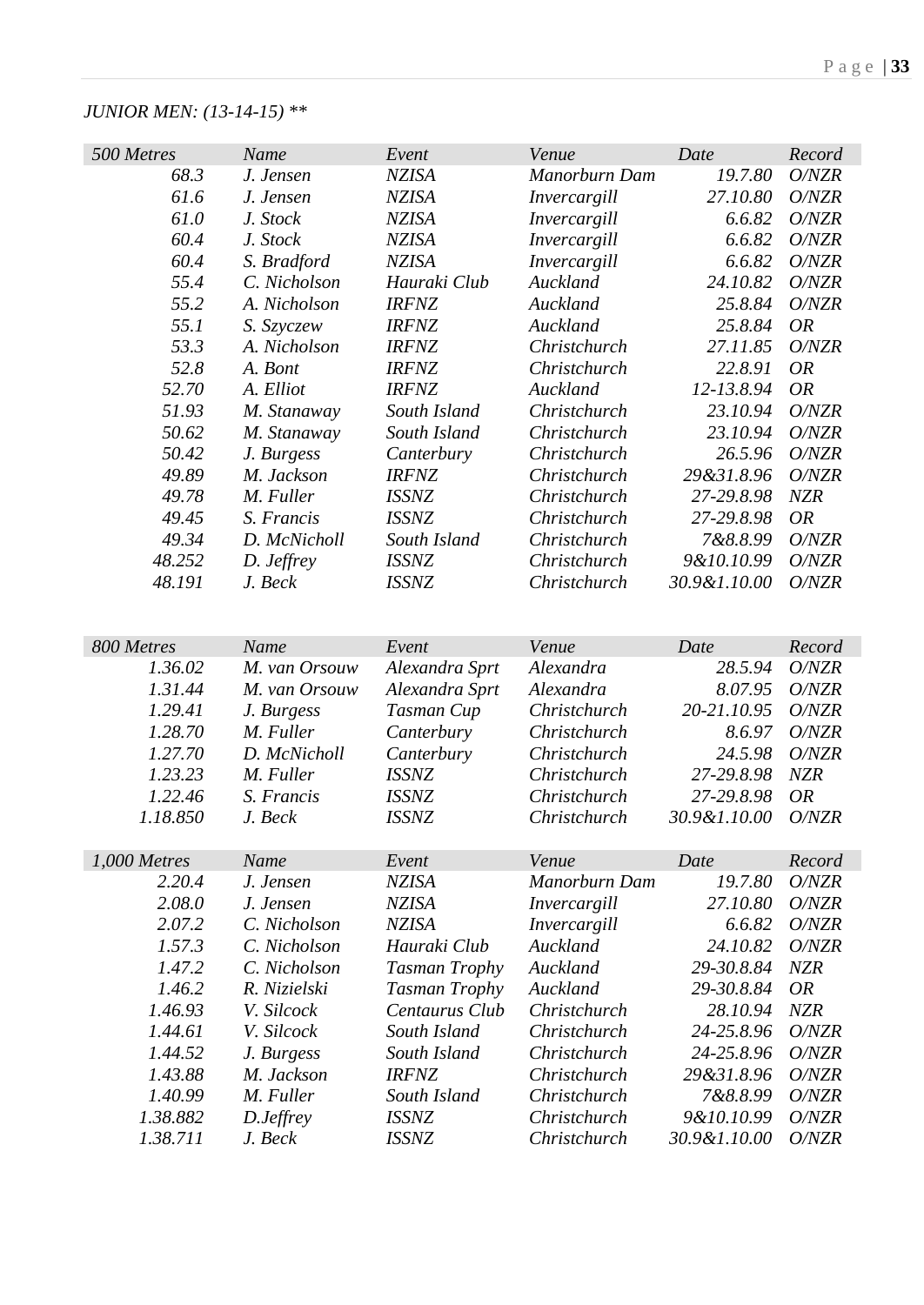### *JUNIOR MEN: (13-14-15) \*\**

| 1,500 Metres | Name         | Event               | Venue         | Date         | Record     |
|--------------|--------------|---------------------|---------------|--------------|------------|
| 3.28.5       | J. Jensen    | <b>NZISA</b>        | Manorburn Dam | 19.7.80      | O/NZR      |
| 3.14.9       | J. Jensen    | <b>NZISA</b>        | Invercargill  | 27.10.80     | O/NZR      |
| 3.01.1       | A. Nicholson | <b>IRFNZ</b>        | Auckland      | 25.8.84      | O/NZR      |
| 2.59.1       | M. Sinclair  | <b>IRFNZ</b>        | Christchurch  | 28.11.85     | O/NZR      |
| 2.57.0       | I. Cavanagh  | <b>IRFNZ</b>        | Christchurch  | 23.8.91      | <i>OR</i>  |
| 2.51.29      | A. Elliot    | <b>IRFNZ</b>        | Christchurch  | 6-9.10.93    | <i>OR</i>  |
| 2.58.90      | M. Stanaway  | <b>IRFNZ</b>        | Christchurch  | 6-9.10.93    | NZR        |
| 2.49.30      | A. Elliot    | <b>IRFNZ</b>        | Christchurch  | 6-9.10.93    | OR         |
| 2.52.13      | M. Stanaway  | <b>IRFNZ</b>        | Christchurch  | 6-9.10.93    | <b>NZR</b> |
| 2.48.76      | A. Elliot    | <i><b>IRFNZ</b></i> | Auckland      | 12-13.8.94   | <i>OR</i>  |
| 2.43.77      | J. Burgess   | South Island        | Christchurch  | 24-25.8.96   | O/NZR      |
| 2.39.13      | M. Fuller    | South Island        | Christchurch  | 23&25.8.98   | O/NZR      |
| 2.38.15      | M. Fuller    | <b>ISSNZ</b>        | Christchurch  | 27-29.8.98   | <b>NZR</b> |
| 2.37.25      | S. Francis   | <i><b>ISSNZ</b></i> | Christchurch  | 27-29.8.98   | <b>OR</b>  |
| 2.37.81      | M. Fuller    | South Island        | Christchurch  | 7&8.8.99     | NZR        |
| 2.35.032     | J. Beck      | <b>ISSNZ</b>        | Christchurch  | 30.9&1.10.00 | O/NZR      |

# *SUB JUNIOR MEN: (10-11-12) \*\**

| 200 Metres | Name          | Event        | Venue        | Date        | Record     |
|------------|---------------|--------------|--------------|-------------|------------|
| 34.4       | N. van Vianen | <b>NZISA</b> | Invercargill | 6.6.82      | O/NZR      |
| 26.0       | A. Nicholson  | Hauraki Club | Auckland     | 24.10.82    | O/NZR      |
| 24.8       | A. Nicholson  | Hauraki Club | Auckland     | 10.5.83     | O/NZR      |
| 250 Metres | Name          | Event        | Venue        | Date        | Record     |
| 36.9       | C. Duckworth  | <b>IRFNZ</b> | Christchurch | 27.11.85    | O/NZR      |
| 33.9       | D. Glass      | <b>IRFNZ</b> | Auckland     | 21.9.86     | O/NZR      |
| 222 Metres | Name          | Event        | Venue        | Date        | Record     |
| 40.0       | V. Silcock    | <b>IRFNZ</b> | Christchurch | 26.9.87     | O/NZR      |
| 39.65      | V. Silcock    | Canterbury   | Christchurch | 12.6.88     | O/NZR      |
| 38.6       | V. Silcock    | <b>IRFNZ</b> | Christchurch | 26.8.88     | O/NZR      |
| 34.43      | V. Silcock    | Canterbury   | Christchurch | 18.6.89     | O/NZR      |
| 34.10      | V. Silcock    | Canterbury   | Christchurch | 10.6.90     | O/NZR      |
| 32.27      | V. Silcock    | South Island | Christchurch | 4.10.90     | O/NZR      |
| 30.94      | V. Silcock    | Canterbury   | Christchurch | 8.6.91      | O/NZR      |
| 29.5       | M. Stanaway   | <b>IRFNZ</b> | Christchurch | 23.8.91     | <b>NZR</b> |
| 29.2       | K. Lewis      | <b>IRFNZ</b> | Christchurch | 23.8.91     | <b>OR</b>  |
| 28.3       | V. Silcock    | <b>IRFNZ</b> | Christchurch | 23.8.91     | O/NZR      |
| 27.61      | K. Lewis      | <b>IRFNZ</b> | Auckland     | 5-6.9.92    | <b>OR</b>  |
| 27.18      | K. Lewis      | <b>IRFNZ</b> | Auckland     | 5-6.9.92    | <b>OR</b>  |
| 28.24      | M. Jackson    | Canterbury   | Christchurch | 21-30.5.93  | <b>NZR</b> |
| 27.57      | M. Jackson    | Canterbury   | Christchurch | 21-30.5.93  | NZR        |
| 26.96      | M. Jackson    | <b>IRFNZ</b> | Christchurch | 6-9.10.93   | O/NZR      |
| 25.83      | K. Lewis      | <b>IRFNZ</b> | Christchurch | 6-9.10.93   | <b>OR</b>  |
| 25.93      | M. Jackson    | <b>IRFNZ</b> | Christchurch | 6-9.10.93   | <b>NZR</b> |
| 25.41      | M.Jackson     | <b>IRFNZ</b> | Christchurch | 6-9.10.93   | O/NZR      |
| 25.206     | R. Ellis      | South Island | Christchurch | 23-24.09.06 | O/NZR      |
| 24.594     | Z Biggs       | <b>ISSNZ</b> | Dunedin      | 17-18.09.10 | O/NZR      |
| 24.197     | Z Biggs       | <b>ISSNZ</b> | Dunedin      | 25-26.08.11 | O/NZR      |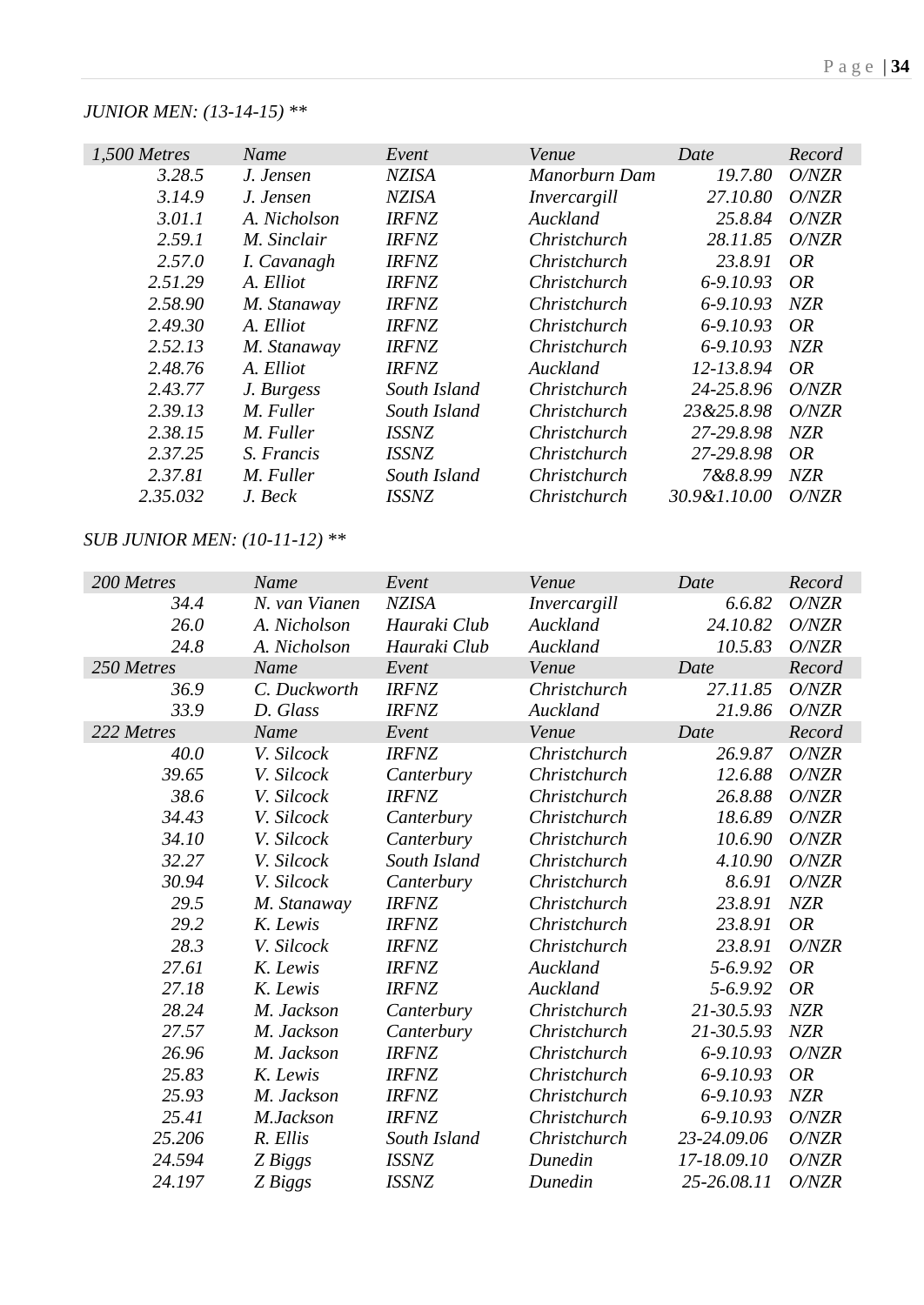### *SUB JUNIOR MEN: (10-11-12) \*\**

| 333 Metres   | Name              | Event            | Venue        | Date        | Record     |
|--------------|-------------------|------------------|--------------|-------------|------------|
| 37.82        | R Nicholl         | Tasman Cup       | Christchurch | 03.10.03    | O/NZR      |
|              |                   |                  |              |             |            |
| 500 Metres   | Name              | Event            | Venue        | Date        | Record     |
| 1.26.5       | N. van Vianen     | <b>NZISA</b>     | Invercargill | 6.6.82      | O/NZR      |
| 1.05.3       | A. Nicholson      | Hauraki Club     | Auckland     | 24.10.82    | O/NZR      |
| 1.01.3       | A. Nicholson      | Hauraki Club     | Auckland     | 10.5.83     | O/NZR      |
| 1.00.81      | K. Lewis          | <b>IRFNZ</b>     | Auckland     | 5-6.9.92    | <b>OR</b>  |
| 1.00.34      | M. Jackson        | Canterbury       | Christchurch | 21-23.5.93  | O/NZR      |
| 57.90        | K. Lewis          | <b>IRFNZ</b>     | Christchurch | 6-9.10.93   | <b>OR</b>  |
| 59.41        | M. Jackson        | <b>IRFNZ</b>     | Christchurch | 6-9.10.93   | <b>NZR</b> |
| 57.79        | M. Jackson        | <b>IRFNZ</b>     | Christchurch | 6-9.10.93   | O/NZR      |
| 55.87        | M. Jackson        | <b>IRFNZ</b>     | Christchurch | 6-9.10.93   | O/NZR      |
| 55.15        | M. Fuller         | South Island     | Christchurch | 24-25.8.96  | O/NZR      |
| 54.724       | <b>B.</b> Southee | <b>ISSNZ</b>     | Christchurch | 9&10.10.99  | <b>OR</b>  |
| 54.42        | T. Pearce         | Canterbury Cup   | Christchurch | 06.07.02    | O/NZR      |
| 53.228       | R. Ellis          | <b>SI</b> Champs | Christchurch | 23-24.09.06 | O/NZR      |
|              |                   |                  |              |             |            |
| 800 Metres   | Name              | Event            | Venue        | Date        | Record     |
| 2.20.8       | N. van Vianen     | <b>NZISA</b>     | Invercargill | 6.6.82      | O/NZR      |
| 1.45.3       | A. Nicholson      | Hauraki Club     | Auckland     | 10.5.83     | O/NZR      |
| 1.38.68      | C. Garth          | Centaurus Club   | Christchurch | 4.11.93     | O/NZR      |
| 1.37.49      | M. Fuller         | <b>IRFNZ</b>     | Christchurch | 20-21.10.95 | O/NZR      |
| 1.30.95      | M. Fuller         | South Island     | Christchurch | 24-25.8.96  | O/NZR      |
| 1.30.67      | M. Fuller         | <b>IRFNZ</b>     | Christchurch | 29&31.8.96  | O/NZR      |
| 1.28.54      | T. Pearce         | Canterbury Cup   | Christchurch | 06.07.02    | O/NZR      |
| 1.22.546     | N. Baldwin        | <b>ISSNZ</b>     | Christchurch | 12-13.10.02 | O/NZR      |
|              |                   |                  |              |             |            |
| 1,000 Metres | Name              | Event            | Venue        | Date        | Record     |
| 2.11.0       | N. van Vianen     | <b>IRFNZ</b>     | Auckland     | 25.8.84     | O/NZR      |
| 2.10.4       | K. Lewis          | <b>IRFNZ</b>     | Christchurch | 23.8.91     | <b>OR</b>  |
| 2.10.28      | M. Jackson        | <b>IRFNZ</b>     | Auckland     | 5-6.9.92    | O/NZR      |
| 2.04.34      | M. Jackson        | Canterbury       | Christchurch | 21-23.5.93  | O/NZR      |
| 2.02.93      | K. Lewis          | <b>IRFNZ</b>     | Christchurch | 6-9.10.93   | <i>OR</i>  |
| 1.58.93      | K. Lewis          | <b>IRFNZ</b>     | Christchurch | 6-9.10.93   | <i>OR</i>  |
| 2.01.82      | J. Burgess        | <b>IRFNZ</b>     | Christchurch | 6-9.10.93   | <b>NZR</b> |
| 2.00.91      | C. Garth          | South Island     | Christchurch | 23.10.94    | <b>NZR</b> |
| 1.55.20      | M. Fuller         | South Island     | Christchurch | 24-25.8.96  | O/NZR      |
| 1.54.409     | <b>B.</b> Southee | <b>ISSNZ</b>     | Christchurch | 9&10.10.99  | <i>OR</i>  |
| 1.52.45      | T. Pearce         | Canterbury       | Christchurch | 03.06.02    | O/NZR      |
| 1.49.18      | T. Pearce         | Canterbury Cup   | Christchurch | 06.07.02    | O/NZR      |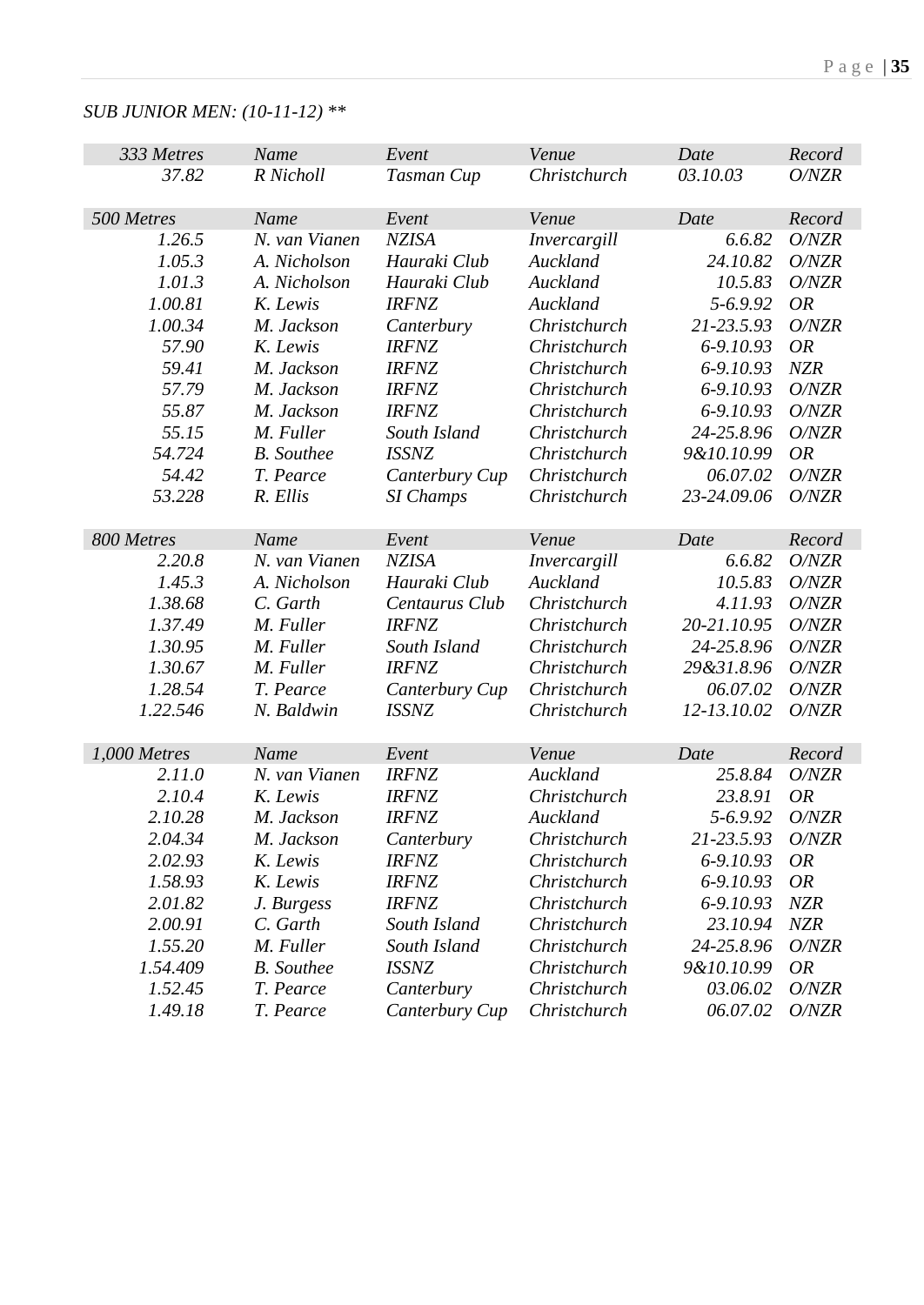# JUVENILE BOYS: (7-8-9) \*\*

| 111 Metres | Name               | Event               | Venue        | Date        | Record     |
|------------|--------------------|---------------------|--------------|-------------|------------|
| 18.11      | J. Tritschler      | Canterbury          | Christchurch | 8.6.91      | O/NZR      |
| 16.9       | C. Garth           | <b>IRFNZ</b>        | Christchurch | 23.8.91     | O/NZR      |
| 16.6       | C. Garth           | Centaurus Club      | Christchurch | 20.10.91    | O/NZR      |
| 15.66      | D. Harris          | <b>IRFNZ</b>        | Christchurch | 6-9.10.93   | <b>OR</b>  |
| 16.33      | J. Choromanski     | <b>IRFNZ</b>        | Auckland     | 12-13.8.94  | <b>NZR</b> |
| 15.79      | P. Hutchins        | <b>IRFNZ</b>        | Christchurch | 20-21.10.95 | NZR        |
| 15.25      | P. Hutchins        | <b>IRFNZ</b>        | Christchurch | 29&31.8.96  | O/NZR      |
| 14.98      | <b>B.</b> Southee  | <b>IRFNZ</b>        | Auckland     | 28-29.8.97  | <b>OR</b>  |
| 14.98      | P. Hutchins        | <b>IRFNZ</b>        | Auckland     | 28-29.8.97  | <b>NZR</b> |
| 14.824     | E de Rose          | <b>ISSNZ</b>        | Dunedin      | 25-26.08.11 | O/NZR      |
| 14.55      | E de Rose          | South Island        | Christchurch | 30.10.11    | O/NZR      |
|            |                    |                     |              |             |            |
| 222 Metres | Name               | Event               | Venue        | Date        | Record     |
| 35.07      | G. McDonnell       | Canterbury          | Christchurch | 8.6.91      | O/NZR      |
| 32.2       | C. Garth           | <b>IRFNZ</b>        | Christchurch | 23.8.91     | O/NZR      |
| 31.6       | C. Garth           | South Island        | Christchurch | 3.11.91     | O/NZR      |
| 29.38      | D. Harris          | <b>IRFNZ</b>        | Christchurch | 6-9.10.93   | <b>OR</b>  |
| 30.36      | J. Choromanski     | <b>IRFNZ</b>        | Auckland     | 12-13.8.94  | <b>NZR</b> |
| 29.02      | P. Hutchins        | <b>IRFNZ</b>        | Christchurch | 20-21.10.95 | O/NZR      |
| 28.21      | P. Hutchins        | <b>IRFNZ</b>        | Christchurch | 29&31.8.96  | O/NZR      |
| 27.79      | P. Hutchins        | <b>IRFNZ</b>        | Auckland     | 28-29.8.97  | <b>NZR</b> |
| 27.78      | <b>B.</b> Southee  | <b>IRFNZ</b>        | Auckland     | 28-29.8.97  | <b>OR</b>  |
| 27.74      | <b>B.</b> Southee  | <b>IRFNZ</b>        | Auckland     | 28-29.8.97  | <b>OR</b>  |
| 27.586     | <b>B.</b> McMillen | <b>SI</b> Champs    | Christchurch | 23-24.9.06  | <b>NZR</b> |
| 27.070     | E de Rose          | <b>ISSNZ</b>        | Dunedin      | 25-26.08.11 | O/NZR      |
| 26.15      | E de Rose          | South Island        | Christchurch | 30.10.11    | O/NZR      |
|            |                    |                     |              |             |            |
|            |                    |                     |              |             |            |
| 333 Metres | Name               | Event               | Venue        | Date        | Record     |
| 49.20      | M. Jarden          | Canterbury          | Christchurch | 28.05.00    | O/NZR      |
| 49.04      | M. Jarden          | Mainland            | Christchurch | 02.08.00    | O/NZR      |
| 46.76      | A. Coker           | Canterbury          | Christchurch | 27.05.01    | O/NZR      |
| 45.44      | M. Willoughby      | Mainland            | Christchurch | 01.08.01    | O/NZR      |
| 44.09      | M. Willoughby      | Sth Island          | Christchurch | 29-30.09.01 | O/NZR      |
| 43.20      | S. Wong            | <b>Mainland</b>     | Christchurch | 09.05.05    | O/NZR      |
| 41.439     | S. Wong            | <b>ISSNZ Champs</b> | Christchurch | 29-30.10.05 | O/NZR      |
| 39.932     | E de Rose          | ISSNZ               | Dunedin      | 25-26.08.11 | O/NZR      |
| 37.91      | E de Rose          | South Island        | Christchurch | 30.10.11    | O/NZR      |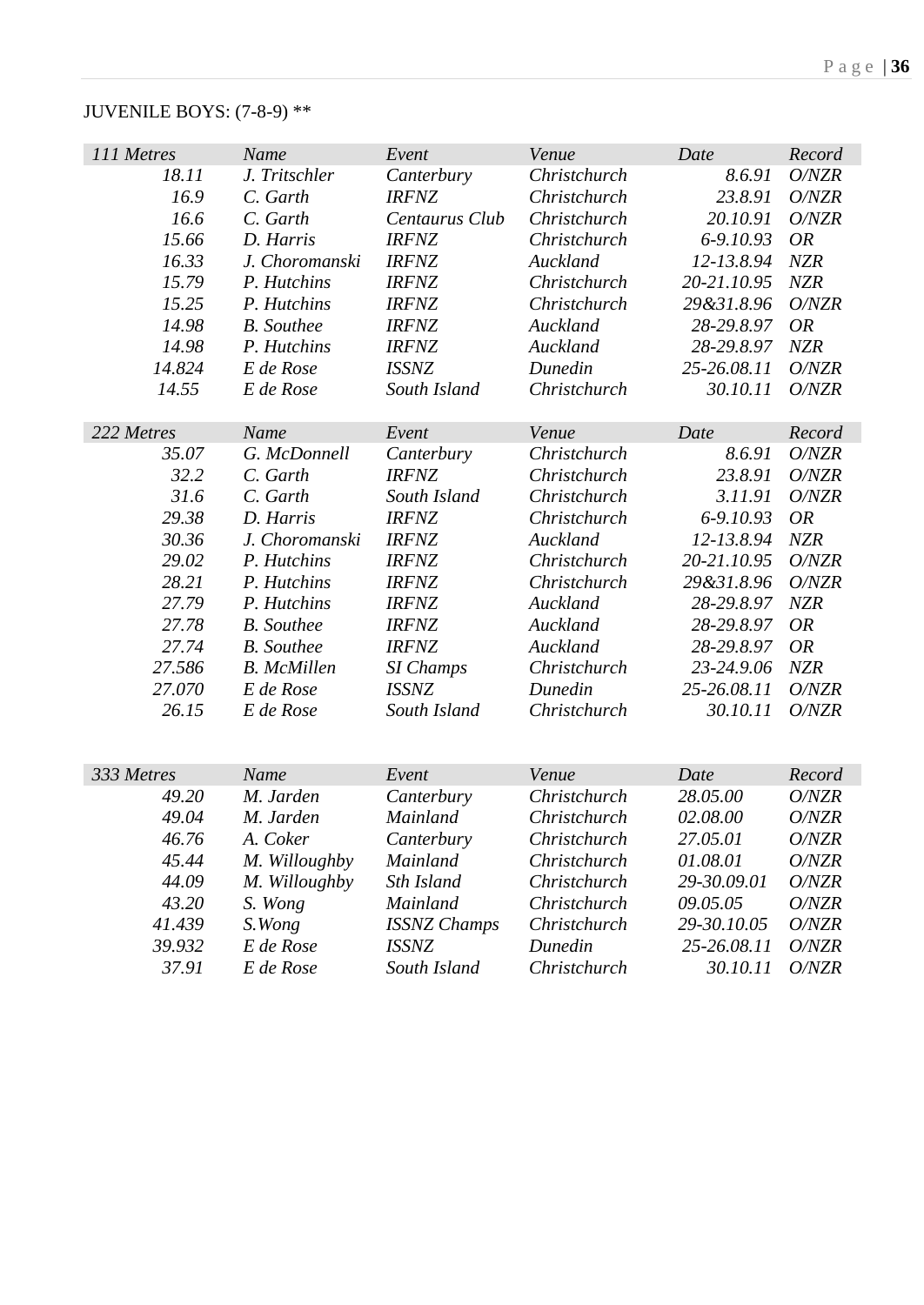# JUVENILE BOYS: (7-8-9) \*\*

| 500 Metres   | Name           | Event               | Venue        | Date        | Record     |
|--------------|----------------|---------------------|--------------|-------------|------------|
| 1.47.36      | J. Besseling   | <b>IRFNZ</b>        | Auckland     | $5-6.9.92$  | O/NZR      |
| 1.06.19      | D. Harris      | <b>IRFNZ</b>        | Christchurch | 6-9.10.93   | OR         |
| 1.29.80      | J. Beck        | Alexandra Sprnt     | Alexandra    | 28.5.94     | NZR        |
| 1.15.27      | J. Choromanski | <b>IRFNZ</b>        | Auckland     | 12-13.8.94  | NZR        |
| 1.07.79      | P. Hutchins    | <i><b>IRFNZ</b></i> | Christchurch | 20-21.10.95 | NZR        |
| 1.06.38      | P. Hutchins    | <b>IRFNZ</b>        | Christchurch | 29&31.8.96  | <b>NZR</b> |
| 1.05.121     | S. McNamara    | <i>ISSNZ</i>        | Christchurch | 9&10.10.99  | O/NZR      |
| 1.03.60      | $S$ Buijs      | South Island        | Christchurch | 30-31.08.03 | O/NZR      |
| 1.02.628     | S. Wong        | <b>ISSNZ Champs</b> | Christchurch | 29-30.10.05 | O/NZR      |
| 1.01.090     | S. Buijs       | <b>ISSNZ Champs</b> | Christchurch | 4 & 5.10.03 | O/NZR      |
| 1:00.078     | E de Rose      | <i><b>ISSNZ</b></i> | Dunedin      | 25-26.08.11 | O/NZR      |
|              |                |                     |              |             |            |
| 1,000 Metres | Name           | Event               | Venue        | Date        | Record     |
| 3.34.29      | J. Besseling   | <b>IRFNZ</b>        | Auckland     | 5-6.9.91    | O/NZR      |

# *PRIMARY BOYS: (under 7 years) \*\**

| 111 Metres | Name              | Event            | Venue        | Date        | Record |
|------------|-------------------|------------------|--------------|-------------|--------|
| 33.81      | J. Minson         | Canterbury       | Christchurch | 8.7.94      | O/NZR  |
| 18.72      | P. Hutchins       | <b>IRFNZ</b>     | Auckland     | 12-13.8.94  | O/NZR  |
| 17.629     | E. De Rose        | <b>SI</b> Champs | Christchurch | 20/21.09.08 | O/NZR  |
| 17.355     | E. De Rose        | NZ Champs        | Christchurch | 11.10.08    | O/NZR  |
|            |                   |                  |              |             |        |
| 222 Metres | Name              | Event            | Venue        | Date        | Record |
| 1.28.88    | J. Minson         | Canterbury       | Christchurch | 8.7.94      | O/NZR  |
| 41.75      | P. Hutchins       | <b>IRFNZ</b>     | Auckland     | 12-13.8.94  | O/NZR  |
| 39.89      | J. Minson         | South Island     | Christchurch | 24-25.8.96  | O/NZR  |
| 38.915     | E. De Rose        | Canterbury       | Christchurch | 02.06.08    | O/NZR  |
| 34.225     | E. De Rose        | SI Champs        | Christchurch | 20/21.09.08 | O/NZR  |
| 32.061     | E. De Rose        | NZ Champs        | Christchurch | 11.10.08    | O/NZR  |
|            |                   |                  |              |             |        |
| 333 Metres | Name              | Event            | Venue        | Date        | Record |
| 1.11.44    | A. Nicolle        | Canterbury       | Christchurch | 28.05.00    | O/NZR  |
| 1.04.34    | R Ellis           | South Island     | Christchurch | 24.09.00    | O/NZR  |
| 1.01.26    | <b>B</b> McMillen | South Island     | Christchurch | 30-31.08.03 | O/NZR  |
| 49.642     | E. De Rose        | <b>SI</b> Champs | Christchurch | 20/21.09.08 | O/NZR  |
| 48.415     | E. De Rose        | NZ Champs        | Christchurch | 11.10.08    | O/NZR  |
|            |                   |                  |              |             |        |
| 500 Metres | Name              | Event            | Venue        | Date        | Record |
| 1.35.53    | <b>B</b> McMillen | South Island     | Christchurch | 30-31.08.03 | O/NZR  |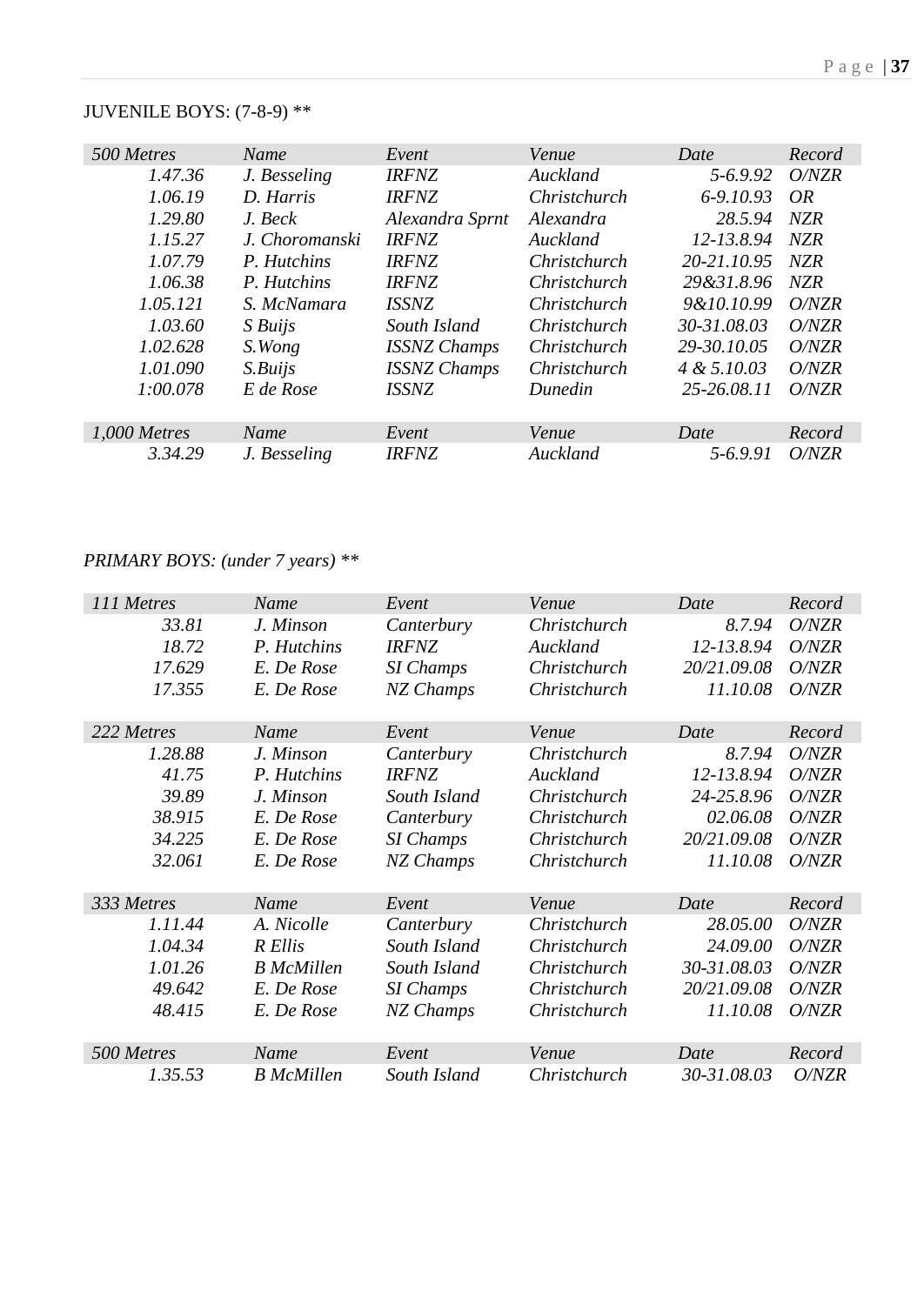### *MASTERS LADIES: \*\**

| 500 Metres   | Name        | Event          | Venue               | Date     | Record          |
|--------------|-------------|----------------|---------------------|----------|-----------------|
| 1.54.0       | G. Smith    | Centaurus Club | Christchurch        | 20.10.91 | O/NZR           |
| 1,000 Metres | <b>Name</b> | Event          | Venue               | Date     | Record          |
| 3.54.4       | G. Smith    | Centaurus Club | <b>Christchurch</b> | 20.10.91 | O/NZR           |
| 1,500 Metres | Name        | Event          | Venue               | Date     | Record          |
| 6.04.6       | G. Smith.   | Centaurus Club | Christchurch        | 20 10 91 | $\bigcirc$ /NZR |

### VETERAN LADIES: (35 - )

| 800 Metres | Name   | Event        | Venue   | Date     | Record |
|------------|--------|--------------|---------|----------|--------|
| 1:35.048   | . Maca | South Island | Dunedin | 14.07.12 | O/NZR  |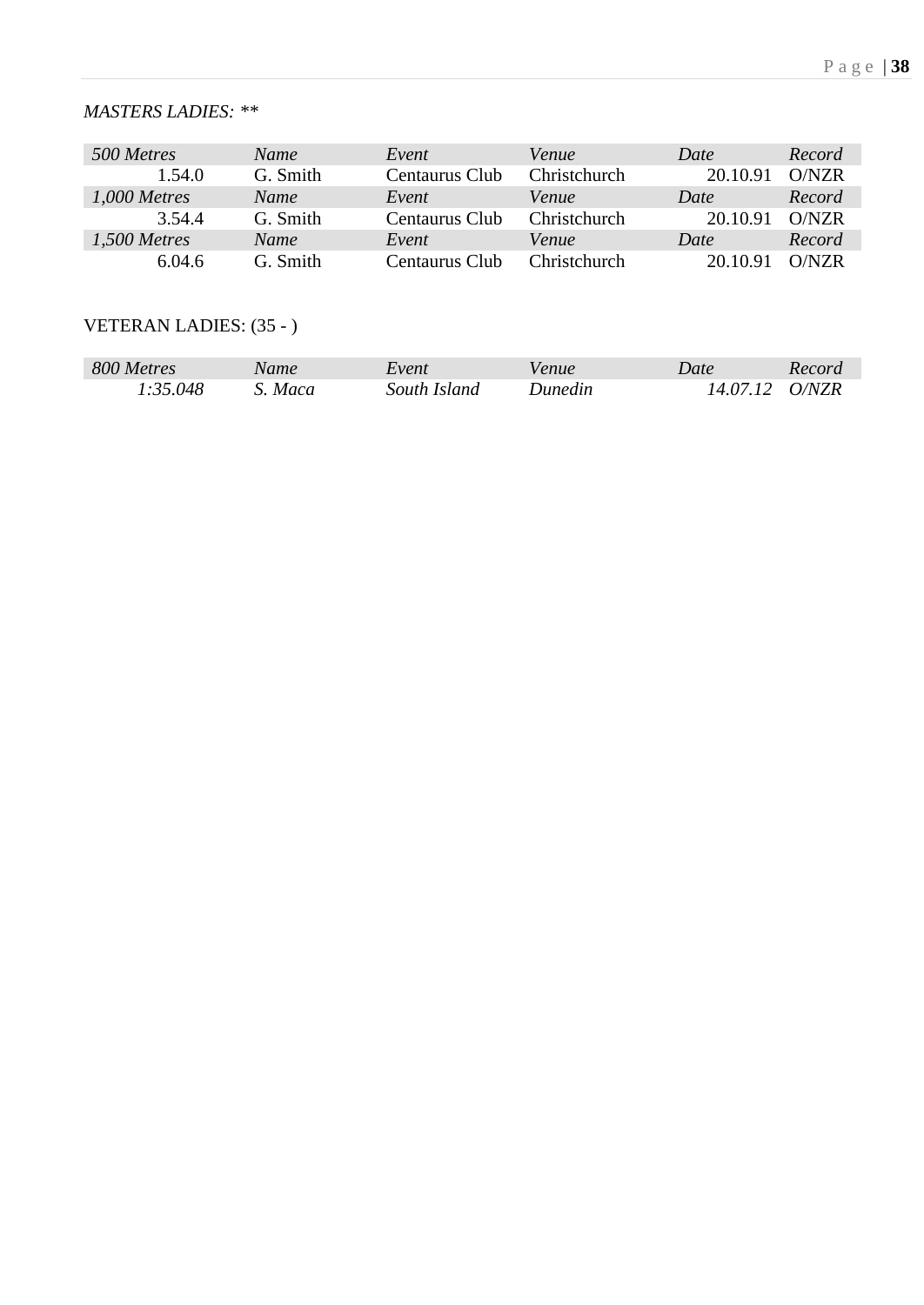### SENIOR LADIES: (19 - )

| 200 Metres                   | Name               | Event            | Venue        | Date        | Record     |
|------------------------------|--------------------|------------------|--------------|-------------|------------|
| 28.0                         | A. Sloot           | <b>NZISA</b>     | Invercargill | 6.6.82      | O/NZR      |
| 25.8                         | A. Sloot           | Hauraki Club     | Auckland     | 24.10.82    | O/NZR      |
| 25.7                         | A. Sloot           | Hauraki Club     | Auckland     | 10.5.83     | O/NZR      |
| 24.1                         | J. Clifford        | <b>IRFNZ</b>     | Auckland     | 5.6.83      | O/NZR      |
| 250 Metres                   | Name               | Event            | Venue        | Date        | Record     |
| 30.2                         | J. Clifford        | <b>IRFNZ</b>     | Christchurch | 28.11.85    | O/NZR      |
| 222 Metres                   | Name               | Event            | Venue        | Date        | Record     |
| <i>27.0</i>                  | K. McCallum        | Canterbury       | Christchurch | 31.6.87     | O/NZR      |
|                              |                    |                  |              |             |            |
|                              |                    |                  |              |             |            |
| 800 Metres                   | Name               | Event            | Venue        | Date        | Record     |
| 1.37.67                      | J. Thomas          | Alexandra Sprint | Alexandra    | 28.5.84     | O/NZR      |
| 1.32.36                      | <b>B.</b> McCallum | Canterbury       | Christchurch | 8.6.97      | O/NZR      |
| 1.26.61                      | <b>B.</b> McCallum | Canterbury       | Christchurch | 24.5.98     | O/NZR      |
| 1.24.97                      | K Vuteva           | Sth Island       | Christchurch | 30-31.08.03 | <i>OR</i>  |
| 1.23.305                     | K.Vuteva           | <b>SI</b> Champs | Christchurch | 11-12.09.04 | <i>OR</i>  |
| 1.25.558                     | F. Jackson         | <b>SI</b> Champs | Christchurch | 23-24.09.06 | <b>NZR</b> |
| 1.24.022                     | F. Jackson         | <b>SI</b> Champs | Christchurch | 22-23.09.07 | <b>NZR</b> |
|                              |                    |                  |              |             |            |
| JUNIOR LADIES: (15-16-17-18) |                    |                  |              |             |            |
| 800 Metres                   | Name               | Event            | Venue        | Date0       | Record     |
| 1.24.38<br>∗                 | F. Jackson         | South Island     | Christchurch | 05-06.10.02 | O/NZR      |
| 1:23.222                     | J. Sol             | South Island     | Dunedin      | 14.07.12    | <i>OR</i>  |

# *INTERMEDIATE LADIES: (16-17-18) \*\**

| 200 Metres | Name               | Event        | Venue        | Date        | Record     |
|------------|--------------------|--------------|--------------|-------------|------------|
| 29.5       | T. Roberts         | <b>NZISA</b> | Invercargill | 6.6.82      | O/NZR      |
| 26.5       | J. Clifford        | <b>IRFNZ</b> | Auckland     | 5.6.83      | O/NZR      |
| 25.2       | A. Burghardt       | <b>IRFNZ</b> | Auckland     | 25.8.84     | <i>OR</i>  |
| 26.2       | K. McCallum        | <b>IRFNZ</b> | Auckland     | 25.8.84     | <b>NZR</b> |
| 250 Metres | Name               | Event        | Venue        | Date        | Record     |
| 35.5       | N. Tabak           | <b>IRFNZ</b> | Christchurch | 28.11.85    | O/NZR      |
| 31.6       | K. McCallum        | <b>IRFNZ</b> | Auckland     | 20.9.86     | O/NZR      |
|            |                    |              |              |             |            |
| 222 Metres | Name               | Event        | Venue        | Date        | Record     |
| 30.0       | <b>B.</b> Sievers  | Canterbury   | Christchurch | 31.6.87     | O/NZR      |
| 29.8       | <b>B.</b> Sievers  | <b>IRFNZ</b> | Christchurch | 24.9.87     | O/NZR      |
| 28.40      | K. McCallum        | Canterbury   | Christchurch | 12.6.88     | O/NZR      |
| 27.3       | K. McCallum        | <b>IRFNZ</b> | Christchurch | 27.8.88     | O/NZR      |
| 26.2       | J. Trimble         | <b>IRFNZ</b> | Christchurch | 23.8.91     | <i>OR</i>  |
| 25.78      | <b>B.</b> McCallum | South Island | Christchurch | 23.10.94    | O/NZR      |
| 25.57      | <b>B.</b> McCallum | Canterbury   | Christchurch | 26-27.5.95  | O/NZR      |
| 25.21      | <b>B.</b> McCallum | South Island | Christchurch | 29-30.7.95  | O/NZR      |
| 25.10      | <b>B.</b> McCallum | <b>IRFNZ</b> | Christchurch | 20-21.10.95 | O/NZR      |
| 25.06      | C. McLeod          | South Island | Christchurch | 24-25.8.96  | <b>OR</b>  |
| 24.16      | <b>B.</b> McCallum | <b>IRFNZ</b> | Christchurch | 29&31.8.96  | O/NZR      |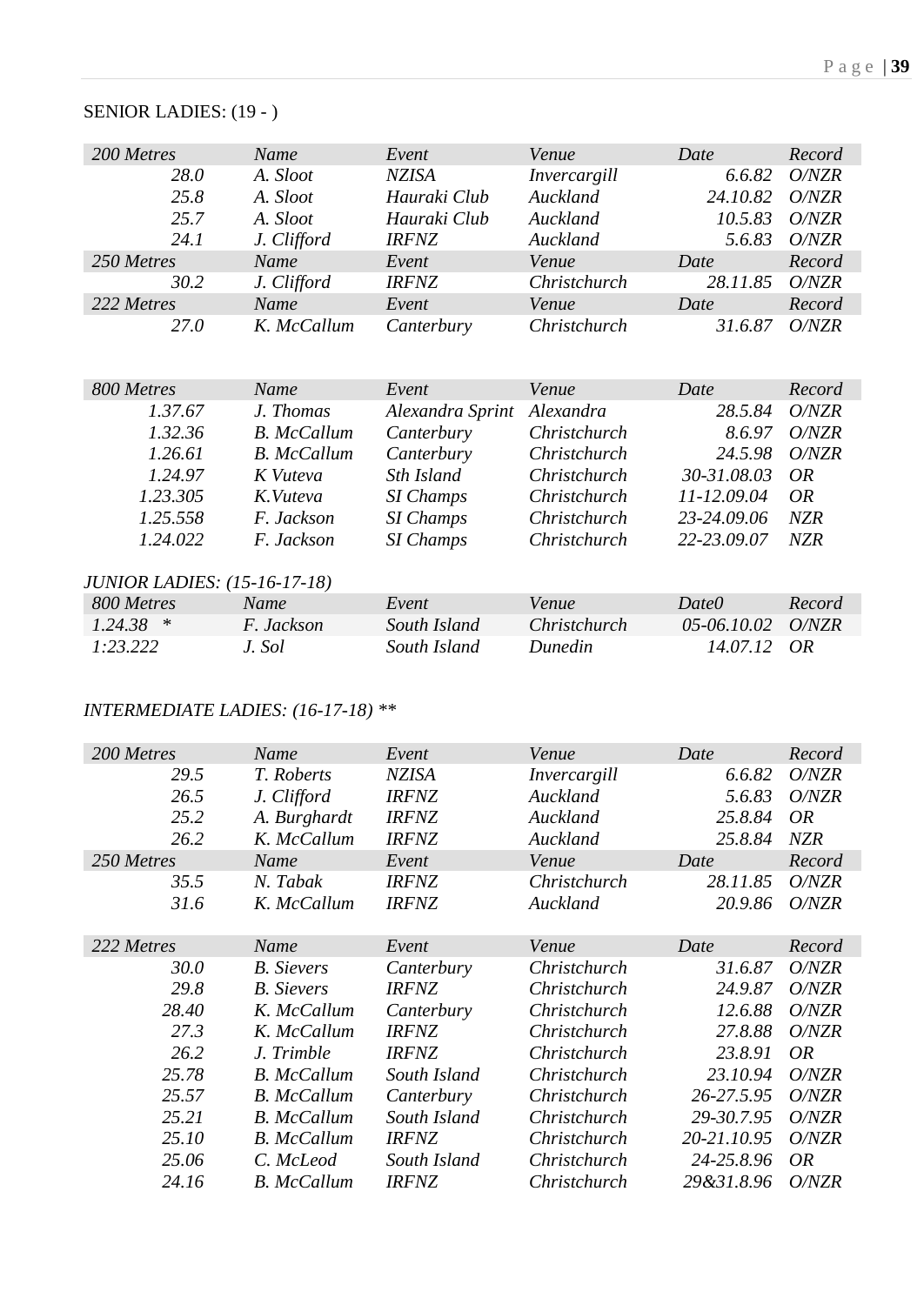| 500 Metres   | Name               | Event          | Venue               | Date        | Record     |
|--------------|--------------------|----------------|---------------------|-------------|------------|
| 1.12.4       | S. Bradshaw        | <b>NZISA</b>   | Invercargill        | 6.6.82      | O/NZR      |
| 56.8         | J. Clifford        | <b>IRFNZ</b>   | Auckland            | 5.6.83      | O/NZR      |
| 56.07        | A. Garth           | Centaurus Club | Christchurch        | 4.11.93     | O/NZR      |
| 54.35        | <b>B.</b> McCallum | Canterbury     | Christchurch        | 26-27.5.95  | O/NZR      |
| 53.45        | <b>B.</b> McCallum | South Island   | Christchurch        | 29-30.7.95  | O/NZR      |
| 52.99        | <b>B.</b> McCallum | <b>IRFNZ</b>   | Christchurch        | 20-21.10.95 | O/NZR      |
| 52.22        | F. Jackson         | Canterbury Cup | Christchurch        | 06.07.02    | O/NZR      |
| 51.04        | F. Jackson         | Sth Island     | Christchurch        | 05-06.10.02 | O/NZR      |
|              |                    |                |                     |             |            |
| 800 Metres   | Name               | Event          | Venue               | Date        | Record     |
| 2.04.8       | S. Bradshaw        | <b>NZISA</b>   | Invercargill        | 6.6.82      | O/NZR      |
| 1.44.7       | J. Clifford        | <b>IRFNZ</b>   | Auckland            | 5.6.83      | O/NZR      |
| 1.30.12      | F. Jackson         | Canterbury     | Christchurch        | 03.06.02    | O/NZR      |
| 1.27.44      | F. Jackson         | Canterbury Cup | Christchurch        | 06.07.02    | O/NZR      |
| 1.24.38      | F. Jackson         | Sth Island     | Christchurch        | 05-06.10.02 | O/NZR      |
|              |                    |                |                     |             |            |
| 1,000 Metres | Name               | Event          | Venue               | Date        | Record     |
| 2.09.5       | J. Herford         | <b>IRFNZ</b>   | Auckland            | 25.8.84     | <b>OR</b>  |
| 2.16.8       | K. McCallum        | <b>IRFNZ</b>   | Auckland            | 25.8.84     | <b>NZR</b> |
| 2.10.6       | K. McCallum        | <b>IRFNZ</b>   | Auckland            | 21.9.86     | NZR        |
| 2.10.1       | G. Handley         | <b>IRFNZ</b>   | Christchurch        | 24.9.87     | <b>NZR</b> |
| 2.09.27      | N. Trimble         | <b>IRFNZ</b>   | Christchurch        | 8.9.89      | <b>OR</b>  |
|              |                    |                |                     |             |            |
| 2.03.7       | J. Trimble         | <b>IRFNZ</b>   | Christchurch        | 22.8.91     | <b>OR</b>  |
| 2.08.89      | R. Silcock         | <b>IRFNZ</b>   | Christchurch        | 6-9.10.93   | <b>NZR</b> |
| 1.59.50      | A. Garth           | Centaurus Club | Christchurch        | 4.11.93     | O/NZR      |
| 1.58.12      | <b>B.</b> McCallum | Canterbury     | Christchurch        | 26-27.5.95  | O/NZR      |
| 1.54.71      | <b>B.</b> McCallum | South Island   | Christchurch        | 29-30.7.95  | O/NZR      |
| 1.46.53      | C. McLeod          | South Island   | Christchurch        | 24-25.8.96  | <b>OR</b>  |
| 1.54.63      | <b>B.</b> McCallum | South Island   | Christchurch        | 12-13.7.97  | <b>NZR</b> |
| 1.51.87      | F. Jackson         | Canterbury Cup | Christchurch        | 06.07.02    | NZR        |
| 1.47.41      | F. Jackson         | Sth Island     | Christchurch        | 05-06.10.02 | <b>NZR</b> |
|              |                    |                |                     |             |            |
| 1,500 Metres | Name               | Event          | Venue               | Date        | Record     |
| 3.58.3       | N. Tabak           | <b>IRFNZ</b>   | Christchurch        | 28.10.85    | O/NZR      |
| 3.26.4       | K. McCallum        | <b>IRFNZ</b>   | Auckland            | 20.9.86     | O/NZR      |
| 3.22.4       | <b>B.</b> Sievers  | <b>IRFNZ</b>   | Christchurch        | 26.9.87     | O/NZR      |
| 3.22.0       | K. McCallum        | <b>IRFNZ</b>   | Christchurch        | 27.8.88     | O/NZR      |
| 3.13.15      | N. Trimble         | <b>IRFNZ</b>   | Christchurch        | 9.9.89      | <b>OR</b>  |
| 3.13.68      | K. McCallum        | <b>IRFNZ</b>   | <b>Christchurch</b> | 9.9.89      | <b>NZR</b> |
| 2.58.73      | <b>B.</b> McCallum | <b>IRFNZ</b>   | Christchurch        | 20-21.10.95 | O/NZR      |
| 2.42.53      | C. McLeod          | South Island   | Christchurch        | 24-25.8.96  | <b>OR</b>  |
| 2.57.04      | F. Jackson         | Sth Island     | Christchurch        | 05-06.10.02 | <b>NZR</b> |
| 2.55.264     | F. Jackson         | <b>ISSNZ</b>   | Christchurch        | 12-13.10.02 | <b>NZR</b> |
| 2.52.042     | F. Jackson         | South Island   | Christchurch        | 11-12.09.04 | <b>NZR</b> |
| 2.37.129     | Z. Kercso-Magos    | South Island   | Christchurch        | 22-23.09.07 | <b>OR</b>  |
|              |                    |                |                     |             |            |

### *INTERMEDIATE LADIES: (16-17-18) \*\**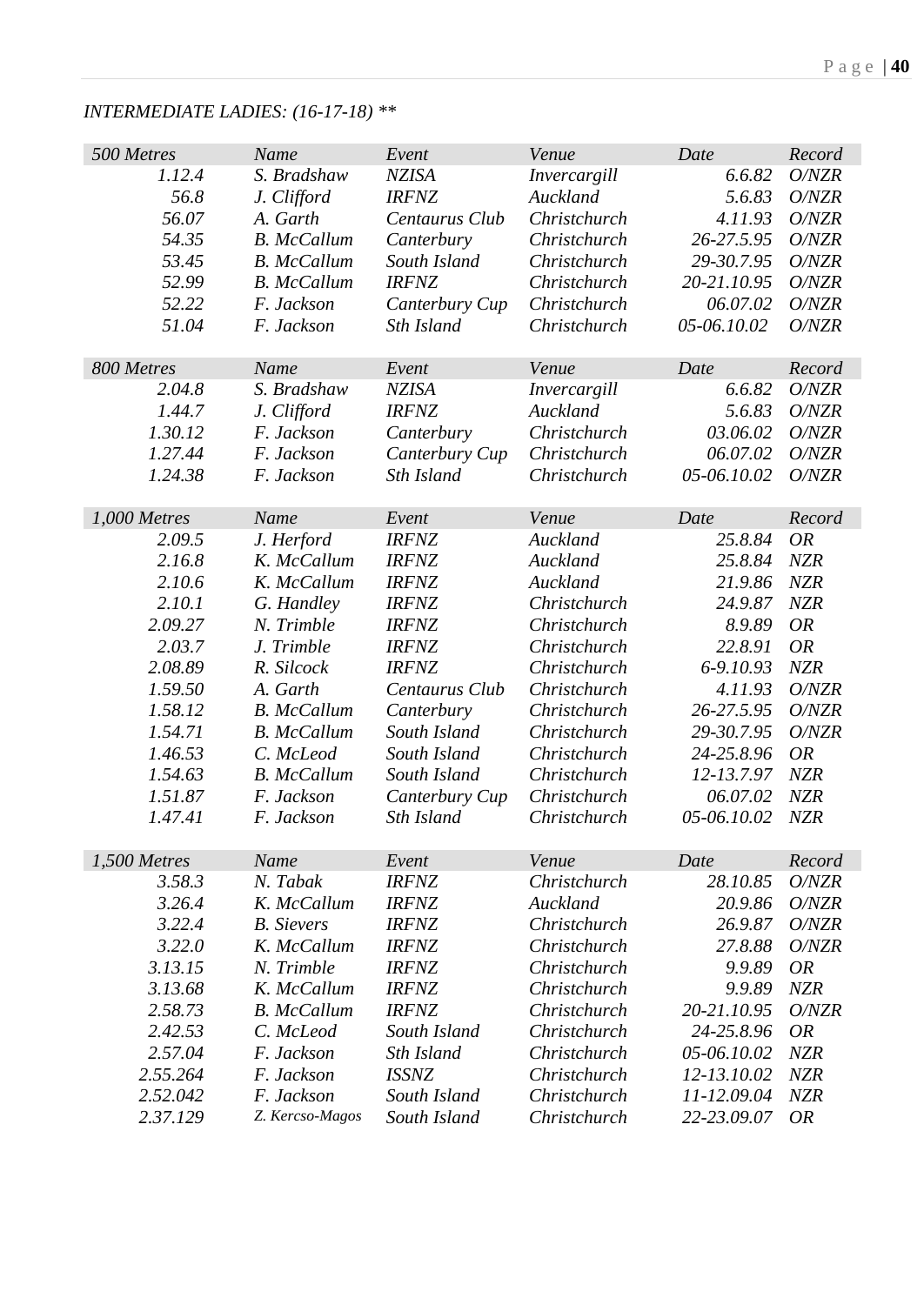### *SUB JUNIOR LADIES: (12-13-14)*

| 800 Metres   | Name.             | Event        | <i>Venue</i> | Date            | Record |
|--------------|-------------------|--------------|--------------|-----------------|--------|
| $1.29.927$ * | <i>F. Jackson</i> | <i>ISSNZ</i> | Christchurch | 08-09.09.01     | ONZR   |
| $1.25.109$ * | E. Coxon-Smith    | Canterbury   | Christchurch | 01.06.09        | OR     |
| 1:28.207     | C. Phillips       | ISSNZ.       | Auckland     | 14-15.09.12 NZR |        |

### *JUNIOR LADIES: (13-14-15) \*\**

| 100 Metres | Name               | Event        | Venue         | Date        | Record    |
|------------|--------------------|--------------|---------------|-------------|-----------|
| 13.4       | J. Clifford        | <b>NZISA</b> | Invercargill  | 6.6.82      | O/NZR     |
| 111 Metres | Name               | Event        | Venue         | Date        | Record    |
| 16.4       | N. Tabak           | <b>IRFNZ</b> | Christchurch  | 27.11.85    | O/NZR     |
| 15.0       | K. McCallum        | <b>IRFNZ</b> | Auckland      | 21.9.86     | O/NZR     |
| 14.7       | K. McCallum        | Canterbury   | Christchurch  | 31.6.87     | O/NZR     |
| 14.5       | <b>B.</b> McCallum | <b>IRFNZ</b> | Christchurch  | 21.8.91     | O/NZR     |
| 14.3       | <b>B.</b> McCallum | <b>IRFNZ</b> | Christchurch  | 23.8.91     | O/NZR     |
| 200 Metres | Name               | Event        | Venue         | Date        | Record    |
| 30.3       | S. Gameson         | <b>NZISA</b> | Manorburn Dam | 19.7.80     | O/NZR     |
| 29.6       | S. Gameson         | <b>NZISA</b> | Invercargill  | 27.10.80    | O/NZR     |
| 28.2       | S. Gameson         | <b>NZISA</b> | Invercargill  | 16.7.81     | O/NZR     |
| 24.1       | J. Clifford        | <b>NZISA</b> | Invercargill  | 6.6.82      | O/NZR     |
| 250 Metres | Name               | Event        | Venue         | Date        | Record    |
| 33.9       | N. Tabak           | <b>IRFNZ</b> | Christchurch  | 27.11.85    | O/NZR     |
| 31.3       | K. McCallum        | <b>IRFNZ</b> | Auckland      | 21.9.86     | O/NZR     |
| 222 Metres | Name               | Event        | Venue         | Date        | Record    |
| 27.9       | K. McCallum        | Canterbury   | Christchurch  | 31.6.87     | O/NZR     |
| 26.5       | K. McCallum        | <b>IRFNZ</b> | Christchurch  | 26.9.87     | O/NZR     |
| 26.10      | J. Taylor          | <b>IRFNZ</b> | Christchurch  | 7.10.93     | <b>OR</b> |
| 25.91      | J. Taylor          | <b>IRFNZ</b> | Auckland      | 12-13.8.94  | <b>OR</b> |
| 25.86      | C. McLeod          | <b>IRFNZ</b> | Christchurch  | 20-21.10.95 | <b>OR</b> |
| 26.18      | R. Johnson         | Canterbury   | Christchurch  | 8.6.97      | NZR       |
| 25.91      | F. Jackson         | South Island | Christchurch  | 7&8.8.99    | NZR       |
| 25.84      | S. Atkinson        | <b>MIRC</b>  | Christchurch  | 01.08.01    | O/NZR     |
| 25.06      | F. Jackson         | South Island | Christchurch  | 29-30.09.01 | O/NZR     |
| 24.769     | E. Coxon-Smith     | <b>ISSNZ</b> | Dunedin       | 13.10.07    | <b>OR</b> |
| 24.440     | E Coxon-Smith      | Canterbury   | Christchurch  | 01.06.09    | <b>OR</b> |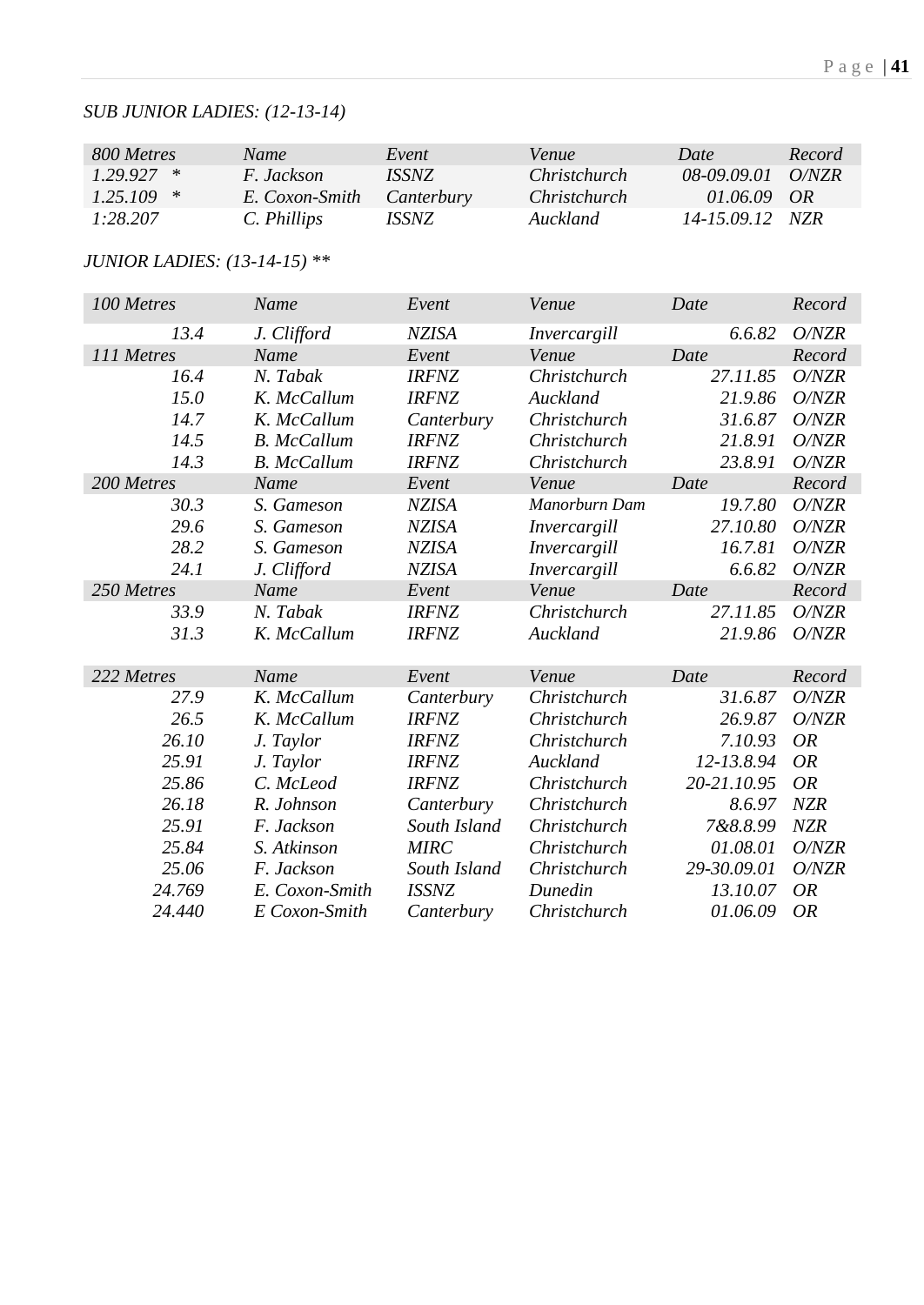# *JUNIOR LADIES: (13-14-15) \*\**

| 500 Metres   | Name               | Event          | Venue         | Date        | Record     |
|--------------|--------------------|----------------|---------------|-------------|------------|
| 1.16.8       | S. Gameson         | <b>NZISA</b>   | Manorburn Dam | 19.7.80     | O/NZR      |
| 1.15.4       | S. Gameson         | <b>NZISA</b>   | Invercargill  | 27.10.80    | O/NZR      |
| 1.10.9       | S. Gameson         | <b>NZISA</b>   | Invercargill  | 16.7.81     | O/NZR      |
| 1.01.0       | J. Clifford        | <b>NZISA</b>   | Invercargill  | 6.6.82      | O/NZR      |
| 1.00.3       | K. McCallum        | Canterbury     | Christchurch  | 31.6.87     | O/NZR      |
| 1.00.1       | K. McCallum        | <b>IRFNZ</b>   | Christchurch  | 24.9.87     | O/NZR      |
| 59.73        | N. Trimble         | <b>IRFNZ</b>   | Christchurch  | 9.9.89      | <b>OR</b>  |
| 58.3         | J. Trimble         | <b>IRFNZ</b>   | Christchurch  | 22.8.91     | <b>OR</b>  |
| 57.56        | <b>B.</b> McCallum | Canterbury     | Christchurch  | 5-6.6.92    | O/NZR      |
| 57.26        | J. Taylor          | <b>IRFNZ</b>   | Christchurch  | 6-9.10.93   | <b>OR</b>  |
| 57.10        | J. Taylor          | <b>IRFNZ</b>   | Auckland      | 12-13.8.94  | <b>OR</b>  |
| 57.08        | C. McLeod          | <b>IRFNZ</b>   | Christchurch  | 20-21.10.95 | <b>OR</b>  |
| 55.60        | F. Jackson         | South Island   | Christchurch  | 7&8.8.99    | O/NZR      |
| 53.95        | F. Jackson         | South Island   | Christchurch  | 24.9.00     | O/NZR      |
| 53.330       | F. Jackson         | <b>IRFNZ</b>   | Christchurch  | 08-09.09.01 | O/NZR      |
| 52.797       | E Coxon-Smith      | NZ Champs      | Christchurch  | 11.10.08    | <b>OR</b>  |
| 52.615       | E Coxon-Smith      | Canterbury     | Christchurch  | 01.06.09    | <b>OR</b>  |
|              |                    |                |               |             |            |
| 800 Metres   | Name               | Event          | Venue         | Date        | Record     |
| 2.28.09      | <b>B.</b> Garth    | Centaurus Club | Christchurch  | 4.11.93     | O/NZR      |
| 1.42.67      | R. Johnson         | Canterbury     | Christchurch  | 8.06.97     | O/NZR      |
| 1.38.02      | S. Atkinson        | Canterbury     | Christchurch  | 28.05.00    | O/NZR      |
| 1.35.28      | F. Jackson         | Canterbury Cup | Christchurch  | 8.07.00     | O/NZR      |
| 1.32.33      | F. Jackson         | South Island   | Christchurch  | 24.09.00    | O/NZR      |
| 1.29.927     | F. Jackson         | <b>ISSNZ</b>   | Christchurch  | 08-09.09.01 | O/NZR      |
| 1.25.109     | E. Coxon-Smith     | Canterbury     | Christchurch  | 01.06.09    | <b>OR</b>  |
| 1,000 Metres | Name               | Event          | Venue         | Date        | Record     |
| 3.14.4       | J. Smith           | <b>IRFNZ</b>   | Christchurch  | 27.8.88     | O/NZR      |
| 2.10.72      | J. Trimble         | <b>IRFNZ</b>   | Christchurch  | 8.9.89      | <b>OR</b>  |
| 2.45.90      | <b>B.</b> McCallum | <b>IRFNZ</b>   | Christchurch  | 8.9.89      | NZR        |
| 2.08.4       | J. Trimble         | <b>IRFNZ</b>   | Christchurch  | 23.8.91     | <b>OR</b>  |
| 2.18.1       | <b>B.</b> McCallum | <b>IRFNZ</b>   | Christchurch  | 23.8.91     | NZR        |
| 2.01.43      | J. Taylor          | <b>IRFNZ</b>   | Auckland      | 5-6.9.92    | <b>OR</b>  |
| 2.17.41      | R. Johnson         | Canterbury     | Christchurch  | 26.5.96     | <b>NZR</b> |
| 2.13.45      | R. Johnson         | South Island   | Christchurch  | 24-25.8.96  | <b>NZR</b> |
| 1.55.35      | F. Jackson         | South Island   | Christchurch  | 7&8.8.99    | O/NZR      |
| 1.55.097     | F. Jackson         | <b>IRFNZ</b>   | Christchurch  | 08-09.09.01 | O/NZR      |
| 1.52.340     | E.Coxon-Smith      | Canterbury     | Christchurch  | 01.06.09    | <b>OR</b>  |
| 1,500 Metres | Name               | Event          | Venue         | Date        | Record     |
| 3.45.8       | <b>B.</b> McCallum | <b>IRFNZ</b>   | Christchurch  | 23.8.91     | <b>NZR</b> |
| 3.36.6       | J. Taylor          | <b>IRFNZ</b>   | Christchurch  | 23.8.91     | <b>OR</b>  |
| 3.21.17      | J. Taylor          | <b>IRFNZ</b>   | Auckland      | 5-6.9.92    | <b>OR</b>  |
| 3.07.78      | J. Taylor          | <b>IRFNZ</b>   | Christchurch  | 6-9.10.93   | <b>OR</b>  |
| 3.31.02      | R. Johnson         | South Island   | Christchurch  | 24-25.8.96  | <b>NZR</b> |
| 3.27.44      | R. Johnson         | South Island   | Christchurch  | 12-13.7.97  | <b>NZR</b> |
| 3.02.46      | F. Jackson         | South Island   | Christchurch  | 7&8.8.99    | O/NZR      |
| 3.02.35      | F. Jackson         | South Island   | Christchurch  | 24.9.00     | O/NZR      |
| 2.57.477     | F. Jackson         | <b>ISSNZ</b>   | Christchurch  | 08-09.09.01 | O/NZR      |
| 2.57.16      | F. Jackson         | South Island   | Christchurch  | 29-30.09.01 | O/NZR      |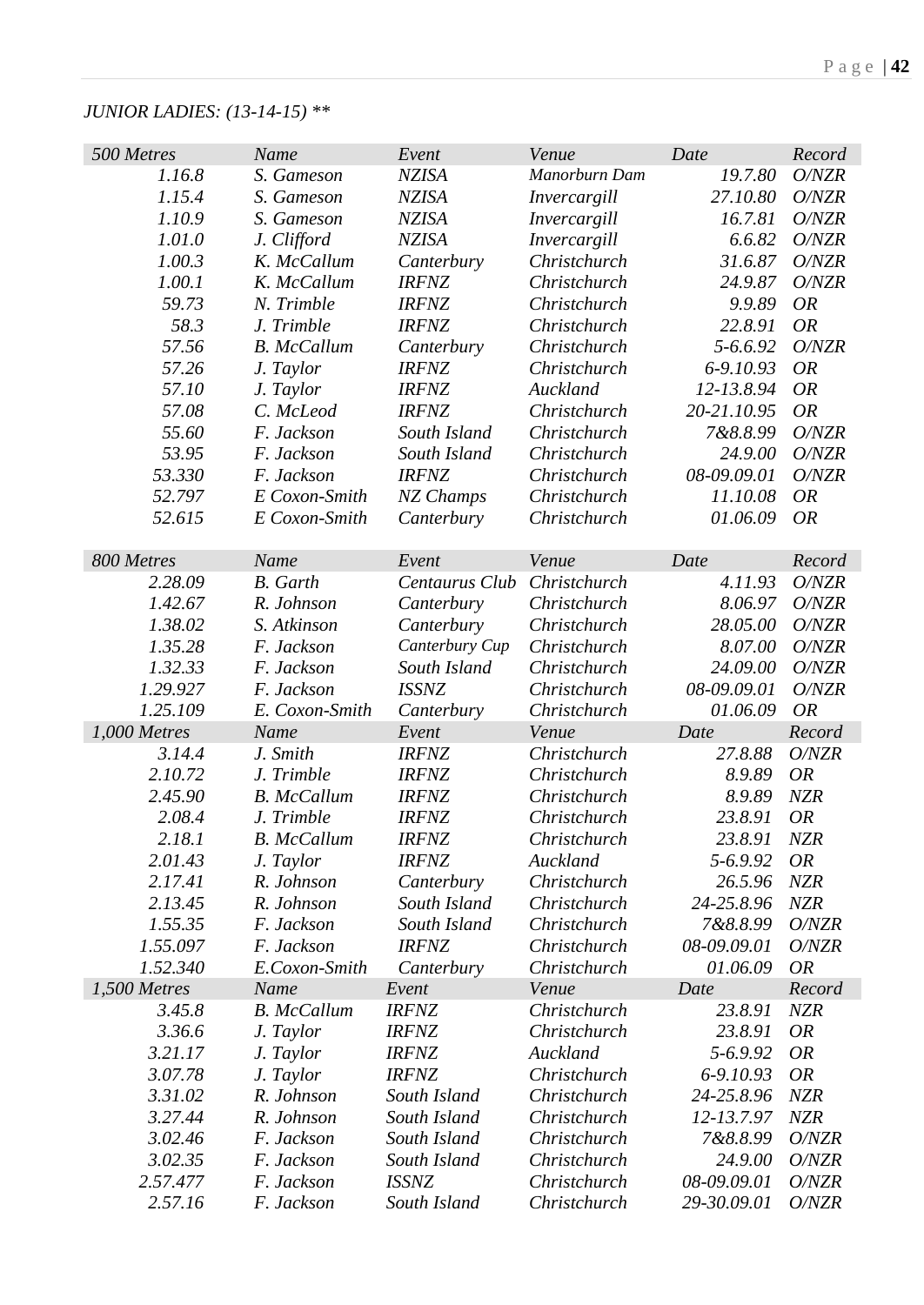# P a g e | **43**

### *SUB JUNIOR LADIES: (10-11-12) \*\**

| 100 Metres       | Name                                     | Event                           | Venue                        | Date                    | Record                   |
|------------------|------------------------------------------|---------------------------------|------------------------------|-------------------------|--------------------------|
| 17.1             | N. Stock                                 | <b>NZISA</b>                    | Invercargill                 | 6.6.82                  | O/NZR                    |
| 15.5             | K. McCallum                              | <b>IRFNZ</b>                    | Auckland                     | 5.6.3                   | O/NZR                    |
| 14.6             | K. McCallum                              | <b>IRFNZ</b>                    | Auckland                     | 25.8.84                 | O/NZR                    |
| 111 Metres       | Name                                     | Event                           | Venue                        | Date                    | Record                   |
| 18.7             | <b>B.</b> McCallum                       | <b>IRFNZ</b>                    | Auckland                     | 20.9.86                 | O/NZR                    |
| 18.4             | <b>B.</b> McCallum                       | <b>IRFNZ</b>                    | Christchurch                 | 25.9.87                 | O/NZR                    |
| 17.34            | <b>B.</b> McCallum                       | Canterbury                      | Christchurch                 | 12.6.88                 | O/NZR                    |
| 16.8             | <b>B.</b> McCallum                       | <b>IRFNZ</b>                    | Christchurch                 | 27.8.88                 | O/NZR                    |
| 16.67            | <b>B.</b> McCallum                       | Canterbury                      | Christchurch                 | 18.6.89                 | O/NZR                    |
| 14.79            | J. Trimble                               | <b>IRFNZ</b>                    | Christchurch                 | 10.9.89                 | <b>OR</b>                |
| 15.90            | <b>B.</b> McCallum                       | <b>IRFNZ</b>                    | Christchurch                 | 10.9.89                 | <b>NZR</b>               |
| 15.61            | <b>B.</b> McCallum                       | Canterbury                      | Christchurch                 | 10.6.90                 | <b>NZR</b>               |
| 15.53            | <b>B.</b> McCallum                       | South Island                    | Christchurch                 | 4.10.90                 | <b>NZR</b>               |
| 15.03            | <b>B.</b> McCallum                       | Canterbury                      | Christchurch                 | 8.6.91                  | <b>NZR</b>               |
| 14.8             | <b>B.</b> McCallum                       | <b>IRFNZ</b>                    | Christchurch                 | 22.8.91                 | <b>NZR</b>               |
| 14.77            | S. Atkinson                              | Canterbury                      | Christchurch                 | 24&26.5.99              | O/NZR                    |
| 14.76            | E.Coxon-Smith                            | Canterbury                      | Christchurch                 | 06.06.05                | <b>OR</b>                |
| 14.271           | E.Coxon-Smith                            | Cant. Champs                    | Christchurch                 | 05.06.06                | <b>OR</b>                |
| 14.50            | F. Williamson                            | Canterbury                      | Christchurch                 | 28.05.11                | <b>NZR</b>               |
|                  |                                          |                                 |                              |                         |                          |
| 200 Metres       | Name                                     | Event                           | Venue                        | Date                    | Record                   |
| 32.1             | K. McCallum                              | <b>NZISA</b>                    | Invercargill                 | 6.6.82                  | O/NZR                    |
| 28.3             | K. McCallum                              | <b>IRFNZ</b>                    | Auckland                     | 5.6.83                  | O/NZR                    |
| 27.3             | K. McCallum                              | <b>IRFNZ</b>                    | Auckland                     | 24.8.84                 | O/NZR                    |
| 250 Metres       | Name                                     | Event                           | Venue                        | Date                    | Record                   |
| 38.8             | <b>B.</b> McCallum                       | <b>IRFNZ</b>                    | Auckland                     | 21.9.86                 | O/NZR                    |
|                  |                                          |                                 |                              |                         |                          |
| 222 Metres       | Name                                     | Event                           | Venue                        | Date                    | Record                   |
| 32.9             | <b>B.</b> McCallum                       | <b>IRFNZ</b>                    | Christchurch                 | 26.9.87                 | O/NZR                    |
| 32.6             | <b>B.</b> McCallum                       | <b>IRFNZ</b>                    | Christchurch                 | 26.8.88                 | O/NZR                    |
| 31.97            | <b>B.</b> McCallum                       | Canterbury                      | Christchurch                 | 18.6.89                 | O/NZR                    |
| 27.88            | M. Jones                                 | <b>IRFNZ</b>                    | Christchurch                 | 8.9.89                  | <b>OR</b>                |
| 30.95            | <b>B.</b> McCallum                       | <b>IRFNZ</b>                    | Christchurch                 | 8.9.89                  | <b>NZR</b>               |
| 29.00            | <b>B.</b> McCallum                       | Canterbury                      | Christchurch                 | 10.6.90                 | <b>NZR</b>               |
| 28.73            | <b>B.</b> McCallum                       | South Island                    | Christchurch                 | 4.10.90                 | <b>NZR</b>               |
| 28.64            | <b>B.</b> McCallum<br><b>B.</b> McCallum | Canterbury                      | Christchurch<br>Christchurch | 8.6.91                  | <b>NZR</b>               |
| 28.0             |                                          | <b>IRFNZ</b>                    |                              | 22.8.91                 | <b>NZR</b>               |
| 26.10            | J. Taylor<br>S. Atkinson                 | <b>IRFNZ</b>                    | Christchurch                 | 7-9.10.93               | <b>OR</b>                |
| 27.41<br>27.15   |                                          | South Island                    | Christchurch<br>Christchurch | 23&25.8.98<br>7&8.8.99  | <b>NZR</b>               |
| 27.12            | S. Atkinson                              | South Island<br><b>Mainland</b> |                              |                         | <b>NZR</b>               |
| 26.89            | S. Atkinson<br>T. Bird                   | Canterbury                      | Christchurch<br>Christchurch | 1.9.99<br>03.06.02      | <b>NZR</b><br><b>NZR</b> |
|                  |                                          |                                 |                              |                         |                          |
| 25.896<br>25.708 | E.Coxon-Smith                            | <b>ISSNZ Champs</b>             | Christchurch<br>Christchurch | 29-30.10.05<br>05.06.06 | <b>OR</b><br><b>OR</b>   |
|                  | E.Coxon-Smith                            | Cant. Champs                    |                              |                         |                          |
| 26.731<br>26.26  | C Phillips                               | South Island                    | Christchurch                 | 12.11.10                | <b>NZR</b><br><b>NZR</b> |
| 25.099           | C Phillips                               | Canterbury<br><b>ISSNZ</b>      | Christchurch<br>Dunedin      | 28.05.11<br>25-26.08.11 | O/NZR                    |
| 25.09            | C Phillips                               | South Island                    | Christchurch                 | 30.10.11                | O/NZR                    |
|                  | C Phillips                               |                                 |                              |                         |                          |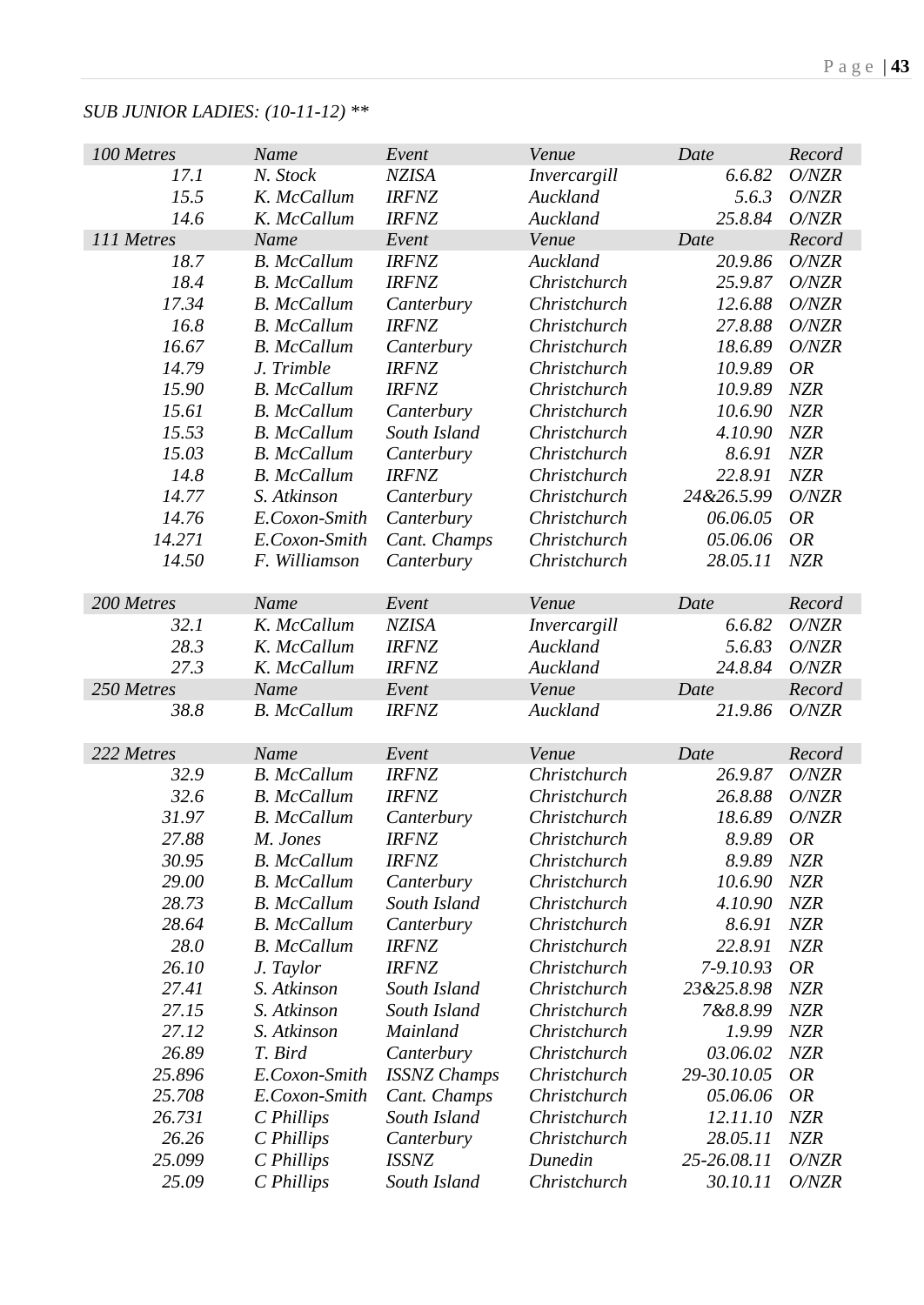### *SUB JUNIOR LADIES: (10-11-12) \*\**

| E Coxon-Smith<br>Christchurch<br>03.10.03<br><b>OR</b><br>42.46<br>Tasman Cup<br>43.31<br>Christchurch<br>03.10.03<br><b>NZR</b><br>H Inwood<br>Tasman Cup<br>500 Metres<br>Name<br>Event<br>Venue<br>Date<br>Record<br>Christchurch<br>1.13.50<br><b>B.</b> McCallum<br><b>IRFNZ</b><br>27.8.88<br>O/NZR<br><b>OR</b><br>1.02.17<br><b>IRFNZ</b><br>Christchurch<br>9.9.89<br>J. Trimble<br>9.9.89<br>1.07.64<br><b>B.</b> McCallum<br><b>IRFNZ</b><br>Christchurch<br><b>NZR</b><br>1.07.43<br><b>B.</b> McCallum<br>Christchurch<br>10.6.90<br><b>NZR</b><br>Canterbury<br>1.04.63<br>South Island<br>Christchurch<br>4.10.90<br><b>NZR</b><br><b>B.</b> McCallum<br>1.03.48<br>NZR<br><b>B.</b> McCallum<br>Christchurch<br>8.6.91<br>Canterbury<br>1.00.3<br>23.8.91<br><b>B.</b> McCallum<br>Christchurch<br>O/NZR<br><b>IRFNZ</b><br>59.61<br>20-21.10.95<br><b>OR</b><br><b>IRFNZ</b><br>Christchurch<br>C. McLeod<br>59.50<br><b>ISSNZ</b><br>Christchurch<br>27-29.8.98<br>O/NZR<br>F. Jackson<br>59.32<br>S. Atkinson<br>1.9.99<br>O/NZR<br>Mainland<br>Christchurch<br>58.754<br>E. Coxon-Smith<br><b>ISSNZ</b><br>Christchurch<br>09-10.10.04<br><b>OR</b><br><b>OR</b><br>57.342<br>Christchurch<br>29-30.10.05<br>E.Coxon-Smith<br><b>ISSNZ Champs</b><br>57.67<br>28.05.11<br>L Taitium<br>Christchurch<br><b>NZR</b><br>Canterbury<br>25-26.08.11<br>O/NZR<br>55.951<br>C. Phillips<br><b>ISSNZ</b><br>Dunedin<br>800 Metres<br>Name<br>Event<br>Venue<br>Date<br>Record<br>12-13.8.94<br>1.50.59<br>C. McLeod<br><b>IRFNZ</b><br>Auckland<br><b>OR</b><br>12-13.8.94<br>2.30.75<br>C. Atkinson<br><b>IRFNZ</b><br>Auckland<br><b>NZR</b><br>2.12.55<br>29-30.7.95<br>NZR<br>South Island<br>Christchurch<br>C. Burgess<br>1.35.05<br>C. McLeod<br>20-21.10.95<br><b>IRFNZ</b><br>Christchurch<br><b>OR</b><br>20-21.10.95<br>1.57.98<br>C. Burgess<br><b>IRFNZ</b><br>Christchurch<br><b>NZR</b><br>1.55.35<br>Christchurch<br>24-25.8.96<br><b>NZR</b><br>F. Jackson<br>South Island<br>1.54.30<br>F. Jackson<br><b>IRFNZ</b><br>29&31.8.96<br><b>NZR</b><br>Christchurch<br>1.50.57<br>12-13.7.97<br>F. Jackson<br>South Island<br>Christchurch<br><b>NZR</b><br>1.44.88<br>F. Jackson<br><b>IRFNZ</b><br>Auckland<br>28-29.8.97<br><b>NZR</b><br>23&25.8.98<br>NZR<br>1.39.18<br>F. Jackson<br>South Island<br>Christchurch<br>1.30.879<br>29-30.10.05<br>E.Coxon-Smith<br><b>ISSNZ Champs</b><br><b>OR</b><br>Christchurch<br>1.36.322<br>17-18.09.10<br>L. Taitimu<br><i>ISSNZ</i><br>Dunedin<br><b>NZR</b><br>1:31.41<br>C Phillips<br>Christchurch<br>30.10.11<br>O/NZR<br>South Island<br>$1,000$ Metres<br>Name<br>Event<br>Venue<br>Date<br>Record<br><b>IRFNZ</b><br>Auckland<br>5-6.9.92<br>O/NZR<br>2.54.31<br>H. van Orsouw<br>2.26.16<br>C. McLeod<br>Auckland<br>12-13.8.94<br><b>OR</b><br><b>IRFNZ</b><br>C. McLeod<br>Christchurch<br>20-21.10.95<br>2.08.84<br><b>IRFNZ</b><br>OR<br>Christchurch<br>20-21.10.95<br>2.43.70<br>C. Burgess<br><b>IRFNZ</b><br><b>NZR</b><br>2.26.70<br>F. Jackson<br>Christchurch<br>24-25.8.96<br><b>NZR</b><br>South Island<br>2.26.44<br>F. Jackson<br>Christchurch<br>29&31.8.96<br><b>NZR</b><br><b>IRFNZ</b><br>2.18.50<br>12-13.7.97<br><b>NZR</b><br>F. Jackson<br>South Island<br>Christchurch<br>NZR<br>2.13.18<br><b>IRFNZ</b><br>28-29.8.97<br>F. Jackson<br>Auckland | 333 Metres | Name       | Event        | Venue        | Date       | Record |
|--------------------------------------------------------------------------------------------------------------------------------------------------------------------------------------------------------------------------------------------------------------------------------------------------------------------------------------------------------------------------------------------------------------------------------------------------------------------------------------------------------------------------------------------------------------------------------------------------------------------------------------------------------------------------------------------------------------------------------------------------------------------------------------------------------------------------------------------------------------------------------------------------------------------------------------------------------------------------------------------------------------------------------------------------------------------------------------------------------------------------------------------------------------------------------------------------------------------------------------------------------------------------------------------------------------------------------------------------------------------------------------------------------------------------------------------------------------------------------------------------------------------------------------------------------------------------------------------------------------------------------------------------------------------------------------------------------------------------------------------------------------------------------------------------------------------------------------------------------------------------------------------------------------------------------------------------------------------------------------------------------------------------------------------------------------------------------------------------------------------------------------------------------------------------------------------------------------------------------------------------------------------------------------------------------------------------------------------------------------------------------------------------------------------------------------------------------------------------------------------------------------------------------------------------------------------------------------------------------------------------------------------------------------------------------------------------------------------------------------------------------------------------------------------------------------------------------------------------------------------------------------------------------------------------------------------------------------------------------------------------------------------------------------------------------------------------------------------------------------------------------------------------------------------------------------------------------------------------------------------------------------------------------------------------------------------------------------------------------|------------|------------|--------------|--------------|------------|--------|
|                                                                                                                                                                                                                                                                                                                                                                                                                                                                                                                                                                                                                                                                                                                                                                                                                                                                                                                                                                                                                                                                                                                                                                                                                                                                                                                                                                                                                                                                                                                                                                                                                                                                                                                                                                                                                                                                                                                                                                                                                                                                                                                                                                                                                                                                                                                                                                                                                                                                                                                                                                                                                                                                                                                                                                                                                                                                                                                                                                                                                                                                                                                                                                                                                                                                                                                                                        |            |            |              |              |            |        |
|                                                                                                                                                                                                                                                                                                                                                                                                                                                                                                                                                                                                                                                                                                                                                                                                                                                                                                                                                                                                                                                                                                                                                                                                                                                                                                                                                                                                                                                                                                                                                                                                                                                                                                                                                                                                                                                                                                                                                                                                                                                                                                                                                                                                                                                                                                                                                                                                                                                                                                                                                                                                                                                                                                                                                                                                                                                                                                                                                                                                                                                                                                                                                                                                                                                                                                                                                        |            |            |              |              |            |        |
|                                                                                                                                                                                                                                                                                                                                                                                                                                                                                                                                                                                                                                                                                                                                                                                                                                                                                                                                                                                                                                                                                                                                                                                                                                                                                                                                                                                                                                                                                                                                                                                                                                                                                                                                                                                                                                                                                                                                                                                                                                                                                                                                                                                                                                                                                                                                                                                                                                                                                                                                                                                                                                                                                                                                                                                                                                                                                                                                                                                                                                                                                                                                                                                                                                                                                                                                                        |            |            |              |              |            |        |
|                                                                                                                                                                                                                                                                                                                                                                                                                                                                                                                                                                                                                                                                                                                                                                                                                                                                                                                                                                                                                                                                                                                                                                                                                                                                                                                                                                                                                                                                                                                                                                                                                                                                                                                                                                                                                                                                                                                                                                                                                                                                                                                                                                                                                                                                                                                                                                                                                                                                                                                                                                                                                                                                                                                                                                                                                                                                                                                                                                                                                                                                                                                                                                                                                                                                                                                                                        |            |            |              |              |            |        |
|                                                                                                                                                                                                                                                                                                                                                                                                                                                                                                                                                                                                                                                                                                                                                                                                                                                                                                                                                                                                                                                                                                                                                                                                                                                                                                                                                                                                                                                                                                                                                                                                                                                                                                                                                                                                                                                                                                                                                                                                                                                                                                                                                                                                                                                                                                                                                                                                                                                                                                                                                                                                                                                                                                                                                                                                                                                                                                                                                                                                                                                                                                                                                                                                                                                                                                                                                        |            |            |              |              |            |        |
|                                                                                                                                                                                                                                                                                                                                                                                                                                                                                                                                                                                                                                                                                                                                                                                                                                                                                                                                                                                                                                                                                                                                                                                                                                                                                                                                                                                                                                                                                                                                                                                                                                                                                                                                                                                                                                                                                                                                                                                                                                                                                                                                                                                                                                                                                                                                                                                                                                                                                                                                                                                                                                                                                                                                                                                                                                                                                                                                                                                                                                                                                                                                                                                                                                                                                                                                                        |            |            |              |              |            |        |
|                                                                                                                                                                                                                                                                                                                                                                                                                                                                                                                                                                                                                                                                                                                                                                                                                                                                                                                                                                                                                                                                                                                                                                                                                                                                                                                                                                                                                                                                                                                                                                                                                                                                                                                                                                                                                                                                                                                                                                                                                                                                                                                                                                                                                                                                                                                                                                                                                                                                                                                                                                                                                                                                                                                                                                                                                                                                                                                                                                                                                                                                                                                                                                                                                                                                                                                                                        |            |            |              |              |            |        |
|                                                                                                                                                                                                                                                                                                                                                                                                                                                                                                                                                                                                                                                                                                                                                                                                                                                                                                                                                                                                                                                                                                                                                                                                                                                                                                                                                                                                                                                                                                                                                                                                                                                                                                                                                                                                                                                                                                                                                                                                                                                                                                                                                                                                                                                                                                                                                                                                                                                                                                                                                                                                                                                                                                                                                                                                                                                                                                                                                                                                                                                                                                                                                                                                                                                                                                                                                        |            |            |              |              |            |        |
|                                                                                                                                                                                                                                                                                                                                                                                                                                                                                                                                                                                                                                                                                                                                                                                                                                                                                                                                                                                                                                                                                                                                                                                                                                                                                                                                                                                                                                                                                                                                                                                                                                                                                                                                                                                                                                                                                                                                                                                                                                                                                                                                                                                                                                                                                                                                                                                                                                                                                                                                                                                                                                                                                                                                                                                                                                                                                                                                                                                                                                                                                                                                                                                                                                                                                                                                                        |            |            |              |              |            |        |
|                                                                                                                                                                                                                                                                                                                                                                                                                                                                                                                                                                                                                                                                                                                                                                                                                                                                                                                                                                                                                                                                                                                                                                                                                                                                                                                                                                                                                                                                                                                                                                                                                                                                                                                                                                                                                                                                                                                                                                                                                                                                                                                                                                                                                                                                                                                                                                                                                                                                                                                                                                                                                                                                                                                                                                                                                                                                                                                                                                                                                                                                                                                                                                                                                                                                                                                                                        |            |            |              |              |            |        |
|                                                                                                                                                                                                                                                                                                                                                                                                                                                                                                                                                                                                                                                                                                                                                                                                                                                                                                                                                                                                                                                                                                                                                                                                                                                                                                                                                                                                                                                                                                                                                                                                                                                                                                                                                                                                                                                                                                                                                                                                                                                                                                                                                                                                                                                                                                                                                                                                                                                                                                                                                                                                                                                                                                                                                                                                                                                                                                                                                                                                                                                                                                                                                                                                                                                                                                                                                        |            |            |              |              |            |        |
|                                                                                                                                                                                                                                                                                                                                                                                                                                                                                                                                                                                                                                                                                                                                                                                                                                                                                                                                                                                                                                                                                                                                                                                                                                                                                                                                                                                                                                                                                                                                                                                                                                                                                                                                                                                                                                                                                                                                                                                                                                                                                                                                                                                                                                                                                                                                                                                                                                                                                                                                                                                                                                                                                                                                                                                                                                                                                                                                                                                                                                                                                                                                                                                                                                                                                                                                                        |            |            |              |              |            |        |
|                                                                                                                                                                                                                                                                                                                                                                                                                                                                                                                                                                                                                                                                                                                                                                                                                                                                                                                                                                                                                                                                                                                                                                                                                                                                                                                                                                                                                                                                                                                                                                                                                                                                                                                                                                                                                                                                                                                                                                                                                                                                                                                                                                                                                                                                                                                                                                                                                                                                                                                                                                                                                                                                                                                                                                                                                                                                                                                                                                                                                                                                                                                                                                                                                                                                                                                                                        |            |            |              |              |            |        |
|                                                                                                                                                                                                                                                                                                                                                                                                                                                                                                                                                                                                                                                                                                                                                                                                                                                                                                                                                                                                                                                                                                                                                                                                                                                                                                                                                                                                                                                                                                                                                                                                                                                                                                                                                                                                                                                                                                                                                                                                                                                                                                                                                                                                                                                                                                                                                                                                                                                                                                                                                                                                                                                                                                                                                                                                                                                                                                                                                                                                                                                                                                                                                                                                                                                                                                                                                        |            |            |              |              |            |        |
|                                                                                                                                                                                                                                                                                                                                                                                                                                                                                                                                                                                                                                                                                                                                                                                                                                                                                                                                                                                                                                                                                                                                                                                                                                                                                                                                                                                                                                                                                                                                                                                                                                                                                                                                                                                                                                                                                                                                                                                                                                                                                                                                                                                                                                                                                                                                                                                                                                                                                                                                                                                                                                                                                                                                                                                                                                                                                                                                                                                                                                                                                                                                                                                                                                                                                                                                                        |            |            |              |              |            |        |
|                                                                                                                                                                                                                                                                                                                                                                                                                                                                                                                                                                                                                                                                                                                                                                                                                                                                                                                                                                                                                                                                                                                                                                                                                                                                                                                                                                                                                                                                                                                                                                                                                                                                                                                                                                                                                                                                                                                                                                                                                                                                                                                                                                                                                                                                                                                                                                                                                                                                                                                                                                                                                                                                                                                                                                                                                                                                                                                                                                                                                                                                                                                                                                                                                                                                                                                                                        |            |            |              |              |            |        |
|                                                                                                                                                                                                                                                                                                                                                                                                                                                                                                                                                                                                                                                                                                                                                                                                                                                                                                                                                                                                                                                                                                                                                                                                                                                                                                                                                                                                                                                                                                                                                                                                                                                                                                                                                                                                                                                                                                                                                                                                                                                                                                                                                                                                                                                                                                                                                                                                                                                                                                                                                                                                                                                                                                                                                                                                                                                                                                                                                                                                                                                                                                                                                                                                                                                                                                                                                        |            |            |              |              |            |        |
|                                                                                                                                                                                                                                                                                                                                                                                                                                                                                                                                                                                                                                                                                                                                                                                                                                                                                                                                                                                                                                                                                                                                                                                                                                                                                                                                                                                                                                                                                                                                                                                                                                                                                                                                                                                                                                                                                                                                                                                                                                                                                                                                                                                                                                                                                                                                                                                                                                                                                                                                                                                                                                                                                                                                                                                                                                                                                                                                                                                                                                                                                                                                                                                                                                                                                                                                                        |            |            |              |              |            |        |
|                                                                                                                                                                                                                                                                                                                                                                                                                                                                                                                                                                                                                                                                                                                                                                                                                                                                                                                                                                                                                                                                                                                                                                                                                                                                                                                                                                                                                                                                                                                                                                                                                                                                                                                                                                                                                                                                                                                                                                                                                                                                                                                                                                                                                                                                                                                                                                                                                                                                                                                                                                                                                                                                                                                                                                                                                                                                                                                                                                                                                                                                                                                                                                                                                                                                                                                                                        |            |            |              |              |            |        |
|                                                                                                                                                                                                                                                                                                                                                                                                                                                                                                                                                                                                                                                                                                                                                                                                                                                                                                                                                                                                                                                                                                                                                                                                                                                                                                                                                                                                                                                                                                                                                                                                                                                                                                                                                                                                                                                                                                                                                                                                                                                                                                                                                                                                                                                                                                                                                                                                                                                                                                                                                                                                                                                                                                                                                                                                                                                                                                                                                                                                                                                                                                                                                                                                                                                                                                                                                        |            |            |              |              |            |        |
|                                                                                                                                                                                                                                                                                                                                                                                                                                                                                                                                                                                                                                                                                                                                                                                                                                                                                                                                                                                                                                                                                                                                                                                                                                                                                                                                                                                                                                                                                                                                                                                                                                                                                                                                                                                                                                                                                                                                                                                                                                                                                                                                                                                                                                                                                                                                                                                                                                                                                                                                                                                                                                                                                                                                                                                                                                                                                                                                                                                                                                                                                                                                                                                                                                                                                                                                                        |            |            |              |              |            |        |
|                                                                                                                                                                                                                                                                                                                                                                                                                                                                                                                                                                                                                                                                                                                                                                                                                                                                                                                                                                                                                                                                                                                                                                                                                                                                                                                                                                                                                                                                                                                                                                                                                                                                                                                                                                                                                                                                                                                                                                                                                                                                                                                                                                                                                                                                                                                                                                                                                                                                                                                                                                                                                                                                                                                                                                                                                                                                                                                                                                                                                                                                                                                                                                                                                                                                                                                                                        |            |            |              |              |            |        |
|                                                                                                                                                                                                                                                                                                                                                                                                                                                                                                                                                                                                                                                                                                                                                                                                                                                                                                                                                                                                                                                                                                                                                                                                                                                                                                                                                                                                                                                                                                                                                                                                                                                                                                                                                                                                                                                                                                                                                                                                                                                                                                                                                                                                                                                                                                                                                                                                                                                                                                                                                                                                                                                                                                                                                                                                                                                                                                                                                                                                                                                                                                                                                                                                                                                                                                                                                        |            |            |              |              |            |        |
|                                                                                                                                                                                                                                                                                                                                                                                                                                                                                                                                                                                                                                                                                                                                                                                                                                                                                                                                                                                                                                                                                                                                                                                                                                                                                                                                                                                                                                                                                                                                                                                                                                                                                                                                                                                                                                                                                                                                                                                                                                                                                                                                                                                                                                                                                                                                                                                                                                                                                                                                                                                                                                                                                                                                                                                                                                                                                                                                                                                                                                                                                                                                                                                                                                                                                                                                                        |            |            |              |              |            |        |
|                                                                                                                                                                                                                                                                                                                                                                                                                                                                                                                                                                                                                                                                                                                                                                                                                                                                                                                                                                                                                                                                                                                                                                                                                                                                                                                                                                                                                                                                                                                                                                                                                                                                                                                                                                                                                                                                                                                                                                                                                                                                                                                                                                                                                                                                                                                                                                                                                                                                                                                                                                                                                                                                                                                                                                                                                                                                                                                                                                                                                                                                                                                                                                                                                                                                                                                                                        |            |            |              |              |            |        |
|                                                                                                                                                                                                                                                                                                                                                                                                                                                                                                                                                                                                                                                                                                                                                                                                                                                                                                                                                                                                                                                                                                                                                                                                                                                                                                                                                                                                                                                                                                                                                                                                                                                                                                                                                                                                                                                                                                                                                                                                                                                                                                                                                                                                                                                                                                                                                                                                                                                                                                                                                                                                                                                                                                                                                                                                                                                                                                                                                                                                                                                                                                                                                                                                                                                                                                                                                        |            |            |              |              |            |        |
|                                                                                                                                                                                                                                                                                                                                                                                                                                                                                                                                                                                                                                                                                                                                                                                                                                                                                                                                                                                                                                                                                                                                                                                                                                                                                                                                                                                                                                                                                                                                                                                                                                                                                                                                                                                                                                                                                                                                                                                                                                                                                                                                                                                                                                                                                                                                                                                                                                                                                                                                                                                                                                                                                                                                                                                                                                                                                                                                                                                                                                                                                                                                                                                                                                                                                                                                                        |            |            |              |              |            |        |
|                                                                                                                                                                                                                                                                                                                                                                                                                                                                                                                                                                                                                                                                                                                                                                                                                                                                                                                                                                                                                                                                                                                                                                                                                                                                                                                                                                                                                                                                                                                                                                                                                                                                                                                                                                                                                                                                                                                                                                                                                                                                                                                                                                                                                                                                                                                                                                                                                                                                                                                                                                                                                                                                                                                                                                                                                                                                                                                                                                                                                                                                                                                                                                                                                                                                                                                                                        |            |            |              |              |            |        |
|                                                                                                                                                                                                                                                                                                                                                                                                                                                                                                                                                                                                                                                                                                                                                                                                                                                                                                                                                                                                                                                                                                                                                                                                                                                                                                                                                                                                                                                                                                                                                                                                                                                                                                                                                                                                                                                                                                                                                                                                                                                                                                                                                                                                                                                                                                                                                                                                                                                                                                                                                                                                                                                                                                                                                                                                                                                                                                                                                                                                                                                                                                                                                                                                                                                                                                                                                        |            |            |              |              |            |        |
|                                                                                                                                                                                                                                                                                                                                                                                                                                                                                                                                                                                                                                                                                                                                                                                                                                                                                                                                                                                                                                                                                                                                                                                                                                                                                                                                                                                                                                                                                                                                                                                                                                                                                                                                                                                                                                                                                                                                                                                                                                                                                                                                                                                                                                                                                                                                                                                                                                                                                                                                                                                                                                                                                                                                                                                                                                                                                                                                                                                                                                                                                                                                                                                                                                                                                                                                                        |            |            |              |              |            |        |
|                                                                                                                                                                                                                                                                                                                                                                                                                                                                                                                                                                                                                                                                                                                                                                                                                                                                                                                                                                                                                                                                                                                                                                                                                                                                                                                                                                                                                                                                                                                                                                                                                                                                                                                                                                                                                                                                                                                                                                                                                                                                                                                                                                                                                                                                                                                                                                                                                                                                                                                                                                                                                                                                                                                                                                                                                                                                                                                                                                                                                                                                                                                                                                                                                                                                                                                                                        |            |            |              |              |            |        |
|                                                                                                                                                                                                                                                                                                                                                                                                                                                                                                                                                                                                                                                                                                                                                                                                                                                                                                                                                                                                                                                                                                                                                                                                                                                                                                                                                                                                                                                                                                                                                                                                                                                                                                                                                                                                                                                                                                                                                                                                                                                                                                                                                                                                                                                                                                                                                                                                                                                                                                                                                                                                                                                                                                                                                                                                                                                                                                                                                                                                                                                                                                                                                                                                                                                                                                                                                        |            |            |              |              |            |        |
|                                                                                                                                                                                                                                                                                                                                                                                                                                                                                                                                                                                                                                                                                                                                                                                                                                                                                                                                                                                                                                                                                                                                                                                                                                                                                                                                                                                                                                                                                                                                                                                                                                                                                                                                                                                                                                                                                                                                                                                                                                                                                                                                                                                                                                                                                                                                                                                                                                                                                                                                                                                                                                                                                                                                                                                                                                                                                                                                                                                                                                                                                                                                                                                                                                                                                                                                                        |            |            |              |              |            |        |
|                                                                                                                                                                                                                                                                                                                                                                                                                                                                                                                                                                                                                                                                                                                                                                                                                                                                                                                                                                                                                                                                                                                                                                                                                                                                                                                                                                                                                                                                                                                                                                                                                                                                                                                                                                                                                                                                                                                                                                                                                                                                                                                                                                                                                                                                                                                                                                                                                                                                                                                                                                                                                                                                                                                                                                                                                                                                                                                                                                                                                                                                                                                                                                                                                                                                                                                                                        |            |            |              |              |            |        |
|                                                                                                                                                                                                                                                                                                                                                                                                                                                                                                                                                                                                                                                                                                                                                                                                                                                                                                                                                                                                                                                                                                                                                                                                                                                                                                                                                                                                                                                                                                                                                                                                                                                                                                                                                                                                                                                                                                                                                                                                                                                                                                                                                                                                                                                                                                                                                                                                                                                                                                                                                                                                                                                                                                                                                                                                                                                                                                                                                                                                                                                                                                                                                                                                                                                                                                                                                        |            |            |              |              |            |        |
|                                                                                                                                                                                                                                                                                                                                                                                                                                                                                                                                                                                                                                                                                                                                                                                                                                                                                                                                                                                                                                                                                                                                                                                                                                                                                                                                                                                                                                                                                                                                                                                                                                                                                                                                                                                                                                                                                                                                                                                                                                                                                                                                                                                                                                                                                                                                                                                                                                                                                                                                                                                                                                                                                                                                                                                                                                                                                                                                                                                                                                                                                                                                                                                                                                                                                                                                                        |            |            |              |              |            |        |
|                                                                                                                                                                                                                                                                                                                                                                                                                                                                                                                                                                                                                                                                                                                                                                                                                                                                                                                                                                                                                                                                                                                                                                                                                                                                                                                                                                                                                                                                                                                                                                                                                                                                                                                                                                                                                                                                                                                                                                                                                                                                                                                                                                                                                                                                                                                                                                                                                                                                                                                                                                                                                                                                                                                                                                                                                                                                                                                                                                                                                                                                                                                                                                                                                                                                                                                                                        |            |            |              |              |            |        |
|                                                                                                                                                                                                                                                                                                                                                                                                                                                                                                                                                                                                                                                                                                                                                                                                                                                                                                                                                                                                                                                                                                                                                                                                                                                                                                                                                                                                                                                                                                                                                                                                                                                                                                                                                                                                                                                                                                                                                                                                                                                                                                                                                                                                                                                                                                                                                                                                                                                                                                                                                                                                                                                                                                                                                                                                                                                                                                                                                                                                                                                                                                                                                                                                                                                                                                                                                        |            |            |              |              |            |        |
|                                                                                                                                                                                                                                                                                                                                                                                                                                                                                                                                                                                                                                                                                                                                                                                                                                                                                                                                                                                                                                                                                                                                                                                                                                                                                                                                                                                                                                                                                                                                                                                                                                                                                                                                                                                                                                                                                                                                                                                                                                                                                                                                                                                                                                                                                                                                                                                                                                                                                                                                                                                                                                                                                                                                                                                                                                                                                                                                                                                                                                                                                                                                                                                                                                                                                                                                                        |            |            |              |              |            |        |
|                                                                                                                                                                                                                                                                                                                                                                                                                                                                                                                                                                                                                                                                                                                                                                                                                                                                                                                                                                                                                                                                                                                                                                                                                                                                                                                                                                                                                                                                                                                                                                                                                                                                                                                                                                                                                                                                                                                                                                                                                                                                                                                                                                                                                                                                                                                                                                                                                                                                                                                                                                                                                                                                                                                                                                                                                                                                                                                                                                                                                                                                                                                                                                                                                                                                                                                                                        |            |            |              |              |            |        |
|                                                                                                                                                                                                                                                                                                                                                                                                                                                                                                                                                                                                                                                                                                                                                                                                                                                                                                                                                                                                                                                                                                                                                                                                                                                                                                                                                                                                                                                                                                                                                                                                                                                                                                                                                                                                                                                                                                                                                                                                                                                                                                                                                                                                                                                                                                                                                                                                                                                                                                                                                                                                                                                                                                                                                                                                                                                                                                                                                                                                                                                                                                                                                                                                                                                                                                                                                        |            |            |              |              |            |        |
|                                                                                                                                                                                                                                                                                                                                                                                                                                                                                                                                                                                                                                                                                                                                                                                                                                                                                                                                                                                                                                                                                                                                                                                                                                                                                                                                                                                                                                                                                                                                                                                                                                                                                                                                                                                                                                                                                                                                                                                                                                                                                                                                                                                                                                                                                                                                                                                                                                                                                                                                                                                                                                                                                                                                                                                                                                                                                                                                                                                                                                                                                                                                                                                                                                                                                                                                                        | 2.02.12    | F. Jackson | South Island | Christchurch | 23&25.8.98 | O/NZR  |
| 2.01.109<br>Christchurch<br>29-30.10.05<br>E.Coxon-Smith<br><b>ISSNZ Champs</b><br><b>OR</b>                                                                                                                                                                                                                                                                                                                                                                                                                                                                                                                                                                                                                                                                                                                                                                                                                                                                                                                                                                                                                                                                                                                                                                                                                                                                                                                                                                                                                                                                                                                                                                                                                                                                                                                                                                                                                                                                                                                                                                                                                                                                                                                                                                                                                                                                                                                                                                                                                                                                                                                                                                                                                                                                                                                                                                                                                                                                                                                                                                                                                                                                                                                                                                                                                                                           |            |            |              |              |            |        |
| <b>ISSNZ</b><br>25-26.08.11<br>1:58.710<br>M. Hearn<br>Dunedin<br><b>OR</b>                                                                                                                                                                                                                                                                                                                                                                                                                                                                                                                                                                                                                                                                                                                                                                                                                                                                                                                                                                                                                                                                                                                                                                                                                                                                                                                                                                                                                                                                                                                                                                                                                                                                                                                                                                                                                                                                                                                                                                                                                                                                                                                                                                                                                                                                                                                                                                                                                                                                                                                                                                                                                                                                                                                                                                                                                                                                                                                                                                                                                                                                                                                                                                                                                                                                            |            |            |              |              |            |        |
| 1.59.06<br>30.10.11<br><b>NZR</b><br>C. Phillips<br>South Island<br>Christchurch                                                                                                                                                                                                                                                                                                                                                                                                                                                                                                                                                                                                                                                                                                                                                                                                                                                                                                                                                                                                                                                                                                                                                                                                                                                                                                                                                                                                                                                                                                                                                                                                                                                                                                                                                                                                                                                                                                                                                                                                                                                                                                                                                                                                                                                                                                                                                                                                                                                                                                                                                                                                                                                                                                                                                                                                                                                                                                                                                                                                                                                                                                                                                                                                                                                                       |            |            |              |              |            |        |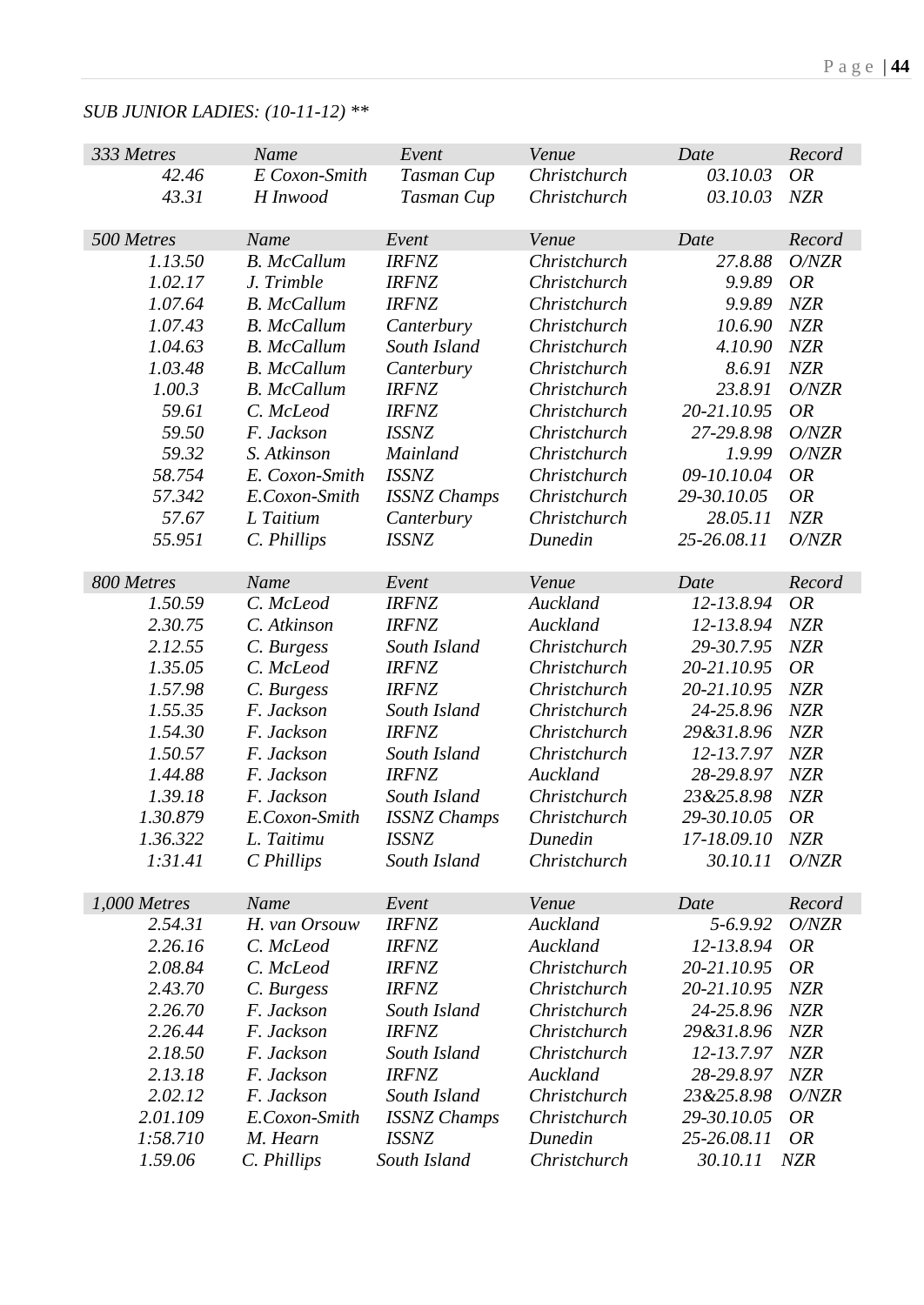# *JUVENILE GIRL: (7-8-9) \*\**

| 111 Metres | Name          | Event          | Venue        | Date        | Record |
|------------|---------------|----------------|--------------|-------------|--------|
| 23.66      | H. van Orsouw | Canterbury     | Christchurch | 8.6.91      | O/NZR  |
| 20.4       | H. van Orsouw | <b>IRFNZ</b>   | Christchurch | 23.8.91     | O/NZR  |
| 19.9       | H. van Orsouw | South Island   | Christchurch | 3.11.91     | O/NZR  |
| 19.68      | H. van Orsouw | Canterbury     | Christchurch | 5-6.6.92    | O/NZR  |
| 18.07      | F. Jackson    | South Island   | Christchurch | 23.10.94    | O/NZR  |
| 17.78      | F. Jackson    | Canterbury     | Christchurch | 26-27.5.95  | O/NZR  |
| 17.20      | F. Jackson    | <b>IRFNZ</b>   | Christchurch | 20-21.10.95 | O/NZR  |
| 17.13      | S. Atkinson   | <b>IRFNZ</b>   | Christchurch | 29&31.8.96  | O/NZR  |
| 16.45      | A. Meyerhoff  | Mainland       | Christchurch | 5.5.99      | O/NZR  |
| 16.18      | A. Meyerhoff  | Canterbury     | Christchurch | 24&26.5.99  | O/NZR  |
| 16.10      | T. Bird       | South Island   | Christchurch | 7&8.8.99    | O/NZR  |
| 15.994     | L. Taitimu    | South Island   | Christchurch | 19-20.09.09 | O/NZR  |
| 15.669     | A.Heale       | <b>ISSNZ</b>   | Dunedin      | 17-18.09.10 | O/NZR  |
| 14.744     | F. Williamson | South Island   | Christchurch | 12.11.10    | O/NZR  |
| 14.61      | F. Williamson | Canterbury     | Christchurch | 28.05.11    | O/NZR  |
| 14.04      | F. Williamson | South Island   | Christchurch | 30.10.11    | O/NZR  |
| 222 Metres | Name          | Event          | Venue        | Date        | Record |
| 45.49      | H. van Orsouw | Canterbury     | Christchurch | 8.6.91      | O/NZR  |
| 39.6       | H. van Orsouw | <b>IRFNZ</b>   | Christchurch | 22.8.91     | O/NZR  |
| 38.5       | H. van Orsouw | Centaurus Club | Christchurch | 20.10.91    | O/NZR  |
| 38.1       | H. van Orsouw | South Island   | Christchurch | 3.11.91     | O/NZR  |
| 36.04      | H. van Orsouw | Canterbury     | Christchurch | 5-6.6.92    | O/NZR  |
| 34.55      | F. Jackson    | South Island   | Christchurch | 23.10.94    | O/NZR  |
| 33.25      | F. Jackson    | Canterbury     | Christchurch | 26-27.5.95  | O/NZR  |
| 32.10      | F. Jackson    | <b>IRFNZ</b>   | Christchurch | 20-21.10.95 | O/NZR  |
| 32.05      | F. Jackson    | Canterbury     | Christchurch | 26.5.96     | O/NZR  |
| 30.04      | T. Bird       | Canterbury     | Christchurch | 24&26.5.99  | O/NZR  |
| 29.95      | A. Meyerhoff  | Mainland       | Christchurch | 7.7.99      | O/NZR  |
| 29.62      | T. Bird       | South Island   | Christchurch | 7&8.8.99    | O/NZR  |
| 29.099     | L. Taitimu    | South Island   | Christchurch | 19-10.09.09 | O/NZR  |
| 28.798     | F. Williamson | Canterbury     | Christchurch | 07.06.10    | O/NZR  |
| 28.306     | F. Williamson | <b>ISSNZ</b>   | Dunedin      | 17-18.09.10 | O/NZR  |
| 27.694     | F. Williamson | South Island   | Christchurch | 12.11.10    | O/NZR  |
| 27.42      | F. Williamson | Canterbury     | Christchurch | 28.05.11    | O/NZR  |
| 27.343     | F. Williamson | <b>ISSNZ</b>   | Dunedin      | 25-26.08.11 | O/NZR  |
| 25.92      | F. Williamson | South Island   | Christchurch | 30.10.11    | O/NZR  |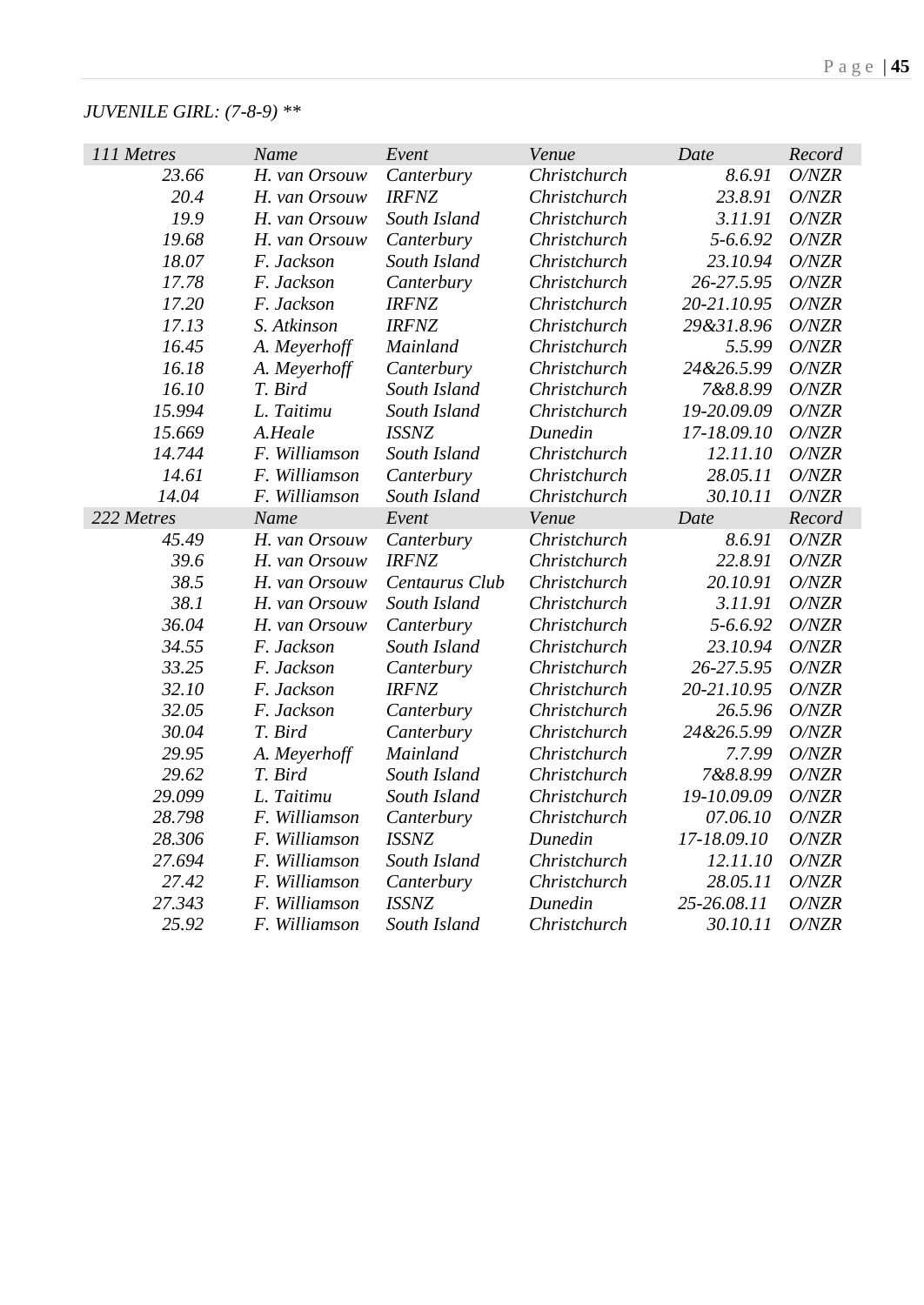### *JUVENILE GIRL: (7-8-9) \*\**

| 333 Metres        | Name                           | Event                        | Venue                   | Date                    | Record         |
|-------------------|--------------------------------|------------------------------|-------------------------|-------------------------|----------------|
| 1.17.70           | D. Nicholl                     | Canterbury                   | Christchurch            | 27-05.01                | O/NZR          |
| 1.01.82           | H. Inwood                      | Canterbury Cup               | Christchurch            | 24.07.01                | O/NZR          |
| 58.02             | H. Inwood                      | South Island                 | Christchurch            | 29-30.09.01             | O/NZR          |
| 57.56             | M. McGuinn                     | Canterbury                   | Christchurch            | 03.06.02                | O/NZR          |
| 47.90             | H. Inwood                      | South Island                 | Christchurch            | 05-06.10.02             | O/NZR          |
| 47.170            | R. Lane                        | <b>ISSNZ</b>                 | Christchurch            | 09-10.10.04             | O/NZR          |
| 45.457            | A.Fowler                       | <b>ISSNZ</b>                 | Christchurch            | 14-15.10.06             | <b>OR</b>      |
| 46.019            | L.Taitimu                      | Canterbury                   | Christchurch            | 01.06.09                | NZR            |
| 45.88             | L.Taitimu                      | Mainland                     | Christchurch            | 06.07.09                | <b>NZR</b>     |
| 42.957            | L.Taitimu                      | South Island                 | Christchurch            | 19-20.09.09             | O/NZR          |
| 42.920            | L. Taitimu                     | <b>ISSNZ</b>                 | Christchurch            | 26-27.09.09             | O/NZR          |
| 41.142            | F. Williamson                  | <b>ISSNZ</b>                 | Dunedin                 | 17-18.09.10             | O/NZR          |
| 39.550            | F. Williamson                  | South Island                 | Christchurch            | 12.11.10                | O/NZR          |
| 37.85             | F. Williamson                  | South Island                 | Christchurch            | 30.10.11                | O/NZR          |
|                   |                                |                              |                         |                         |                |
|                   |                                |                              |                         |                         |                |
| 500 Metres        | Name                           | Event                        | Venue                   | Date                    | Record         |
| 1.21.06           | H. van Orsouw                  | <b>IRFNZ</b>                 | Auckland                | 5-6.9.92                | O/NZR          |
| 1.17.86           | F. Jackson                     | Canterbury                   | Christchurch            | 26-27.5.95              | O/NZR          |
| 1.12.03           | F. Jackson                     | <b>IRFNZ</b>                 | Christchurch            | 20-21.10.95             | O/NZR          |
| 1.11.99           | S. Atkinson                    | <b>IRFNZ</b>                 | Christchurch            | 29&31.8.96              | O/NZR          |
| 1.11.82           | A. Meyerhoff                   | Canterbury                   | Christchurch            | 24.5.98                 | O/NZR          |
| 1.09.27           | A. Meyerhoff                   | Mainland                     | Christchurch            | 5.5.99                  | O/NZR          |
| 1.06.49           | T. Bird                        | Canterbury                   | Christchurch            | 24&26.5.99              | O/NZR          |
| 1.04.52           | A. Meyerhoff                   | Mainland                     | Christchurch            | 7.7.99                  | O/NZR          |
| 1.04.229          | L Taitimu                      | <b>ISSNZ</b>                 | Christchurch            | 26-27.09.09             | O/NZR          |
| 1.02.496          | F. Williamson                  | <b>ISSNZ</b>                 | Dunedin                 | 17-18.09.10             | O/NZR          |
| 1.02.301          | F Williamson                   | South Island                 | Christchurch            | 12.11.10                | O/NZR          |
| 1.02.19           | F. Williamson                  | Canterbury                   | Christchurch            | 28.05.11                | O/NZR          |
| 1:01.271<br>58.37 | F. Williamson<br>F. Williamson | <b>ISSNZ</b><br>South Island | Dunedin<br>Christchurch | 25-26.08.11<br>30.10.11 | O/NZR<br>O/NZR |

# *JUVENILE GIRL: (7-8-9) \*\**

| $1,000$ Metres | Name          | Event               | /enue    | Date   | Record |
|----------------|---------------|---------------------|----------|--------|--------|
| 25137          | H. van Orsouw | <i><b>IRFNZ</b></i> | Auckland | 5-6992 | O/NZR  |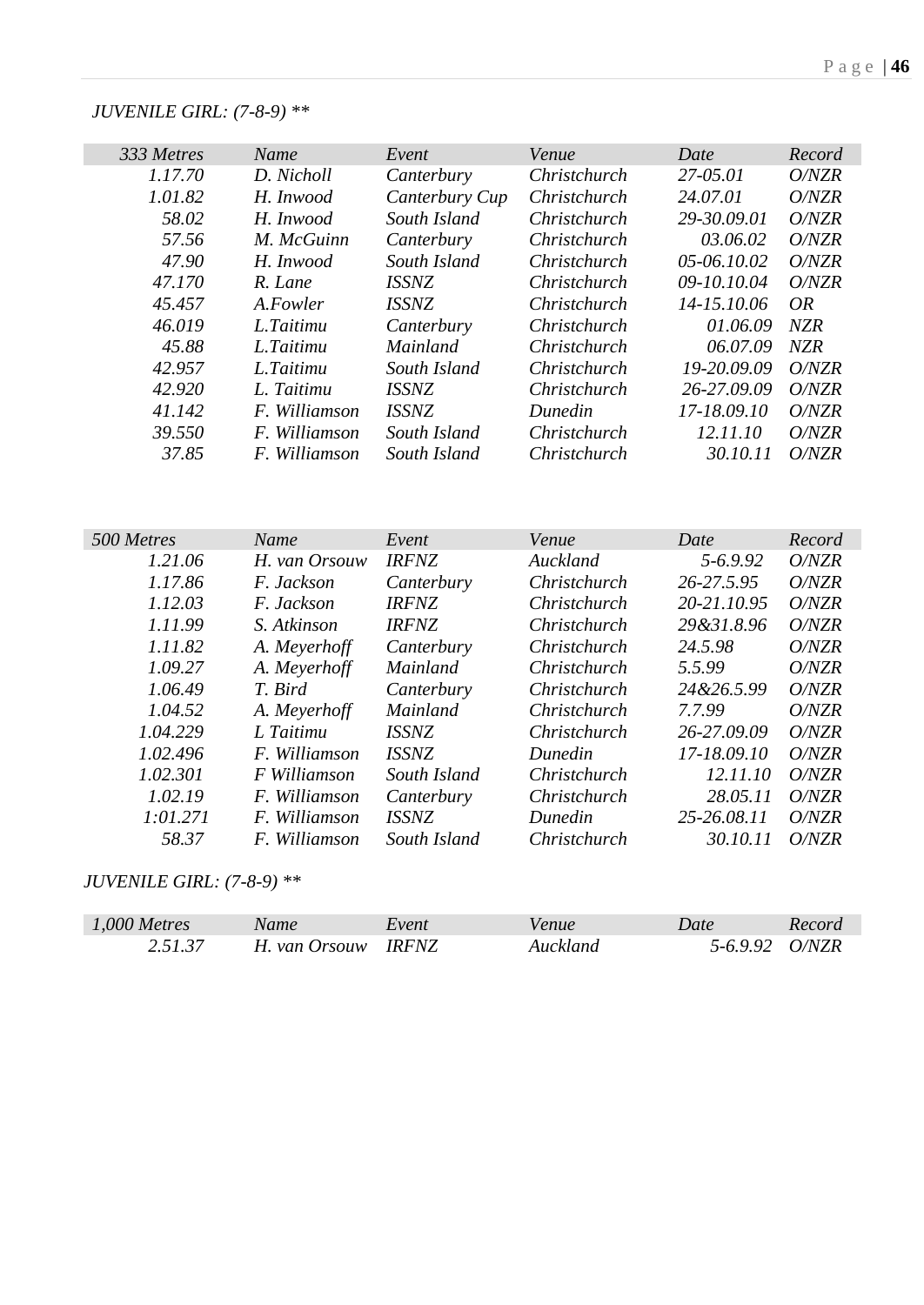#### *UNDER 10 MIXED: \*\**

| 100 Metres  | Name              | Event        | Venue        | Date     | Record |
|-------------|-------------------|--------------|--------------|----------|--------|
| 59.6        | <b>B.McCallum</b> | <b>NZISA</b> | Invercargill | 6.6.82   | O/NZR  |
| 21.0        | C. Falchi         | Hauraki Club | Auckland     | 24.10.82 | O/NZR  |
| 19.8        | <b>B.McCallum</b> | <b>IRFNZ</b> | Auckland     | 25.8.84  | O/NZR  |
| 111 Metres  | Name              | Event        | Venue        | Date     | Record |
| 18.1        | <b>B.McCallum</b> | <i>IRFNZ</i> | Auckland     | 21.9.86  | O/NZR  |
| 17.7        | <b>B.McCallum</b> | <b>IRFNZ</b> | Christchurch | 26.9.87  | O/NZR  |
| 17.44       | <b>B.McCallum</b> | Canterbury   | Christchurch | 12.6.88  | O/NZR  |
| 16.7        | <b>B.McCallum</b> | <b>IRFNZ</b> | Christchurch | 26.8.88  | O/NZR  |
| 200 Metres  | Name              | Event        | Venue        | Date     | Record |
| 1.37.6      | <b>B.McCallum</b> | <b>NZISA</b> | Invercargill | 6.6.82   | O/NZR  |
| 45.4        | C. Falchi         | Hauraki Club | Auckland     | 24.10.82 | O/NZR  |
| 40.6        | C. Shand          | <b>IRFNZ</b> | Auckland     | 5.6.83   | O/NZR  |
| 40.5        | <b>B.McCallum</b> | <b>IRFNZ</b> | Auckland     | 25.8.84  | O/NZR  |
| 250 Metres  | Name              | Event        | Venue        | Date     | Record |
| <i>39.0</i> | <b>B.McCallum</b> | <b>IRFNZ</b> | Auckland     | 21.9.86  | O/NZR  |
|             |                   |              |              |          |        |
| 222 Metres  | Name              | Event        | Venue        | Date     | Record |
| 34.5        | <b>B.McCallum</b> | Canterbury   | Christchurch | 31.6.87  | O/NZR  |
| 32.8        | <b>B.McCallum</b> | <b>IRFNZ</b> | Christchurch | 26.9.87  | O/NZR  |
| 32.4        | <b>B.McCallum</b> | <b>IRFNZ</b> | Christchurch | 26.8.88  | O/NZR  |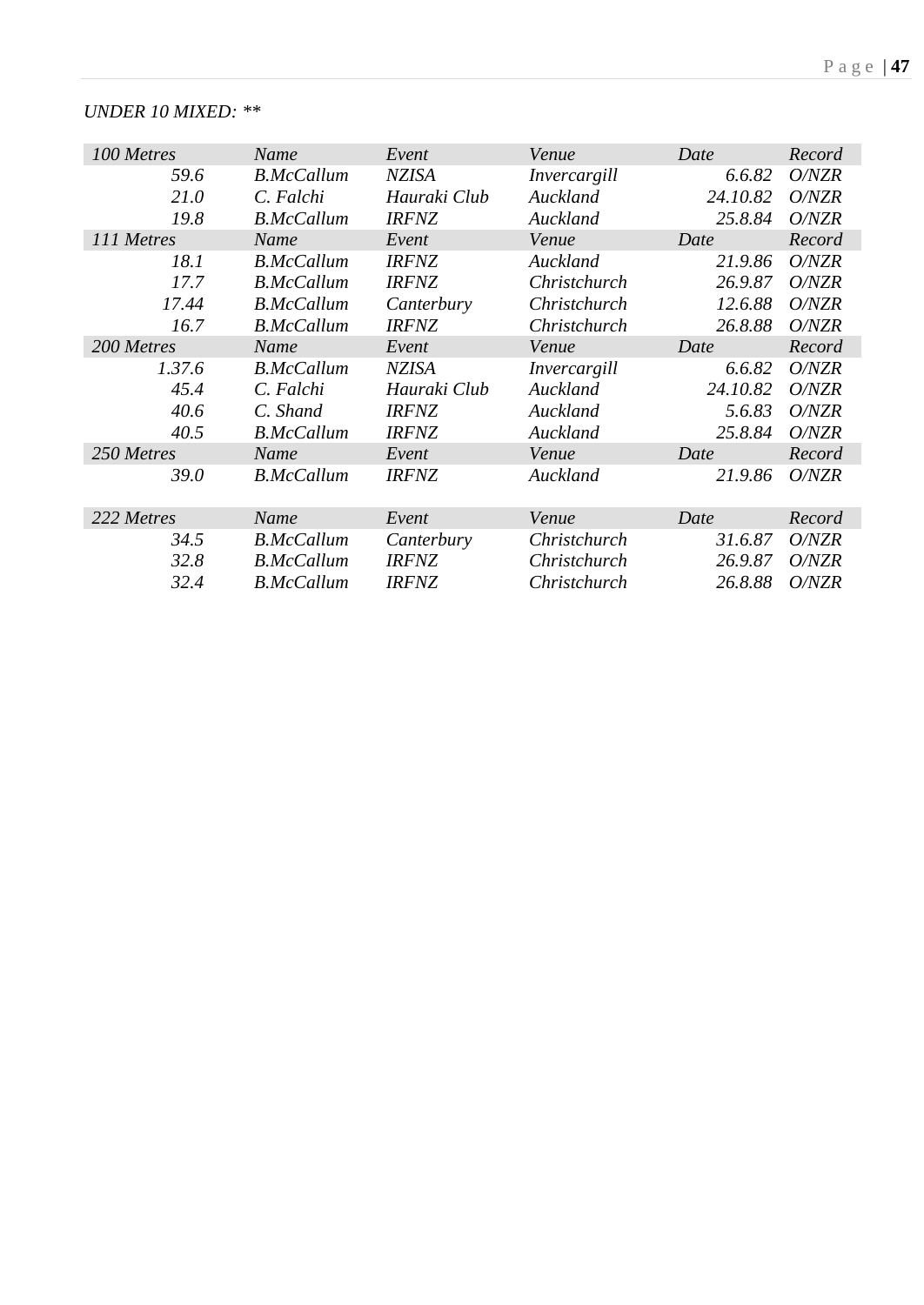| 111 Metres | Name            | Event               | Venue        | Date         | Record    |
|------------|-----------------|---------------------|--------------|--------------|-----------|
| 29.68      | S. Atkinson     | Canterbury          | Christchurch | 5-6.6.92     | O/NZR     |
| 26.38      | F. Jackson      | <b>IRFNZ</b>        | Auckland     | 5-6.6.92     | O/NZR     |
| 23.77      | F. Jackson      | Canterbury          | Christchurch | 21-23.5.93   | O/NZR     |
| 21.12      | A Fowler        | Tasman Cup          | Christchurch | 03.10.03     | <b>OR</b> |
| 23.22      | C. Coburn       | South Island        | Christchurch | 11-12.09.04  | NZR       |
| 22.81      | C. Coburn       | <b>MIRC</b>         | Christchurch | 04.10.04     | NZR       |
| 22.001     | S. Wong         | <b>ISSNZ Champs</b> | Christchurch | 9&10.10.04   | NZR       |
| 21.531     | L. Taitimu      | <b>SI</b> Champs    | Christchurch | 24.09.06     | NZR       |
| 19.519     | F. Williamson   | <b>SI</b> Champs    | Christchurch | 20/21.09.08  | O/NZR     |
| 17.311     | F. Williamson   | Canterbury          | Christchurch | 01.06.09     | O/NZR     |
|            |                 |                     |              |              |           |
| 222 Metres | Name            | Event               | Venue        | Date         | Record    |
| 55.65      | F. Jackson      | Canterbury          | Christchurch | 5-6.6.92     | O/NZR     |
| 48.68      | F. Jackson      | <b>IRFNZ</b>        | Auckland     | $5 - 6.6.92$ | O/NZR     |
| 43.47      | F. Jackson      | Canterbury          | Christchurch | 21-23.4.93   | O/NZR     |
| 40.56      | A. Fowler       | Tasman Cup          | Christchurch | 03.10.03     | <b>OR</b> |
| 39.641     | L. Taitimu      | SI Champs           | Christchurch | 24.09.06     | O/NZR     |
| 37.459     | F. Williamson   | SI Champs           | Christchurch | 20/21.09.08  | O/NZR     |
| 33.343     | F. Williamson   | Canterbury          | Christchurch | 01.06.09     | O/NZR     |
|            |                 |                     |              |              |           |
| 333 Metres | Name            | Event               | Venue        | Date         | Record    |
| 1.35.42    | D Nicholl       | Canterbury Cup      | Christchurch | 08.07.00     | O/NZR     |
| 1.29.37    | D Nicholl       | South Island        | Christchurch | 24.09.00     | O/NZR     |
| 1.27.557   | S. Nicholl      | <b>ISSNZ</b>        | Christchurch | 12-13.10.02  | O/NZR     |
| 1.25.29    | M Jeffrey Hearn | Canterbury          | Christchurch | 02.06.03     | O/NZR     |
| 1.19.87    | S Nicholl       | Sth Island          | Christchurch | 30-31.08.03  | O/NZR     |
| 1.16.97    | M Jeffrey Hearn | Tasman Cup          | Christchurch | 03.10.03     | O/NZR     |
| 1.02.08    | A Fowler        | Tasman Cup          | Christchurch | 03.10.03     | <b>OR</b> |
| 1.11.91    | S. Wong         | <b>MIRC</b>         | Christchurch | 05.07.04     | NZR       |
| 1.08.41    | S. Wong         | <b>MIRC</b>         | Christchurch | 06.09.04     | NZR       |
| 1.05.441   | S. Wong         | South Island        | Christchurch | 11-12.09.04  | NZR       |
| 1.03.670   | S. Wong         | <b>ISSNZ Champs</b> | Christchurch | 09-10.10.04  | NZR       |
| 1.02.198   | L.Taitimu       | <b>ISSNZ Champs</b> | Christchurch | 14-15.10.06  | NZR       |
| 1.01.64    | F. Williamson   | Mainland            | Christchurch | 4.8.08       | O/NZR     |
| 59.792     | F. Williamson   | Sth Island          | Christchurch | 20/21.9.08   | O/NZR     |

### *PRIMARY GIRLS: (under 7 years) \*\**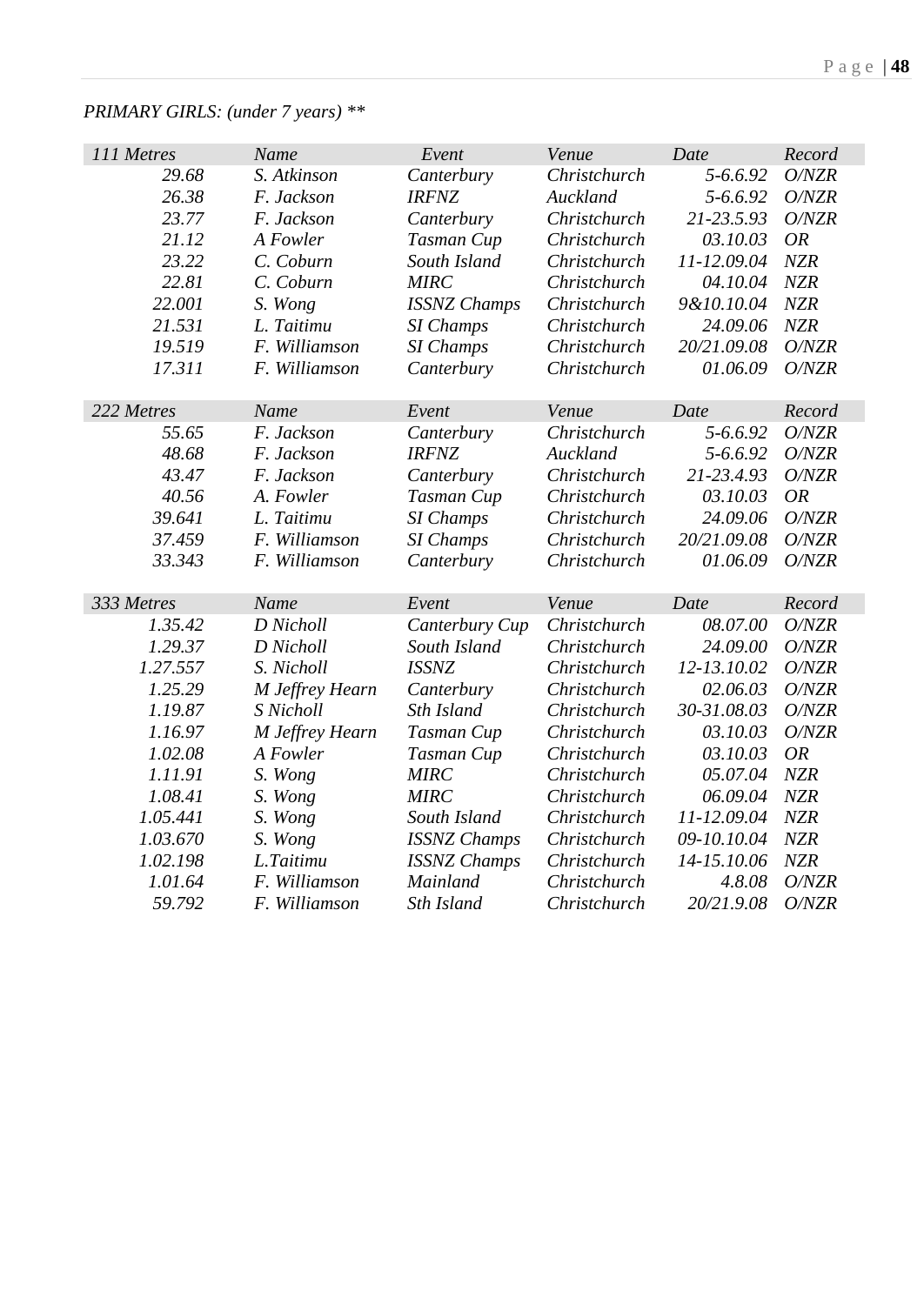#### *RELAY - INTERMEDIATE: \*\**

| 1,000 Metres           | Name                                                         | Event                                                           | Venue                                                                        | Date              | Record        |
|------------------------|--------------------------------------------------------------|-----------------------------------------------------------------|------------------------------------------------------------------------------|-------------------|---------------|
| 2.15.0                 |                                                              |                                                                 | Centaurus (H. De Dulin, A. Garth, R. Silcock, N. Nevin)                      |                   |               |
|                        |                                                              | South Island                                                    | Christchurch                                                                 | 3.11.91           | O/NZR         |
| 2.02.07                |                                                              |                                                                 | Centaurus (V. Silcock, R. Silcock, A. Garth, H. De Dulin)                    |                   |               |
|                        |                                                              | Canterbury                                                      | Christchurch                                                                 | $5 - 6.6.92$      | O/NZR         |
| 2.01.20                |                                                              |                                                                 | Centaurus (H. De Dulin, A. Garth, M. Van Orsouw, C. Garth)                   |                   |               |
|                        |                                                              | <b>IRFNZ</b>                                                    | Christchurch                                                                 | $5 - 6.6.92$      | O/NZR         |
| 1.49.60                |                                                              |                                                                 | Centaurus (H. De Dulin, M. Van Orsouw, C. Garth, V. Silcock)                 |                   |               |
|                        |                                                              | Canterbury                                                      | Christchurch                                                                 |                   | 8.7.94 O/NZR  |
| 1.48.10                |                                                              |                                                                 | Canterbury Alpine (M. Jackson, M. Stanaway, B. Kingdom, B. McCallum)         |                   |               |
|                        |                                                              | South Island                                                    | Christchurch                                                                 | 23.10.94 O/NZR    |               |
| 1.38.79                |                                                              |                                                                 | Canterbury Alpine (M. Fuller, M. Stanaway, M. Jackson, B. McCallum)          |                   |               |
|                        |                                                              | Canterbury                                                      | Christchurch                                                                 |                   | 26.5.96 O/NZR |
| 1.36.310               |                                                              | Mainland (T. Pearce, B. Tuhi, L. Bowman)                        |                                                                              |                   |               |
|                        |                                                              |                                                                 |                                                                              |                   |               |
| 3,000 Metres<br>7.16.8 | <b>Name</b>                                                  | Event                                                           | Venue                                                                        | Date              | Record        |
|                        |                                                              | Mainland (J. Smith, S. Smith, A. Barr, C. Barr)<br><b>IRFNZ</b> | Christchurch                                                                 | 23.8.91           | O/NZR         |
| 5.38.67                |                                                              |                                                                 |                                                                              |                   |               |
|                        |                                                              | <b>IRFNZ</b>                                                    | Centaurus (R. Silcock, H. De Dulin, M. Van Orsouw, C. Garth)<br>Christchurch | $6 - 9.10.93$     | O/NZR         |
| 5.06.63                |                                                              |                                                                 | Centaurus (M. Van Orsouw, H. De Dulin, B. Kingdom, C. Garth)                 |                   |               |
|                        |                                                              | <b>IRFNZ</b>                                                    | Christchurch                                                                 | 20-21.10.95 O/NZR |               |
| 5.02.69                |                                                              |                                                                 | Canterbury Alpine (M. Jackson, M. Stanaway, B. McCallum, M. Fuller)          |                   |               |
|                        |                                                              | South Island                                                    | Christchurch                                                                 | 24-25.8.96 O/NZR  |               |
| 5.00.50                |                                                              |                                                                 | Canterbury Alpine (De Dulin, McCallum, Garth, Fuller)                        |                   |               |
|                        |                                                              | South Island                                                    | Christchurch                                                                 | 12-13.7.97        | O/NZR         |
| 5.00.45                |                                                              |                                                                 | Canterbury Alpine (F. Jackson, B. Skjellerup, M. Fuller, J. Beck)            |                   |               |
|                        |                                                              | South Island                                                    | Christchurch                                                                 | 24.09.00 O/NZR    |               |
| 4.52.821               |                                                              |                                                                 | Canterbury Alpine (M.Fuller D. McNicholle, B. Skjellerup, Mark Jackson)      |                   |               |
|                        |                                                              | <i><b>ISSNZ</b></i>                                             | Christchurch                                                                 | 08-09.09.01       | O/NZR         |
| 4.36.092               | Canterbury Alpine (M.Fuller, B.Skjellerup, J.Beck, N.Holder) |                                                                 |                                                                              |                   |               |
|                        |                                                              | <b>ISSNZ</b>                                                    | Christchurch                                                                 | 12-13.10.02       | O/NZR         |

### *RELAY - JUNIOR: (under 16) \*\**

| 1,000 Metres | <b>Name</b>                                                         | Event                                                            | Venue               | Date       | Record |  |
|--------------|---------------------------------------------------------------------|------------------------------------------------------------------|---------------------|------------|--------|--|
| 2.42.58      | Centaurus 'A' (V. Silcock, G. McDonnell, C. Garth, M. Van Orsouw)   |                                                                  |                     |            |        |  |
|              |                                                                     | South Island                                                     | Christchurch        | 4.10.90    | O/NZR  |  |
| 2.22.0       | Centaurus (V. Silcock, G. McDonnell, C. Garth, M. Van Orsouw)       |                                                                  |                     |            |        |  |
|              |                                                                     | South Island                                                     | Christchurch        | 3.11.91    | O/NZR  |  |
| 2.12.00      |                                                                     | Centaurus (C. Garth, G. McDonnell, M. Van Orsouw, J. Tritschler) |                     |            |        |  |
|              |                                                                     | Canterbury                                                       | <i>Christchurch</i> | 5-6.6.92   | O/NZR  |  |
| 1.52.50      | Centaurus (M. Van Orsouw, V. Silcock, C. Garth, J. Beck)            |                                                                  |                     |            |        |  |
|              |                                                                     | South Island                                                     | Christchurch        | 23.10.94   | O/NZR  |  |
| 1.47.73      | Centaurus (M. Van Orsouw, B. Kingdom, J. Beck, C. Garth)            |                                                                  |                     |            |        |  |
|              |                                                                     | Canterbury                                                       | Christchurch        | 26-27.5.95 | O/NZR  |  |
| 1.36.13      | Canterbury Alpine (M. Jeffrey, D. Jeffrey, M. Fuller, D. McNicholl) |                                                                  |                     |            |        |  |
|              |                                                                     | Canterbury                                                       | Christchurch        | 24&26.5.99 | O/NZR  |  |

*RELAY - JUNIOR: (under 16) \*\**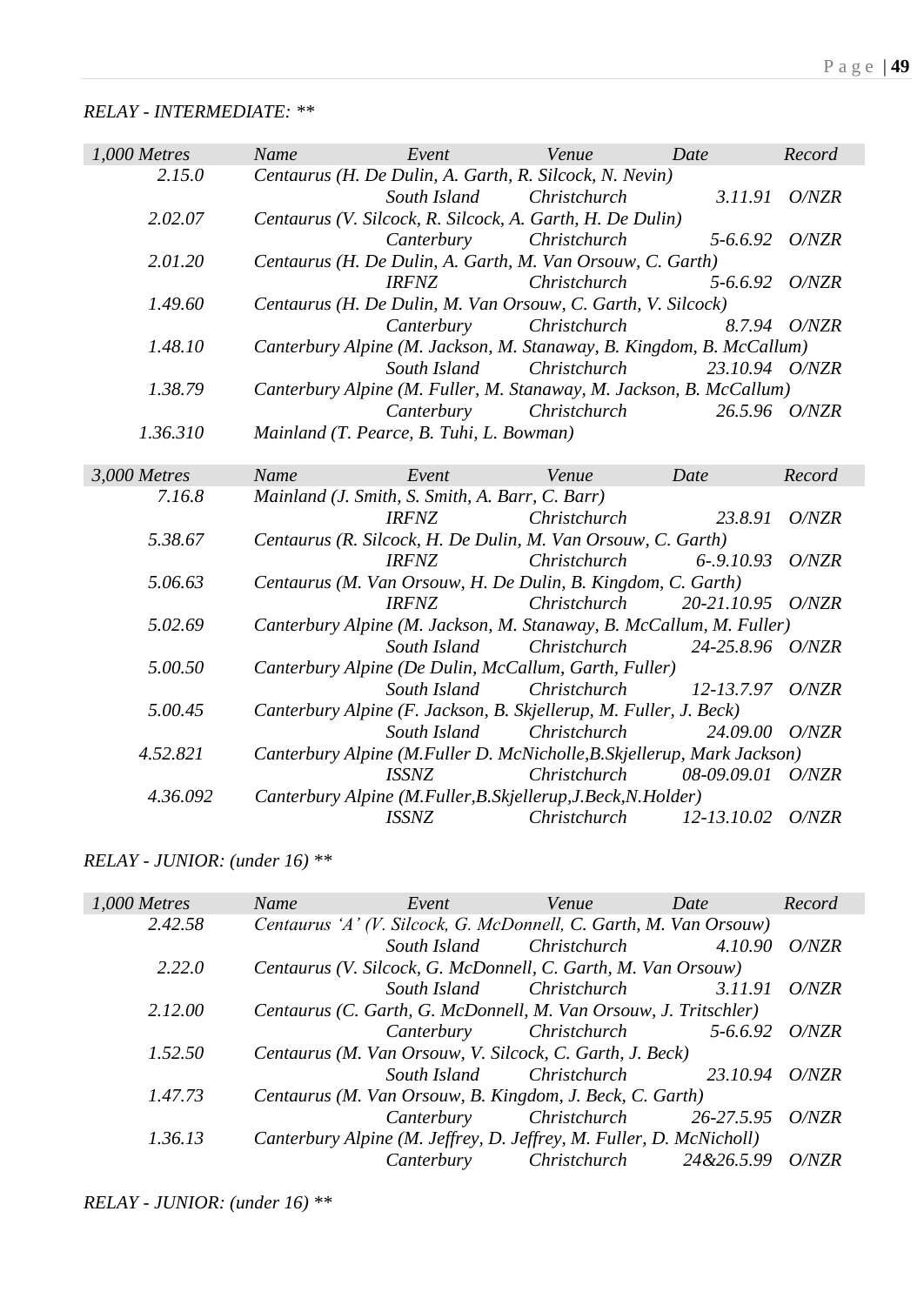| 3,000 Metres | Name                                               | Event        | Venue                                                                       | Date             | Record        |
|--------------|----------------------------------------------------|--------------|-----------------------------------------------------------------------------|------------------|---------------|
| 6.55.0       |                                                    |              | Centaurus 'A' (V. Silcock, C. Garth, M. Van Orsouw, H. De Dulin)            |                  |               |
|              |                                                    | <i>IRFNZ</i> | Christchurch                                                                | 23.8.91          | O/NZR         |
| 5.55.83      |                                                    |              | Cantebury Alpine (B. Kingdom, B. McCallum, M. Jackson, F. Jackson)          |                  |               |
|              |                                                    | <i>IRFNZ</i> | Christchurch                                                                | 6-9.10.93        | <i>O</i> /NZR |
| 5.38.02      |                                                    |              | Canterbury Alpine (M. Jackson, R. Johnson, M. Fuller, J. Beck)              |                  |               |
|              |                                                    | South Island | <i>Christchurch</i>                                                         | 24-25.8.96 O/NZR |               |
| 5.28.03      | Canterbury Alpine (McNicholl, Beck, Garth, Fuller) |              |                                                                             |                  |               |
|              |                                                    | South Island | <i>Christchurch</i>                                                         | 12-13.7.97 O/NZR |               |
| 5.00.72      |                                                    |              | Canterbury Alpine "A" (D. McNicholl, M. Jeffrey, M. Fuller, D. Jeffrey)     |                  |               |
|              |                                                    | South Island | Christchurch                                                                | 23&25.8.98       | - OR          |
| 4.49.21      |                                                    |              | Canterbury Alpine ISC "A" (M. Fuller, D. McNicholl, D. Jeffrey, M. Jeffrey) |                  |               |
|              |                                                    | <i>ISSNZ</i> | Christchurch                                                                | 27-29.8.98 OR    |               |
| 5.19.036     |                                                    |              | Canterbury Alpine "A" (M. Fuller, D. Jeffrey, J. Beck, B. Skjellerup)       |                  |               |
|              |                                                    | <i>ISSNZ</i> | Christchurch                                                                | 9&10.10.99       | NZR           |
| 5.13.987     |                                                    |              | Canterbury Alpine (S. Wright, L. Bowman, R. Nicholl, B. Tuhi)               |                  |               |
|              |                                                    | SI Champs    | Christchurch                                                                | 24&25.9.05       | NZR           |
| 4.52.672     |                                                    |              | Canterbury Alpine (S. Wright, L. Bowman, R. Nicholl, B. Tuhi)               |                  |               |
|              |                                                    | SI Champs    | Christchurch                                                                | 23&34.9.06       | NZR           |

*RELAY - SUB JUNIOR: (Under 13) \*\**

| 1,000 Metres | Name                                                         | Event                                                           | Venue               | Date        | Record        |  |
|--------------|--------------------------------------------------------------|-----------------------------------------------------------------|---------------------|-------------|---------------|--|
| 2.53.09      |                                                              | Mainland (C. Burgess, N. Peterson, S. Atkinson, D. Montgomery)  |                     |             |               |  |
|              |                                                              | South Island                                                    | Christchurch        | 29-30.7.95  | O/NZR         |  |
| 2.35.93      |                                                              | Mainland (C. Burgess, N. Peterson, S. Atkinson, D. Montgomery)  |                     |             |               |  |
|              |                                                              | <i><b>IRFNZ</b></i>                                             | <i>Christchurch</i> | 20-21.10.95 | O/NZR         |  |
| 2.29.51      | Mainland (S. Atkinson, D. Montgomery, C. Burgess, J. Copsey) |                                                                 |                     |             |               |  |
|              |                                                              | Canterbury                                                      | Christchurch        | 26.5.96     | O/NZR         |  |
| 2.11.61      |                                                              | Canterbury Alpine (J. Minson, J. Beck, D. McNicoll, F. Jackson) |                     |             |               |  |
|              |                                                              | South Island                                                    | Christchurch        | 24-25.8.96  | <i>O</i> /NZR |  |
| 2.01.18      |                                                              | Canterbury Alpine (F. Jackson, D. McNicoll, M. Fuller, J. Beck) |                     |             |               |  |
|              |                                                              | <i><b>IRFNZ</b></i>                                             | Christchurch        | 29&31.8.96  | <i>O</i> /NZR |  |
| 1.59.63      |                                                              | Mainland (M. Vivian, N. Crowe, M. Baldwin, M. Jarden)           |                     |             |               |  |
|              |                                                              | Sth Island                                                      | Christchurch        | 29-30.09.01 | O/NZR         |  |
| 1.58.68      | Canterbury Alpine (T.Pearce, T.Bird, L.Bowman, A.Coker)      |                                                                 |                     |             |               |  |
|              |                                                              | Canterbury                                                      | Christchurch        | 03.06.02    | O/NZR         |  |
| 1.55.620     | Mainland (M.Jarden, M.Vivian, N.Baldwin, M.Willoughby)       |                                                                 |                     |             |               |  |
|              |                                                              | ISSNZ                                                           | Christchurch        | 12-13.10.02 | O/NZR         |  |
| 1.54.460     |                                                              | Canterbury Alpine (S. Buijs, L. Bowman, L. Toki, B. Tuhi)       |                     |             |               |  |
|              |                                                              | <i>ISSNZ</i>                                                    | Christchurch        | 09-10.10.04 | O/NZR         |  |
| 1.54.229     | Hauraki (Z. Biggs, J.Yoo, N. Phillips, M.Biggs)              |                                                                 |                     |             |               |  |
|              |                                                              | <i><b>ISSNZ</b></i>                                             | Dunedin             | 17-18.09.10 | O/NZR         |  |
| 1:50.090     | Hauraki (Z. Biggs, J.Yoo, N. Phillips, M.Biggs)              |                                                                 |                     |             |               |  |
|              |                                                              | <b>ISSNZ</b>                                                    | Dunedin             | 25-26.08.11 | O/NZR         |  |